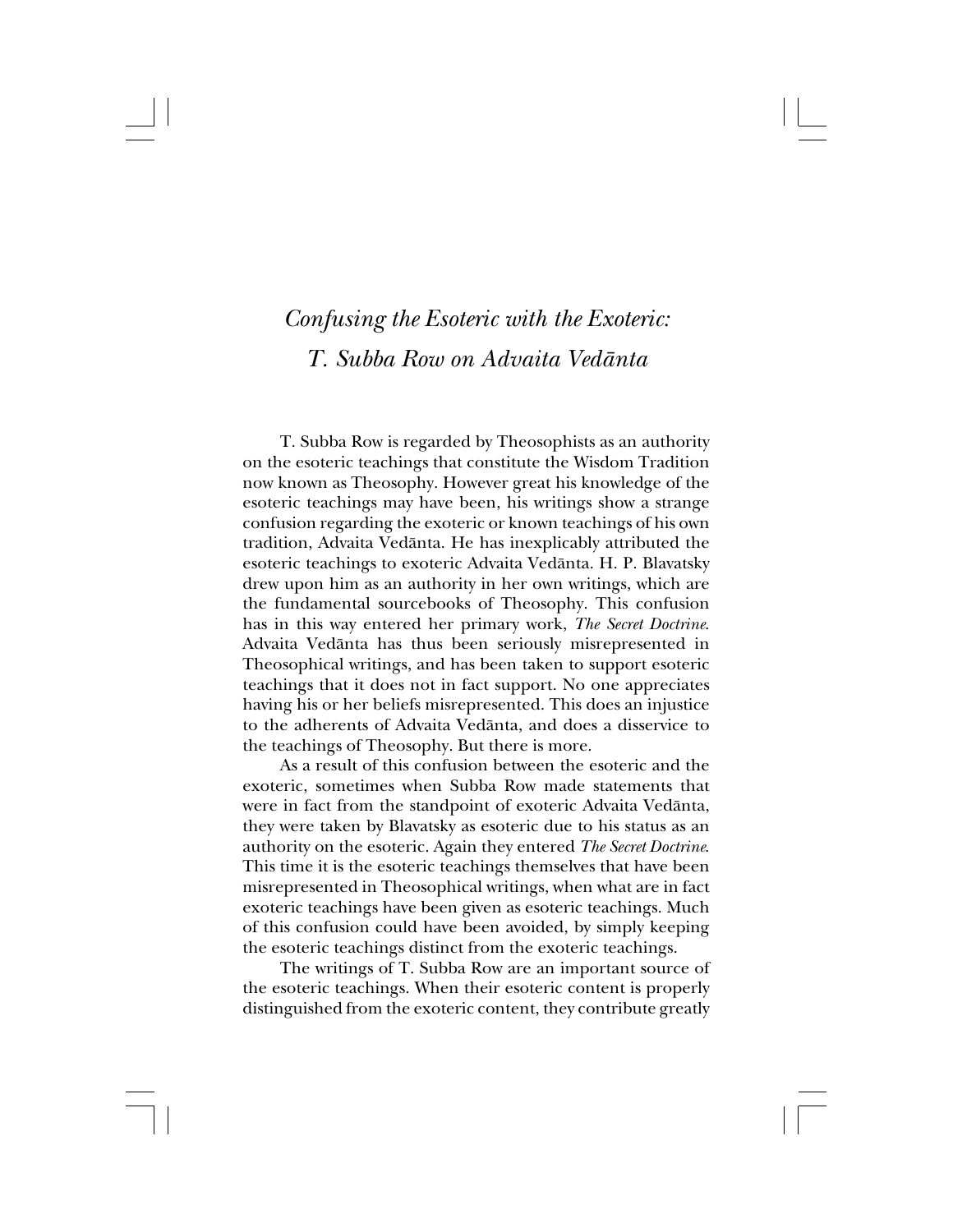to our understanding of Theosophy. They constitute a source independent of H. P. Blavatsky or the Theosophical Mahatmas, and a source reflecting the esoteric Advaita Vedånta perspective rather than the esoteric Mahåyåna Buddhist perspective. Yet we find the same distinctive esoteric teachings given in both. Thus, Subba Row denies the existence of a conscious, personal God, and upholds the existence of eternal, superphysical substance. This is fully consistent with the esoteric teachings given in other Theosophical sources. Unfortunately, Subba Row does this on behalf of Advaita Vedånta as such; that is, known or exoteric Advaita Vedånta. As it is known to its adherents all across India, however, Advaita Vedånta does not hold these views.

The most direct comparison of Advaita Vedånta teachings with those of Theosophy is found in a series of exchanges that took place on the pages of *The Theosophist* magazine for 1883, between the Advaita Vedåntin Paramahamsa Swami of Almora and the Advaita Vedāntin Theosophist T. Subba Row.<sup>1</sup> In this controversy, the Almora Swami is repeatedly told by Subba Row that he does not know what he is talking about: "Our Swami's second argument is extremely ridiculous." "This is enough to convince me that the Swami of Almora knows as much about *Turiya Avastha* as of the features of the man in the moon." "This is as illogical as his other arguments." Reading this controversy now, the Almora Swami's fault seems to be nothing more than that he expressed views held by virtually all Advaita Vedåntins in India. Subba Row's arguments against these views are no doubt good ones, from the standpoint of the esoteric teachings. But Subba Row presents his position as what Advaita Vedånta itself teaches, not what it teaches esoterically. He then berates the Almora Swami for being ignorant of Advaita Vedånta, when it is actually Subba Row who is ignorant of how his own countrymen understand Advaita Vedånta. Today, this whole episode would be viewed by observers as reflecting poorly on Theosophy.

T. Subba Row, then, and H. P. Blavatsky following him, in their Theosophical writings wrongly depict Advaita Vedånta as not accepting the existence of a conscious, personal God, and as accepting that matter, however attenuated, is eternal. This is rather like it would be for Theosophists to depict Christianity as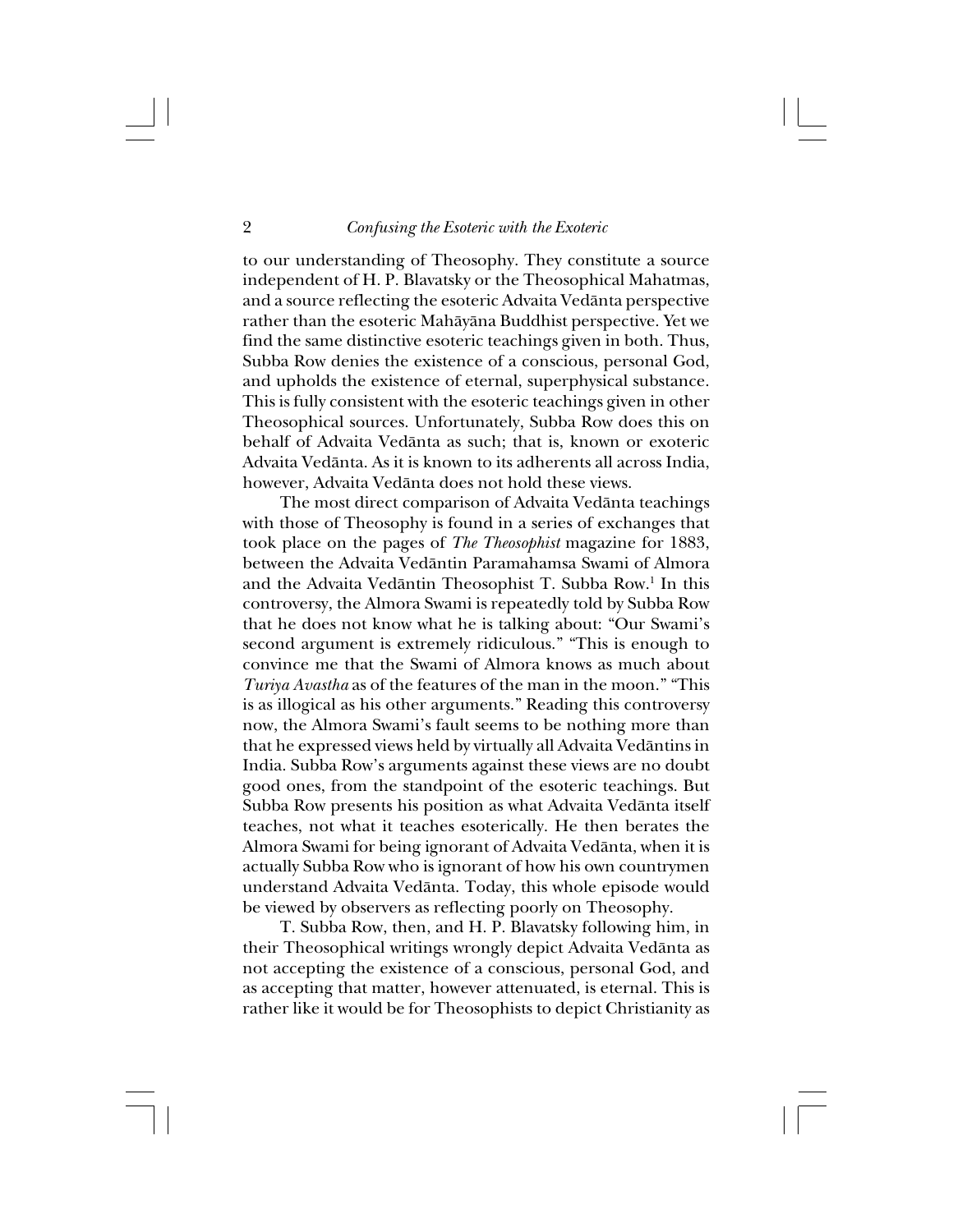accepting belief in reincarnation. But this has not been done by Theosophists, who have here been more careful to distinguish the esoteric from the exoteric. They say only that some early Christians may have believed in reincarnation, and that it would be accepted in esoteric Christianity. No one doubts the fact that belief in reincarnation is not accepted in exoteric or known Christianity. The same is true of the above-mentioned questions in Advaita Vedånta, one of which is discussed in the exchanges between Subba Row and the Almora Swami. Since they are of a rather metaphysical nature, it may be best to first take a more concrete example. The unreliability of Subba Row's statements regarding the exoteric teachings of Advaita Vedånta may be seen in his hard to explain lack of awareness of the known teachings of Śańkarācārya regarding Buddhism.

T. Subba Row in his article on "Sri Sankaracharya's Date and Doctrine," which is part of the important series of replies to "Some Inquiries Suggested by Mr. Sinnett's *Esoteric Buddhism*,"2 discusses the question of the alleged persecution of Buddhism by Śankara. This is in response to statements made in A. Barth's 1882 book, *The Religions of India*. Subba Row begins by saying:

Mr. Barth has discovered some connection between the appearance of Sankara in India and the commencement of the persecution of the Buddhists which he seems to place in the 7th and 8th centuries.3

After briefly replying to this, Subba Row concludes that:

From these few remarks it will be clear to our readers that Sankaracharya had nothing to do with Buddhist persecution.<sup>4</sup>

In his preceding remarks he wrote:

But, what evidence is there to show that Sankara was ever engaged in this task? If the main object of his preaching was to evoke a reaction against Buddhism, he would no doubt have left us some writings specially intended to criticize its doctrines and expose its defects. On the other hand he does not even allude to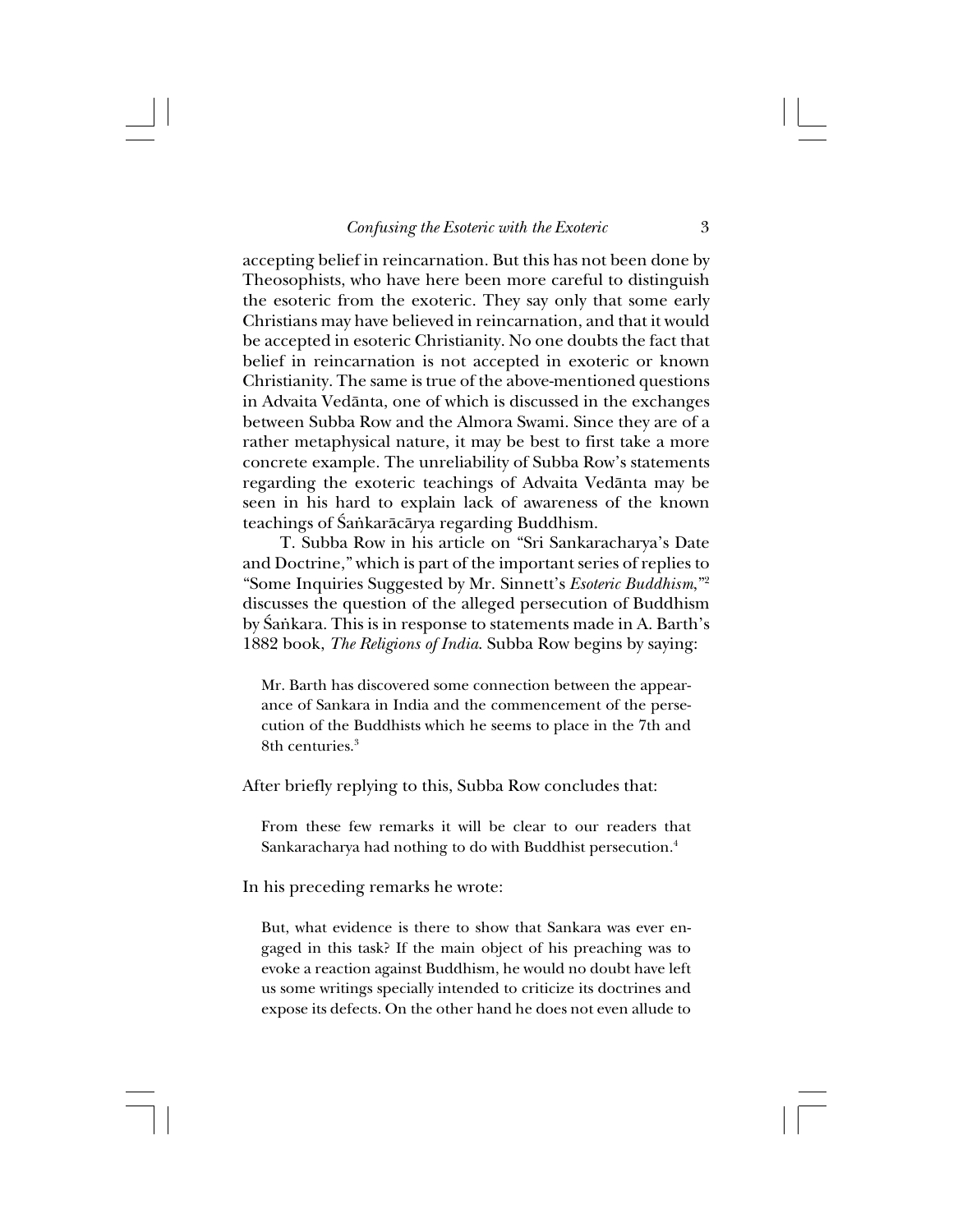## 4 *Confusing the Esoteric with the Exoteric*

Buddhism in his independent works. Though he was a voluminous writer, with the exception of a few remarks on the theory advocated by *some* Buddhists regarding the nature of perception contained in his *Commentary* on the *Brahma-Sutras*, there is not a single passage in the whole range of his writings regarding the Buddhists or their doctrines: . . .<sup>5</sup>

In Śankara's *Commentary* on the *Brahma-Sūtras*, 2.2.32, however, we read, as translated by George Thibaut:

From whatever new points of view the Bauddha [Buddhist] system is tested with reference to its probability, it gives way on all sides, like the walls of a well dug in sandy soil. It has, in fact, no foundation whatever to rest upon, and hence the attempts to use it as a guide in the practical concerns of life are mere folly.— Moreover, Buddha by propounding the three mutually contradictory systems, teaching respectively the reality of the external world [the Sarvåstivåda system], the reality of ideas only [the Vij∆ånavåda or Yogåcåra system], and general nothingness [the Śūnyavāda or Madhyamaka system], has himself made it clear either that he was a man given to make incoherent assertions, or else that hatred of all beings induced him to propound absurd doctrines by accepting which they would become thoroughly confused.—So that—and this the Sütra means to indicate— Buddha's doctrine has to be entirely disregarded by all those who have a regard for their own happiness.<sup>6</sup>

Subba Row apparently missed his passage, as well as the preceding ones by Śankarācārya that refute the three Buddhist doctrinal systems referred to. While it is true, as Subba Row says, that Śańkarācārya has not left us any text specially devoted to the criticism of Buddhism, passages like this one from his most definitive work are quite enough for his followers to conclude that he pointedly rejected Buddhism. Again, while it may be an overstatement to speak of Śańkara's persecution of Buddhism, his popular biographies do show him defeating the Buddhists. This was understood to mean that he drove them out of India, as may be seen by the many references to this in Indian sources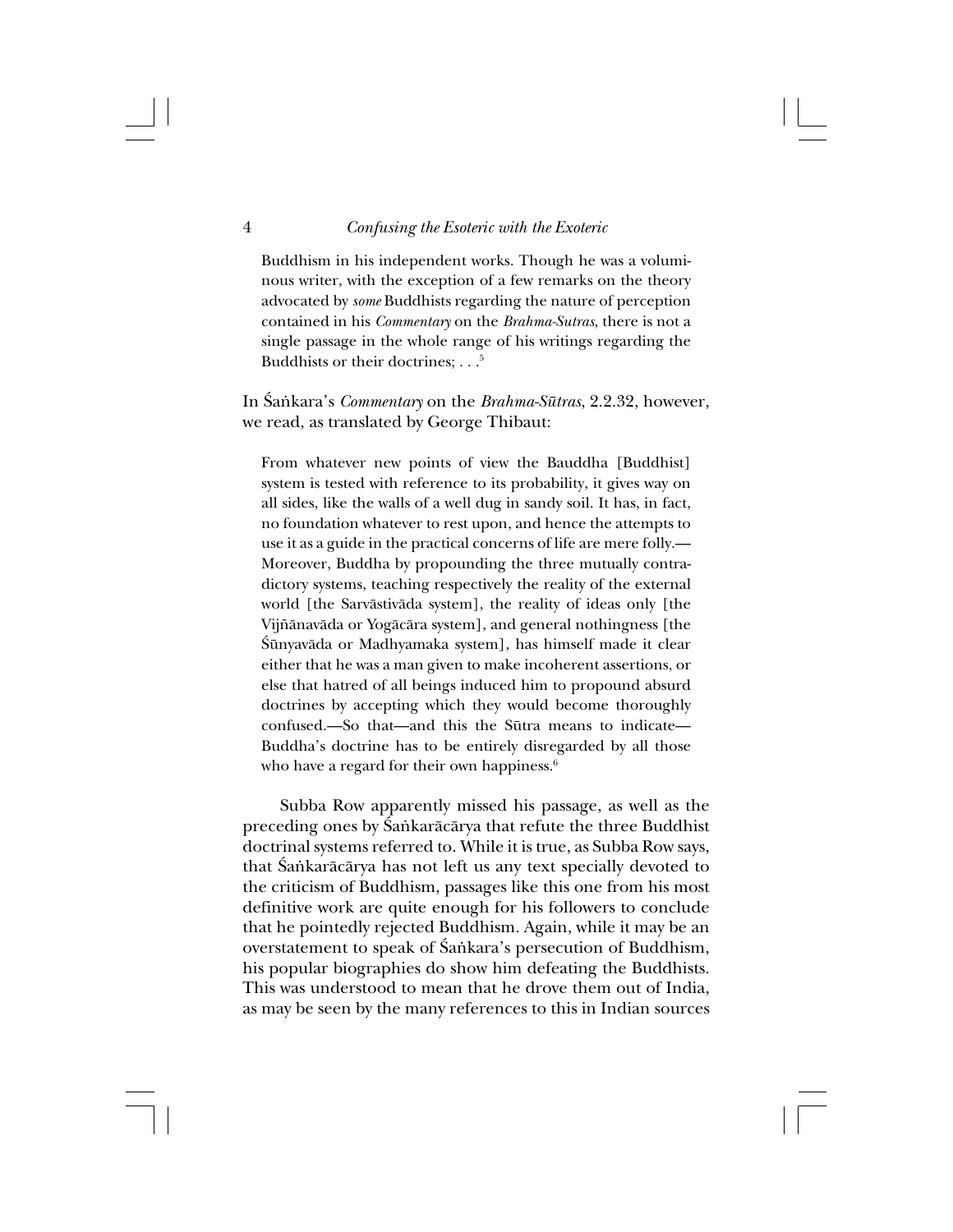today. His traditional biographies are known as Śańkara Vijayas, or Dig-Vijayas, "Conquest of the Four Quarters." These depict him as incarnating to purify India of corrupt religious teachings that had arisen there, in accordance with the famous saying from the *Bhagavad-gîtå* (4.7-8):

Whenever there is decay of righteousness, O Bharata!, and exaltation of unrighteousness, then I create Myself (incarnate myself in some form); For protection of the good, and destruction of evil-doers, for the sake of firmly establishing righteousness, I am born from age to age.<sup>7</sup>

These Śaṅkara Vijayas show him defeating Buddhism and other teachings in India, and thereby restoring the true Vedic Hindu teaching, Advaita Vedånta. In the same article quoted above, Subba Row refers to these biographies, saying that while some of them are unreliable,

Vidyaranya's *Sankara Vijaya* is decidedly the most reliable source of information as regards the main features of Sankara's biography.8

In Vidyāranya's Śańkara Vijaya, however, we read, as translated by Swami Tapasyananda:

Bhaskara had defeated and converted large numbers of Brahmanas who had broken away from the Vedic path, influenced by the deceptive teaching of the Bauddhas [Buddhists]. Even such renowned scholars were humbled by the great Acharya [Śaṅkara] and thus brought to accept the Advaita doctrine, for which the Vedas stand. Thus he uprooted all perverse sects. . . . The resounding drum-beat announcing the Acharya's victory over Mandana had blown like a fierce wind through the forest of the ears of numerous atheistical sophists and then lit up a conflagration that became a fierce and roaring forest fire consuming all the wild growth of perverse doctrines therein. The Buddhists ran away pell-mell when confronted by him in controversy; . . . A mass of rain clouds showering the ambrosial down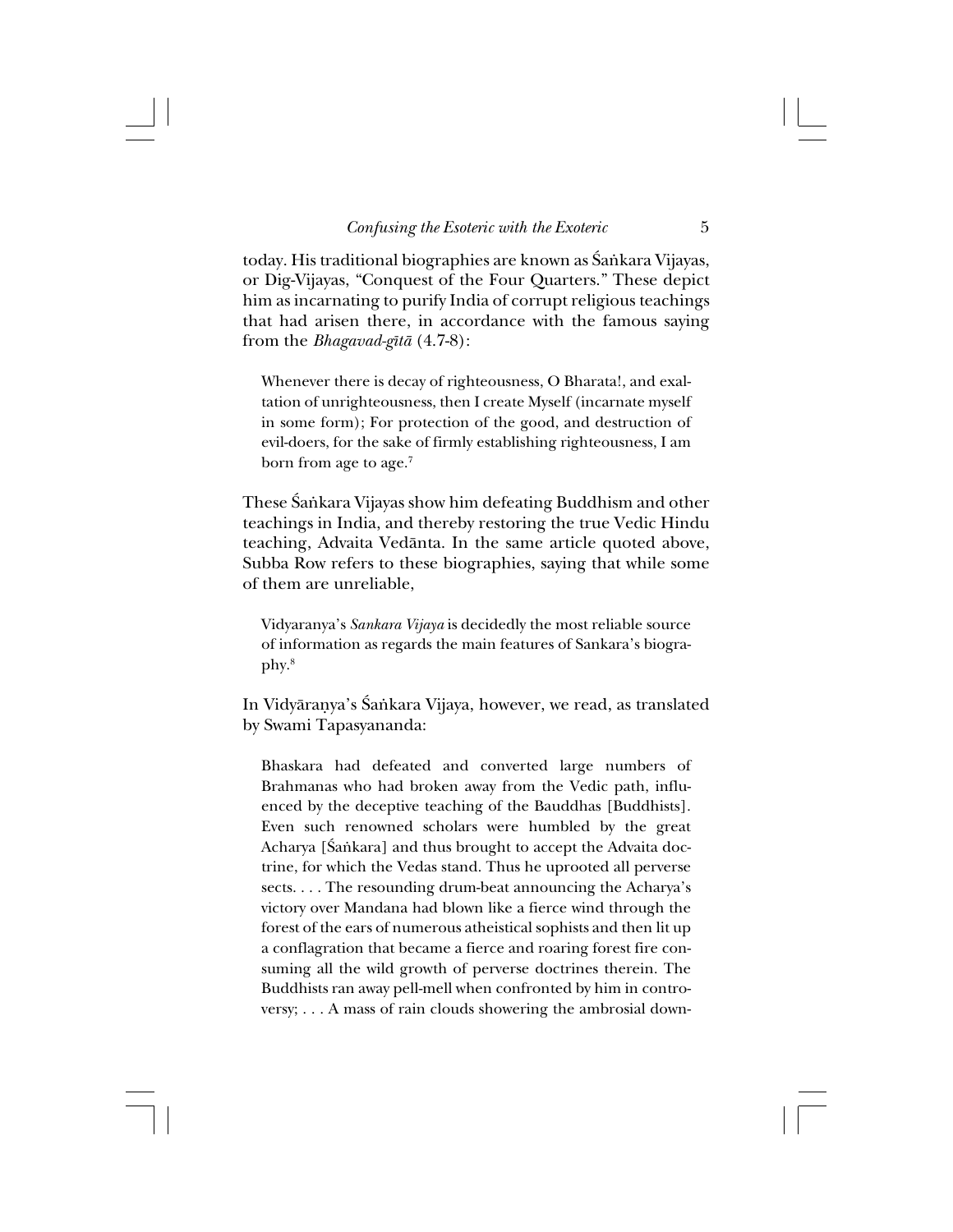pour of Advaitic thought, the activities of this supreme teacher put an end to the spiritual famine caused by the misdeeds of Buddhist Bhikshus and the fierce summer heat radiating from the atheistic doctrines preached by some other sectaries.<sup>9</sup>

It would seem that Subba Row missed these passages as well, though they are found in the biography that he himself had pointed out as being "decidedly the most reliable," because written by Vidyårañya (since shown to be the composite work of a later writer than Vidyāranya<sup>10</sup>). The great majority of Indians, however, did not miss these passages, or ones like them. Hence, the widespread belief among Indians today that Śańkarācārya drove Buddhism out of India. Strangely, Subba Row seems to be unaware of this. This idea was not an invention by the Western scholar A. Barth, as Subba Row portrayed it. No, it was, and is, the belief of most Advaita Vedåntins in India. So we are obliged to seek in Subba Row's statements esoteric teachings about Advaita Vedånta, not a representation of Advaita Vedånta as it is actually found in India.

Subba Row was apparently trying to show that the original or Ādi Śankarācārya was not responsible for driving Buddhism out of India. For here in this article he combats the idea that Śańkarācārya lived in the eighth century C.E., and says instead that Śańkarācārya was born in 510 B.C.E. His statement that "Sankaracharya had nothing to do with Buddhist persecution," then, would pertain to this original Śankarācārya who lived many centuries before the disappearance of Buddhism in India. However, this does not account for the existence of a later Śankarācārya who lived in the eighth century C.E., when we do see the beginning of the end of Buddhism in India. This one is apparently the Śaṅkarācārya of popular belief who, as depicted in the Śańkara Vijayas, drove Buddhism out of India. Neither Subba Row nor other Indians distinguish two Śańkarācāryas, one earlier and one later. Nonetheless, there is good evidence that both existed.<sup>11</sup> Moreover, the later date for  $\hat{S}$ ankarācārya is not an invention of Western scholars, as Subba Row portrays it, but was put forth by Indians and is accepted by a majority of Advaita Vedāntins today.<sup>12</sup> So this later Śaṅkarācārya may well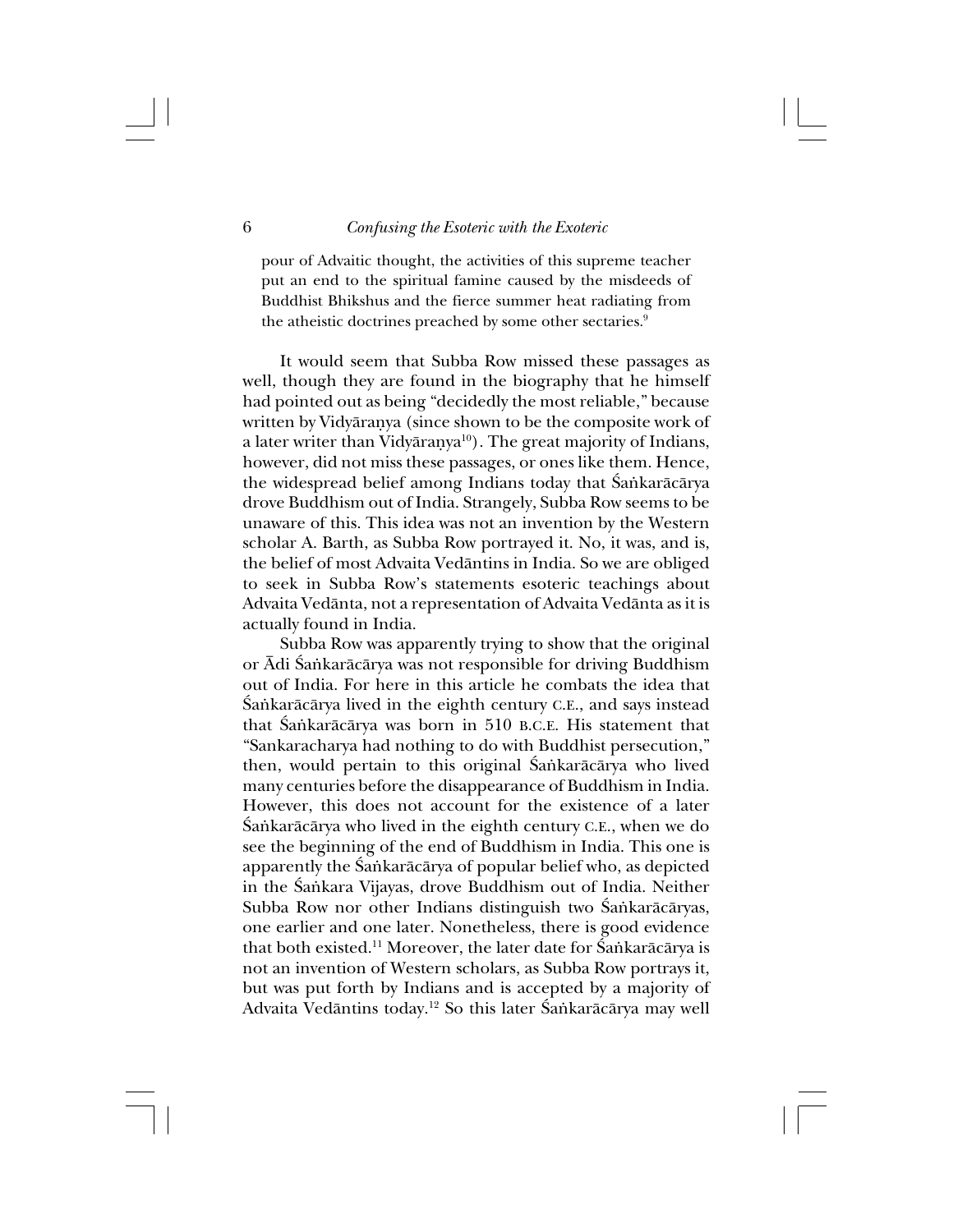have had a role in Buddhism's demise in India, as is popularly believed. Blavatsky writes of the departure of the Buddhists as being due to opposition from the Brahmins, and describes this as "persecution."13 That this came from within India is even the view of the Chohan, the chief of the Theosophical Mahatmas. In an 1883 letter, Blavatsky writes:

Ah if the old Chohan only but permitted our Masters to exercise their powers for one day! But HE will never interfere with India's punishment, its Karma, as he says, "for having killed so many Buddhists," though History does not mention such killing. But History was most probably written by "Jhut-Sing," when in another incarnation [i.e., is unreliable].14

In giving esoteric facts about the original or Ādi Śankarācārya, then, Subba Row does not account for the factual basis of the exoteric belief that Śankarācārya drove Buddhism out of India, namely, that it was driven out. According to both popular belief and Theosophical sources, it was driven out by Indians. The Muslim invasion would have only completed this task. This task may well have involved the later Śańkarācārya.

#### **The Question of a Conscious, Personal God**

Having seen that Subba Row's statements regarding the exoteric teachings of Advaita Vedånta may not be reliable, we may now turn to the more metaphysical questions. Subba Row represents Advaita Vedånta as not accepting the existence of a conscious, personal God. In doing so, he gives us a clear and direct statement of the esoteric teachings, since this is in full agreement with the primary Theosophical sources. But this is not the position of exoteric Advaita Vedånta on this. Just as the traditional biography of Śańkarācārya was widely known among Indians, so also did it become known to European scholars working with Sanskrit pandits in India, such as A. E. Gough. They did not miss the fact, shown in passages of Śańkara Vijayas like those quoted above, that Śaṅkara is seen by his followers as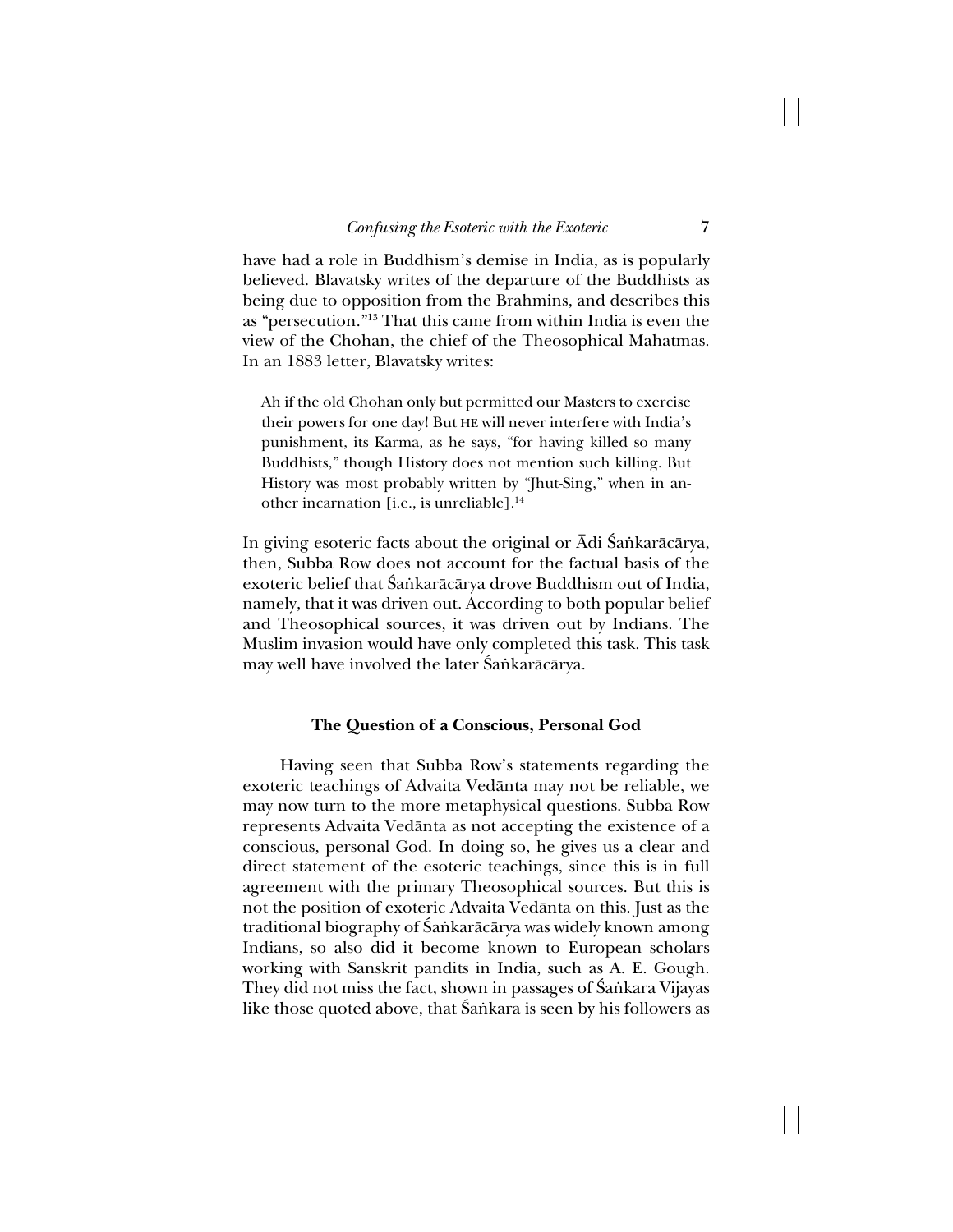refuting atheism and upholding theism. Nor did they have to rely only on the traditional biographies for this. The writings of ˛a∫karåcårya again and again refer to *î≈vara*, God. In what is regarded as his most definitive work, his *Commentary* on the *Brahma-sütras*, he takes as his primary opponent the Godless creed of Sāmkhya.<sup>15</sup> He says that the world cannot have arisen from unconscious primary substance, as Sāmkhya teaches, but can only have arisen from a conscious God. He then specifically extends this refutation to other such Godless creeds including Buddhism. This is not the picture of Advaita Vedånta that we get from the authoritative Theosophical writings of Subba Row, nor is it the picture that Blavatsky got from them. She wrote in an 1884 letter:

I could not (especially in my present state of nervousness) stand by and listen calmly to the astounding news (from Gough!!) that Sankara Charya was a *theist* and Subba Row knows not what he is talking about, without kicking myself to death; or that other still more astounding declaration that Masters are evidently "Swabhavikas"! Oh sweet Jesus, and shall I begin contending against the Goughs and Hodgsons who have disfigured Buddhism and Adwaitism even in their exoteric sense, and risk bursting a blood vessel in London upon hearing these arguments reiterated? Not I. I have the greatest respect for Mr. Massey's enormous powers of "clear and unimpeachable logic" but can only wonder that such a keen metaphysician hangs his faith—after rejecting the authority of *even* Subba Row—upon the flapdoodle *dicta* of the unutterably ignorant translation and dead-letter interpretations of the Gough and Co. *Vade retro Satanas*. 16

Gough was not wrong in saying that Śankarācārya was a theist. Gough did not disfigure Advaitism in its exoteric sense. In the exoteric sense, he was right that Subba Row does not know what he is talking about. All one has to do is pick up any of the hundreds upon hundreds of Advaita Vedånta books and translations by Swamis and adherents now available in English, and see whether or not there is reference to God in them. It will be found that belief in God is a basic tenet of the known or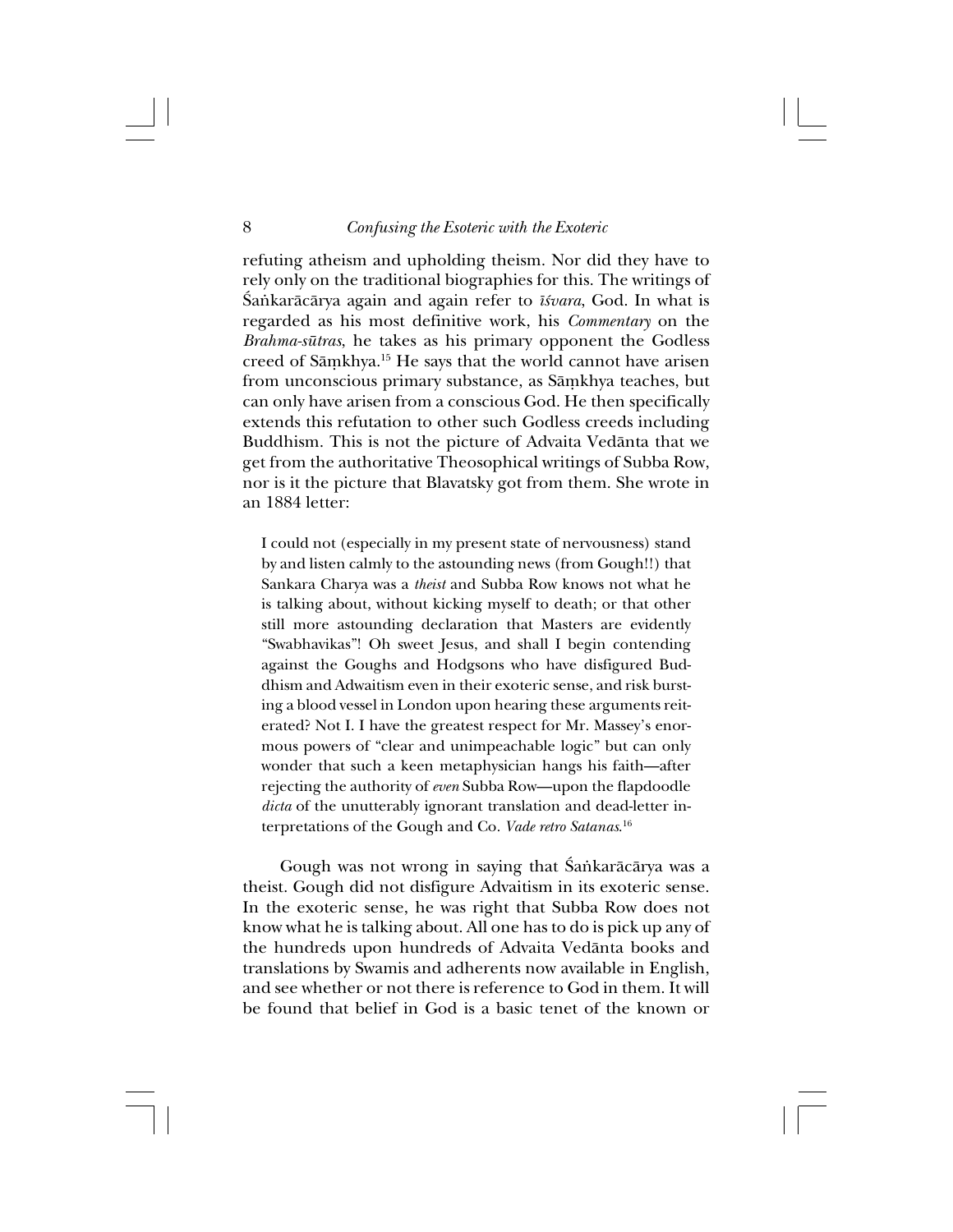exoteric teachings of Advaita Vedånta.17 It is true that the other schools of Vedånta are considerably more theistic, and hence have sometimes been designated as theistic Vedånta in contradistinction to Advaita Vedånta. But the latter's acceptance of a conscious *î≈vara*, God, distinguishes it sharply from the truly non-theistic religions such as Jainism and Buddhism.

T. Subba Row addressed this question most directly in his 1883 article, "A Personal and an Impersonal God," written in reply to "H.X.," a pseudonym for A. O. Hume, and published in *The Theosophist*. His conclusion found therein was then quoted and incorporated into Blavatsky's 1888 book, *The Secret Doctrine*. Blavatsky there writes:

And here let the student be told at once, that in all such numerical divisions the ONE universal Principle—although referred to as (the) one, because the *Only One*—never enters into the calculations. IT stands, in its character of the Absolute, the Infinite, and the universal abstraction, entirely by ITSELF and independent of every other Power whether noumenal or phenomenal. IT "is neither matter nor spirit; IT is neither Ego nor non-Ego; and IT is neither object nor subject," says the author of "Personal and Impersonal God," and adds:

In the language of Hindu philosophers it is the original and eternal combination of Purusha [Spirit] and Prakriti [matter]. As the Advait is hold that an external object is merely the product of our mental states, Prakriti is nothing more than illusion, and Purusha is the only reality; it is the *one* existence which remains eternal in this universe of Ideas. This entity then is the Parabrahman of the Advaitîs.

Even if there were to be a personal God with anything like a material *upådhi* (physical basis of whatever form), from the standpoint of an Advaitî there will be as much reason to doubt his noumenal existence as there would be in the case of any other object. In their opinion, a conscious God cannot be the origin of the universe, as his Ego would be the effect of a previous cause, if the word conscious conveys but its ordinary meaning. They cannot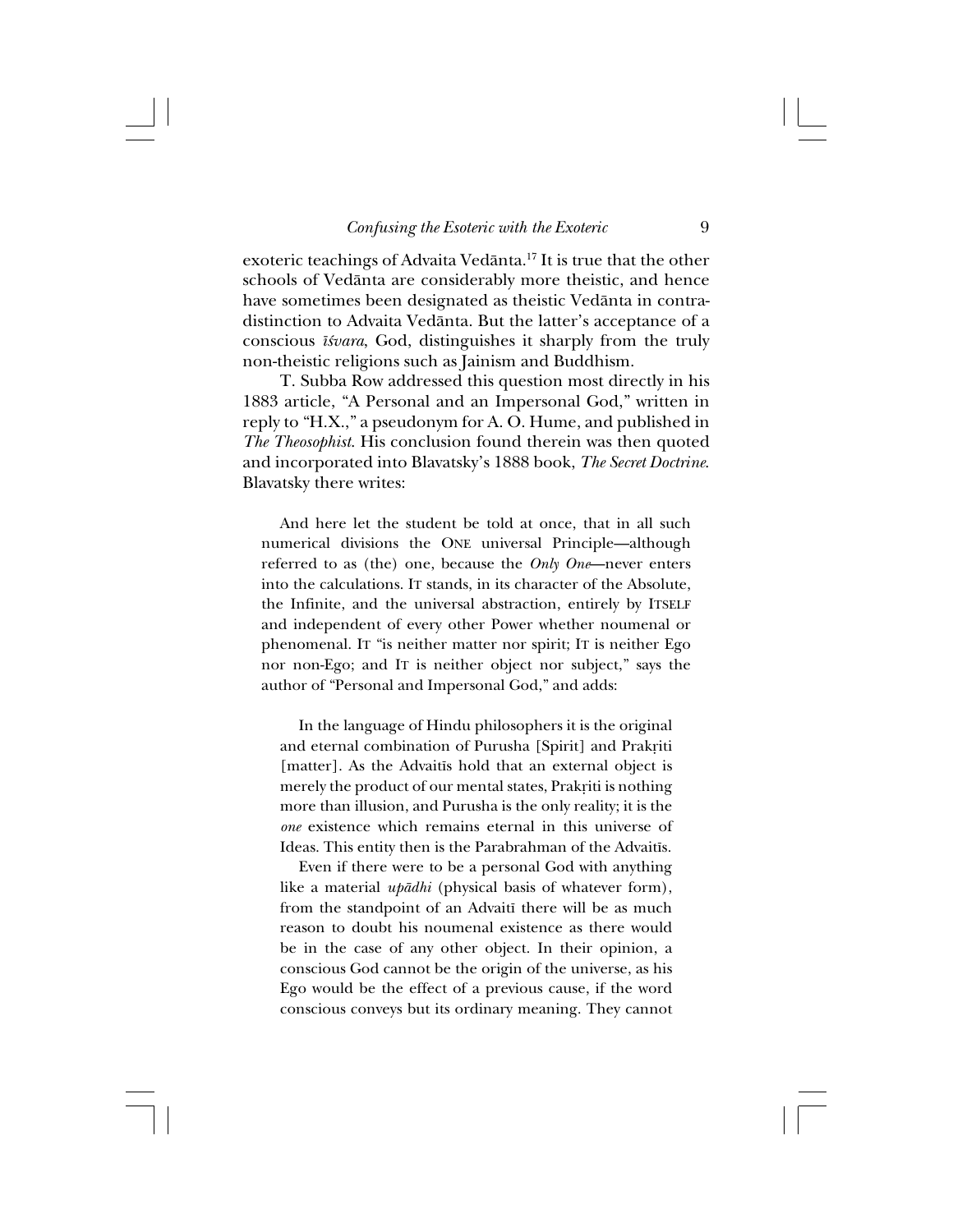#### 10 *Confusing the Esoteric with the Exoteric*

admit that *the grand total of all the states of consciousness in the universe* is their deity, as these states are constantly changing, and as cosmic ideation ceases during *Pralaya*. There is only one permanent condition in the universe, which is the state of perfect unconsciousness, bare *Chidåkå≈a* (the field of consciousness) in fact. When my readers once realize the fact that this grand universe is in reality but a huge aggregation of various states of consciousness, they will not be surprised to find that the ultimate state of unconsciousness is considered as Parabrahman by the Advaitîs.18

Subba Row has here told us that in the opinion of the Advaitîs, "a conscious God cannot be the origin of the universe." When, however, we turn to Śaṅkarācārya's definitive *Commentary* on the *Brahma-sütras*, in the opening section where he lays out his basic position that will be elaborated throughout the rest of the book, we find, as translated by Swami Gambhirananda:

That omniscient and omnipotent source must be Brahman from which occur the birth, continuance, and dissolution of this universe. . . . Apart from God, possessed of the qualifications already mentioned [omniscient and omnipotent], the universe, as described, cannot possibly be thought of as having its origin etc. from any other factor, e.g. Pradhåna (primordial Nature) which is insentient, or from atoms, or non-existence, or some soul under worldly conditions (viz. Hiranya-garbha).<sup>19</sup>

The adjective "omniscient" (*sarvajña*) that is here applied to *brahman*, called God (*î≈vara*), means conscious, as opposed to "insentient" (*acetana*) or unconscious, as the text explains. Śańkarācārya shortly thereafter takes this up in his fifth topic, translated by Swami Gambhirananda of the Advaita Ashrama as "The First Cause Possessed of Consciousness." There quotations are given from the Upanisads showing that *brahman* can see or think, and is therefore conscious, not unconscious.

In other words, in direct opposition to what Subba Row said, *only* a conscious God can be the origin of the universe, in the opinion of the founder of Advaita Vedānta, Śańkarācārya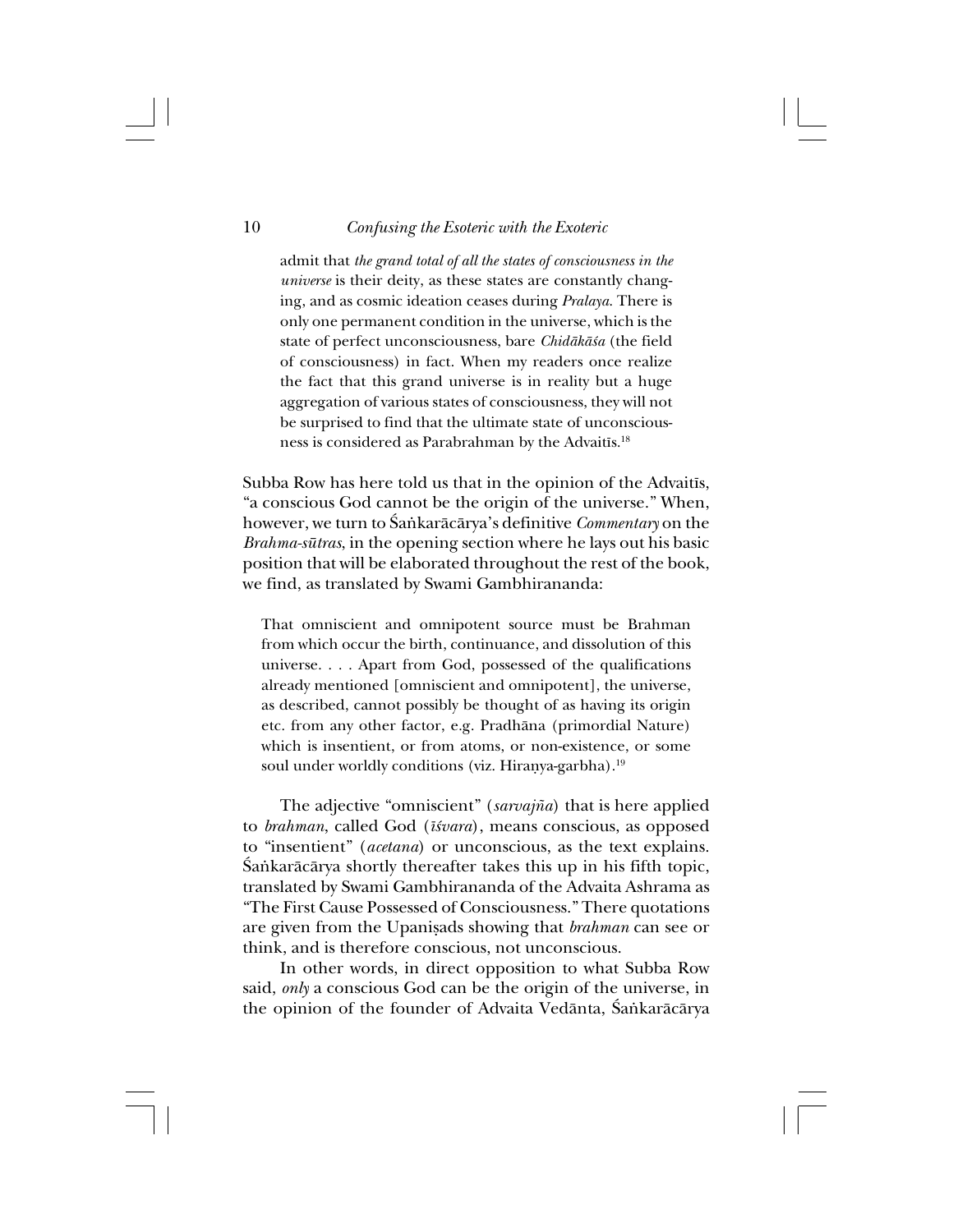(or at least the Śaṅkarācārya taken to be him, namely, the one who wrote the now extant *Commentary* on the *Brahma-sütras*). Subba Row has again given an esoteric interpretation of what Advaita Vedånta teaches as if it was the exoteric view held by all Advaita Vedåntins, and this misrepresentation has then entered *The Secret Doctrine*. The question here is not a semantic one due to Subba Row's describing *parabrahman* as a state of perfect or ultimate unconsciousness. For he tells us that this is only his way of translating *cidåkå≈a* or *cinmåtra*, 20 which latter means literally "consciousness only," or "consciousness alone," and is usually translated today as "pure consciousness." To our perceptions, pure or absolute consciousness is the same as unconsciousness, being unlike any consciousness we can conceive of. But as said above, in exoteric Advaita Vedånta it is taught that *brahman* or *parabrahman* can see or think, and therefore has actual thinking consciousness. This is not pure consciousness in the sense of unconsciousness. *Brahman* or *parabrahman* is conscious in a real sense. It can thus be called *īśvara*, "God," and is so called many times by ˛a∫karåcårya in his *Commentary* on the *Brahma-sütras*.

In the second part of the above-quoted article, Subba Row acknowledges that the idea of a conscious God or *î≈vara* might arise from the language used in the Upanisads. He advises us not to be misled by this, telling us that we should not construe these expressions literally:

The language used here and there in the Upanisads is apt to mislead one into the belief that such language points to the existence of a conscious *ˆ≈vara*. But the necessity for such language will be perceived on examining the following remarks. . . .

As is already indicated in my last article, the Åryan psychologists have traced this current of mental states to its source—the eternal *Chinmåtra* [pure consciousness] existing everywhere. When the time for evolution comes this germ of *Prajñ*<sup>a</sup> [consciousness as the capacity of perception] unfolds itself and results ultimately as *Cosmic ideation*. . . .

. . . And therefore the Advaitî philosophers have chiefly considered it in this light, and explained their cosmogony from a subjective point of view. In doing so, however, they cannot avoid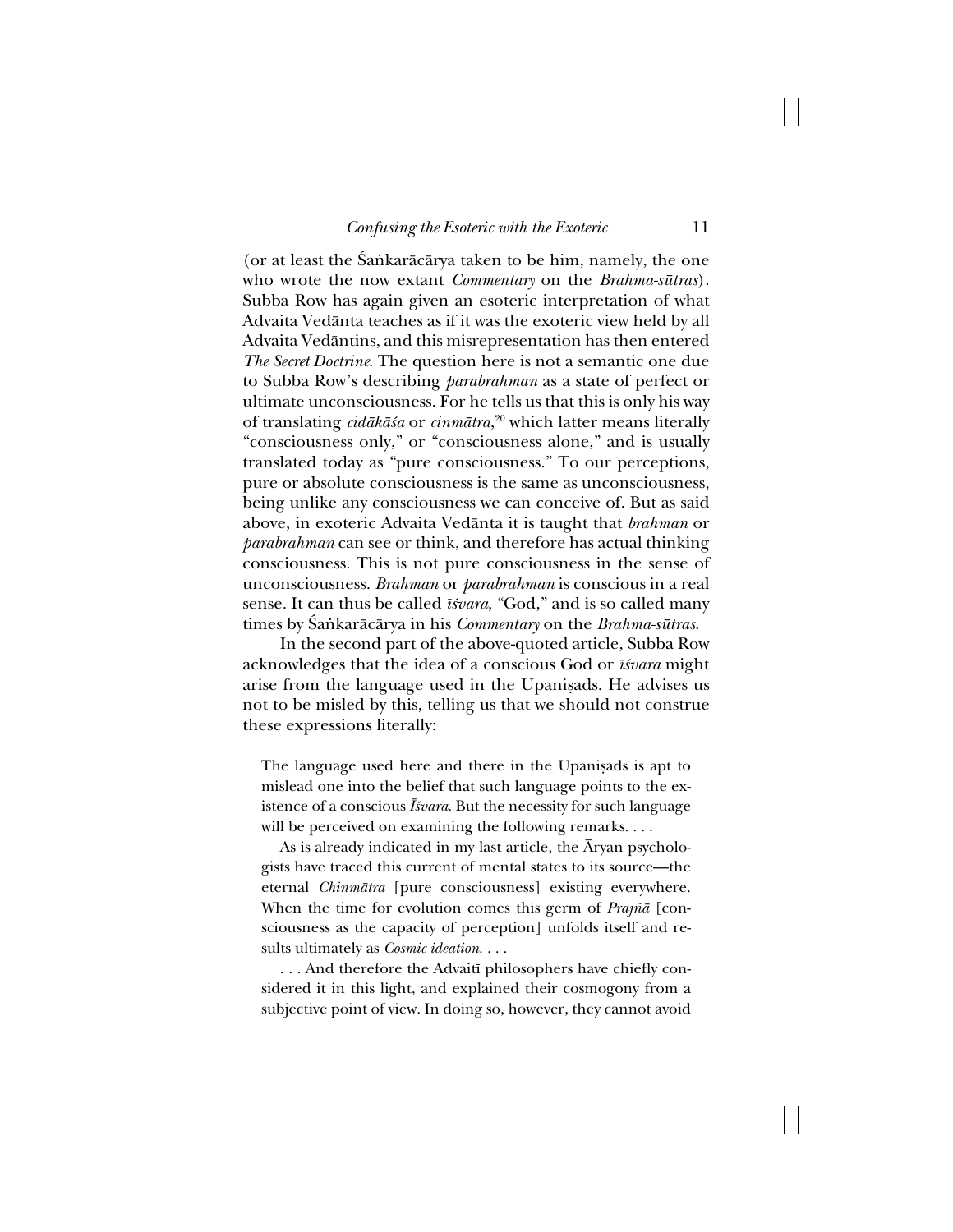#### 12 *Confusing the Esoteric with the Exoteric*

the necessity of speaking of a universal mind (and this is Brahmå, the Creator) and its ideation. But, it ought not to be inferred therefrom that this universal mind necessarily belongs to an Omnipresent living conscious Creator, simply because in ordinary parlance a mind is always spoken of in connection with a particular living being. It cannot be contended that a material *upådhi* is indispensable for the existence of mind or mental states when the objective universe itself is, so far as we are concerned, the result of our states of consciousness. Expressions implying the existence of a conscious *Īsvara* which are to be found here and there in the Upanisads should not therefore be literally construed.<sup>21</sup>

That is, we should take them esoterically. This certainly does agree with the other esoteric teachings we have on the existence of a conscious God, or the lack thereof. This is exactly what they teach. But this is not what is taught in exoteric Advaita Vedånta. Yet, when giving these views Subba Row assures us that "in the opinion of Advaitīs, the Upanisads and the *Brahmasūtras* fully support their views on the subject." A couple of the Upanisads, namely the *Måñ∂ükya* with Gau∂apåda's *Kårikå* thereon, and the *Nrsimha-tāpanīya*, include statements that do support the views he gives as those of the Advaitîs.22 But the great majority of Advaitīs accept the statements found in the Upanisads on the question of God that he has just advised us not to take literally.23

#### **The Question of Eternal, Superphysical Substance**

At the end of the above-quoted article, Subba Row gave us a valuable comparison of the Advaita Vedånta teachings (these would be the esoteric ones, as we must now expect) with the teachings of the esoteric Buddhist or Arhat cosmogony of the Theosophical Mahatmas. But we will not be able to derive full benefit from this until we familiarize ourselves with the other main question that was discussed, that of eternal, superphysical substance. Regarding this, a statement made by Subba Row in the passage given above, quoted in *The Secret Doctrine*, espouses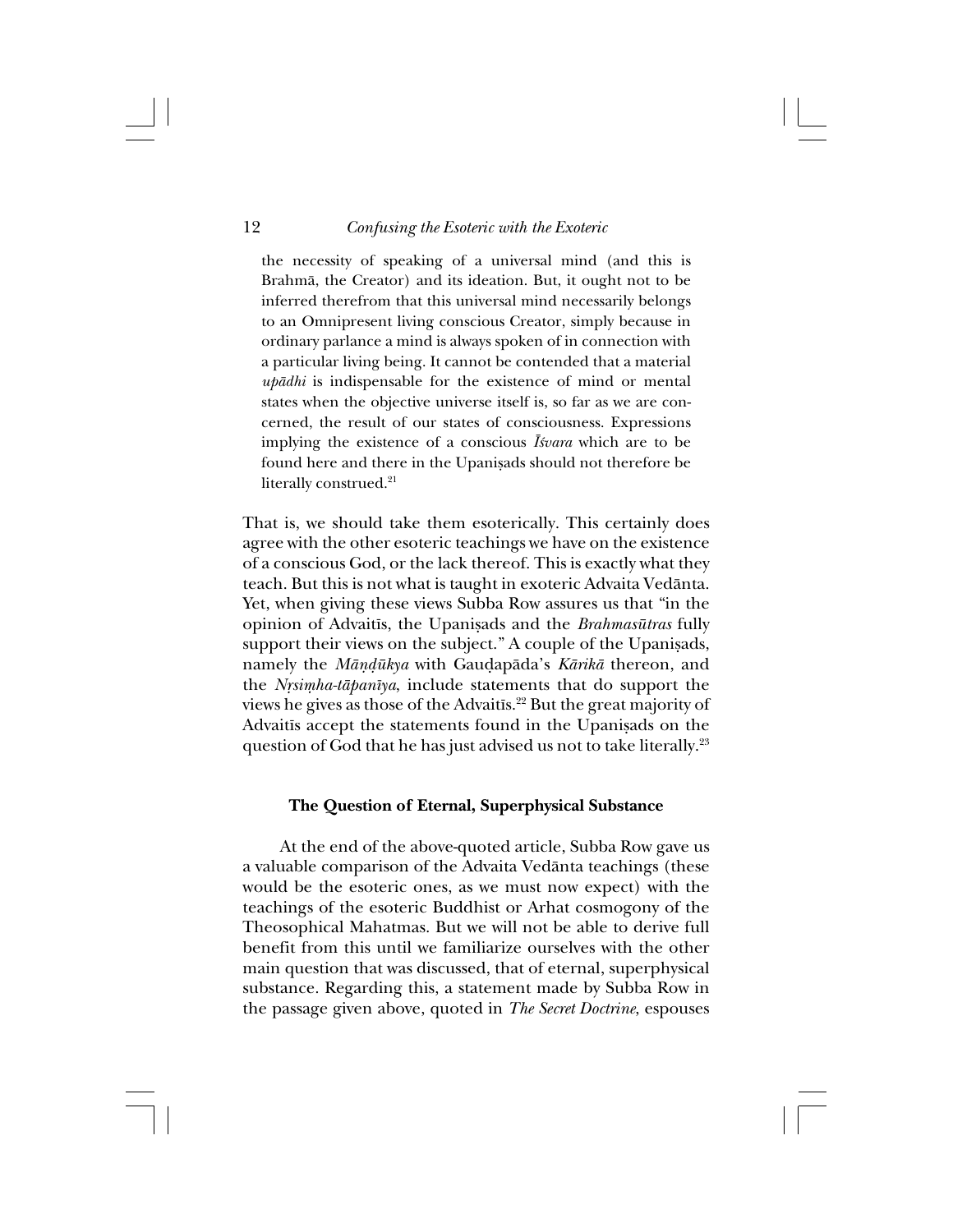what is the fully orthodox Advaita Vedånta position; namely, that *prakrti* or cosmic matter is ultimately unreal, and *purusa* or spirit is the ultimate reality known as *parabrahman*:

Prakriti is nothing more than illusion, and Purusha is the only reality; it is the *one* existence which remains eternal in this universe of Ideas. This entity then is the Parabrahman of the Advaitîs.24

But Subba Row will say just the opposite in an article the following month. In reply to a not unreasonable question from the Almora Swami, Subba Row rather haughtily writes:

To our utter amazement, we are called upon to prove that matter is indestructible; at any rate, that "matter is as eternal and indestructible as spirit"!25

Here he tells us that *prakrti* or cosmic matter is eternal, while *purußa* or spirit is non-existent without it; and further that this cosmic matter as undifferentiated, referred to as  $m\bar{u}la$ -prakrti, is the *parabrahman* of Advaita Vedånta:

And primeval cosmic matter, whether called Asat or Tamas, or Prakrti or Śakti, is ever the same, and held to be eternal by both Hindu and Arhat philosophers, while *Purusa* is inconceivable, hence non-existent, save when manifesting through Prakrti. In its undifferentiated condition, some Advaitîs refuse to recognise it as matter, properly so called. Nevertheless this entity is their PARABRAHMAN, with its dual aspect of Purușa and Prakrti.<sup>26</sup>

This is the esoteric position. In fact, as far as can be judged by comparison to other Theosophical sources, the full quotation (given below) constitutes one of the most direct statements of the esoteric position on eternal, superphysical substance to be found in the Theosophical writings.

A few years later, however, Subba Row would again revert to the exoteric Advaita Vedånta position on this question, in his lectures on the *Bhagavad-gītā*. In these he described *mūla-prakṛti*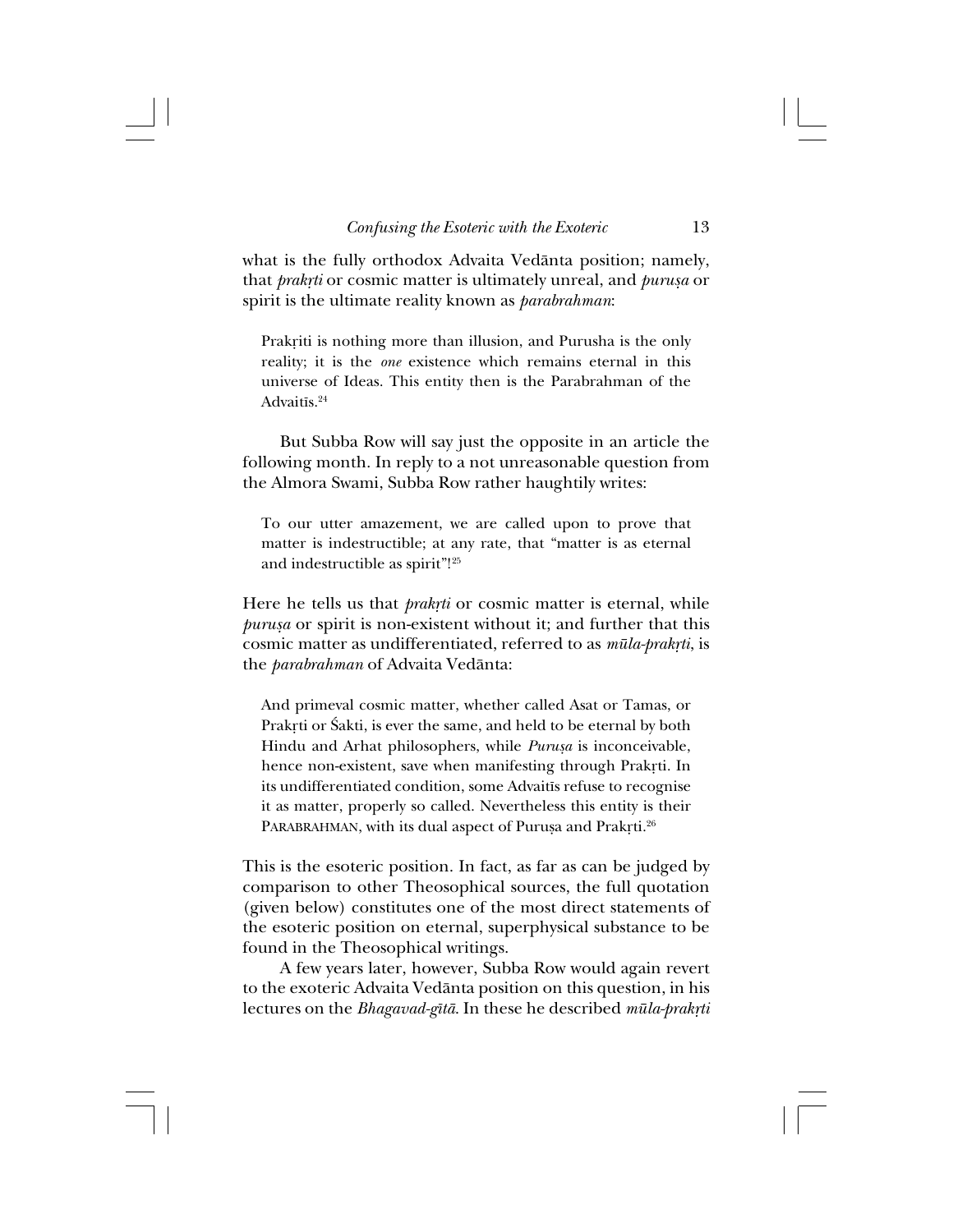or undifferentiated cosmic matter as a sort of veil thrown over the absolute reality known as *parabrahman*, and therefore not *parabrahman* itself, as he had earlier asserted it was in his debate with the Almora Swami. He said:

This *Mūlaprakriti* is no more *Parabrahman* than the bundle of attributes of this pillar is the pillar itself; *Parabrahman* is an unconditioned and absolute reality, and *Mūlaprakriti* is a sort of veil thrown over it.<sup>27</sup>

Thus, after expending much energy in trying to prove to the Almora Swami that *müla-prak®ti* is *parabrahman*, Subba Row here effectively undoes this. In these lectures, he avowedly gave his own views, not to be taken "as the views of any other authority higher than myself."<sup>28</sup> In standard Advaita Vedānta, *mūla-prakṛti* is not usually distinguished from *prakrti*, and both are equated with *måyå*, "illusion." This *måyå* is taught as having two powers, that of veiling ( $\bar{a}v\tau t\bar{i}$ ), and that of projecting (*viksepa*).<sup>29</sup> What Subba Row presented here is the standard view, which regards *müla-prak®ti* as *måyå* and therefore as veiling the real.

This statement was then quoted in *The Secret Doctrine*, in a footnote given in the Proem, while his esoteric statement about *mūla-prakrti* made to the Almora Swami was never quoted in that book. The above statement was there quoted with additional material, and deleting the first clause, as follows:

From its [the Logos'] objective standpoint, *Parabrahman* appears to it as *Mūlaprakriti.* . . . Of course this *Mūlaprakriti* is material to it, as any material object is material to us . . . . *Parabrahman* is an unconditioned and absolute reality, and *Mūlaprakriti* is a sort of veil thrown over it.<sup>30</sup>

A few pages later in the Proem, Blavatsky gave the three fundamental propositions of the Secret Doctrine, and shortly thereafter summarized the first one as:

The ABSOLUTE; the *Parabrahman* of the Vedåntins, or the one Reality,  $\dots$ .<sup>31</sup>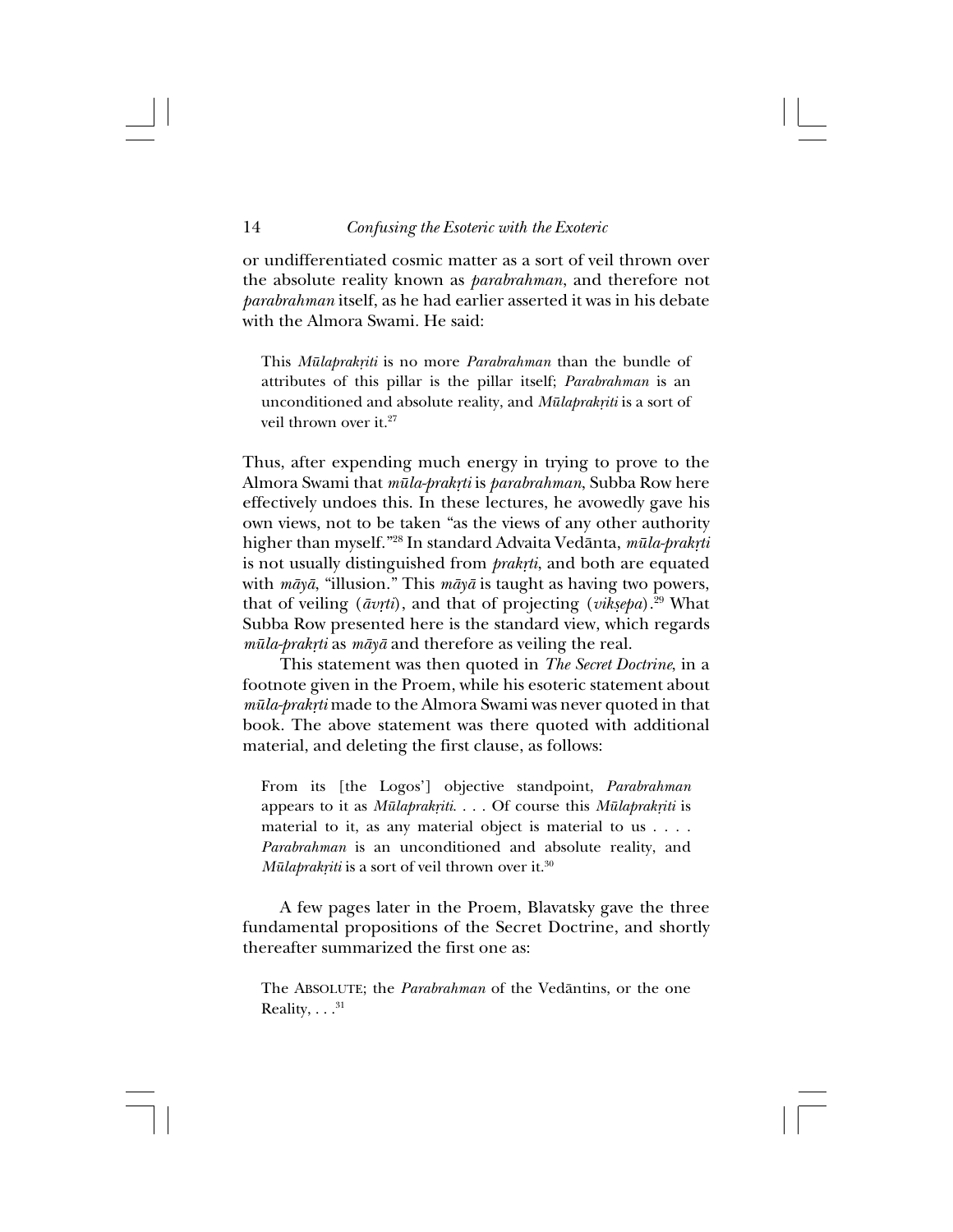But we must now wonder if this *parabrahman*, here equated with the Theosophical Absolute, is *purusa*, "the only reality," where "prakriti is nothing more than illusion," as Subba Row told us in February 1883, or instead if it is undifferentiated cosmic matter, without which *purusa* is non-existent, as Subba Row told us in March 1883. What should be a clear teaching is much confused by Subba Row first giving the exoteric Advaita Vedånta position, then giving the esoteric position, then reverting to the exoteric position by describing *mūla-prakrti* as "a sort of veil thrown over" *parabrahman*. This phrase is repeated by Blavatsky several times in *The Secret Doctrine*, thereby perpetuating the confusion. The clear and repeated statements by the Theosophical Mahatmas, however, leave little doubt that the *parabrahman* equated with the Theosophical Absolute is undifferentiated cosmic matter whose life is *purußa*, the esoteric Advaita Vedånta position. The fullest statement we have is found in Mahatma letter #10:

If people are willing to accept and to regard as God our ONE LIFE immutable and unconscious in its eternity they may do so and thus keep to one more gigantic misnomer. But then they will have to say with Spinoza that there is not and that we cannot conceive any other substance than God; . . . —and thus become Pantheists. . . . If we ask the theist is your God vacuum, space or matter, they will reply no. And yet they hold that their God penetrates matter though he is not himself matter. When we speak of our One Life we also say that it penetrates, nay is the essence of every atom of matter; and that therefore it not only has correspondence with matter but has all its properties likewise, etc.—hence *is* material, is *matter itself*. . . .

. . . We are not Adwaitees, but our teaching respecting the one life is identical with that of the Adwaitee with regard to Parabrahm. And no true philosophically trained Adwaitee will ever call himself an agnostic, for he knows that he is Parabrahm and identical in every respect with the universal life and soul the macrocosm is the microcosm and he knows that there is no God apart from himself, no creator as no being. . . .

We deny the existence of a thinking conscious God, on the grounds that such a God must either be conditioned, limited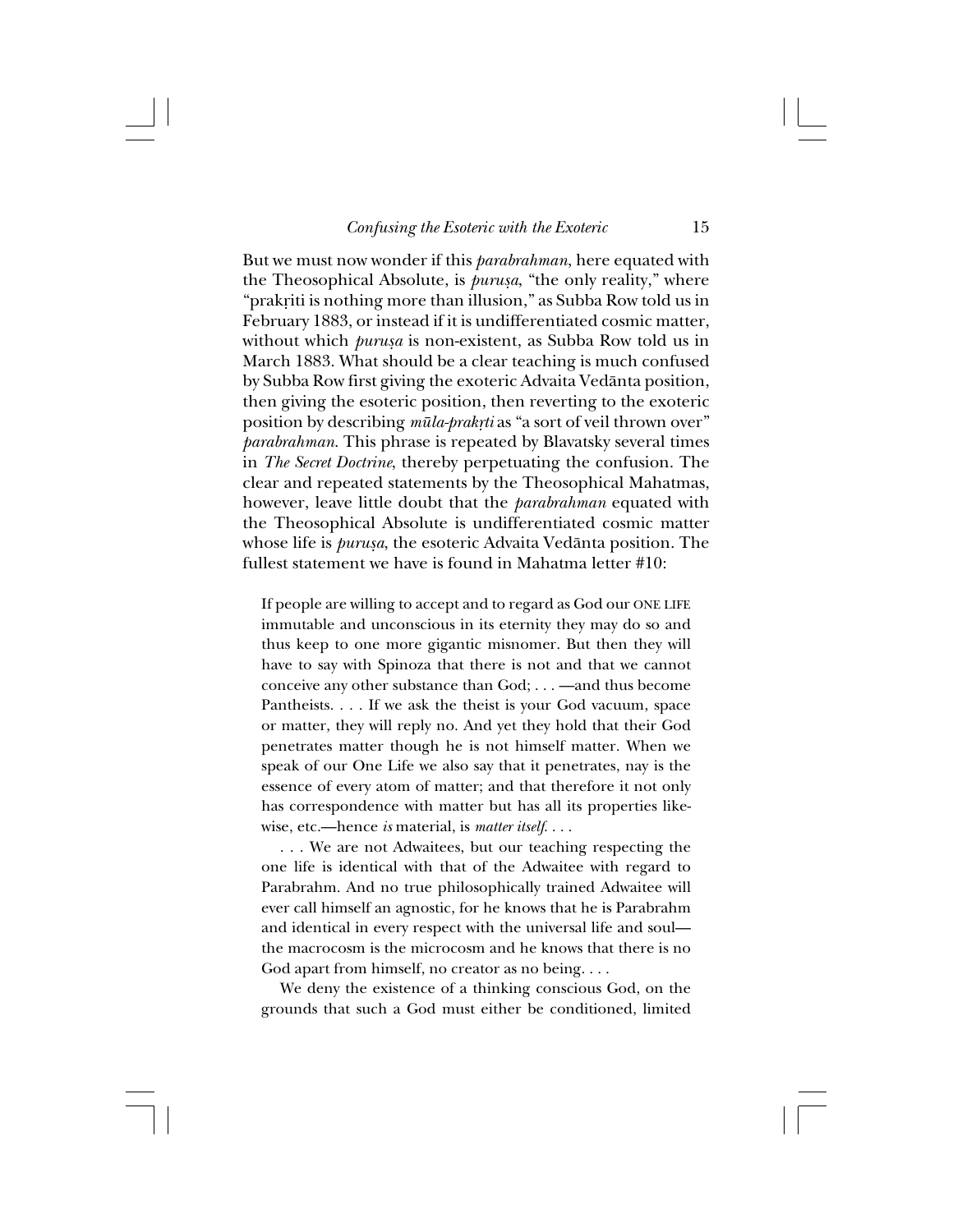and subject to change, therefore *not* infinite, or if he is represented to us as an eternal unchangeable and independent being, with not a particle of matter in him, then we answer that it is no being but an immutable blind principle, a law. . . .

Our reasons may be briefly summed up thus:

(1) We deny the absurd proposition that there can be, even in a boundless and eternal universe—two infinite eternal and omnipresent existences.

(2) Matter we know to be eternal, *i.e.*, having had no beginning (*a*) because matter is Nature herself (*b*) because that which cannot annihilate itself and is indestructible exists necessarily and therefore it could not begin to be, nor can it cease to be (*c*) because the accumulated experience of countless ages, and that of exact science show to us matter (or nature) acting by her own peculiar energy, of which not an atom is ever in an absolute state of rest, and therefore it must have always existed, *i.e*., its materials ever changing form, combinations and properties, but its principles or elements being absolutely indestructible.

(3) As to God—since no one has ever or at any time seen him or it—*unless he or it is the very essence and nature of this boundless eternal matter, its energy and motion*, we cannot regard him as either eternal or infinite or yet self existing. We refuse to admit a being or an existence of which we know absolutely nothing; because (*a*) there is no room for him in the presence of that matter whose undeniable properties and qualities we know thoroughly well (*b*) because if he or it is but a part of that matter it is ridiculous to maintain that he is the mover and ruler of that of which he is but a dependent part and (*c*) because if they tell us that God is a self existent pure spirit independent of matter—an extra-cosmic deity, we answer that admitting even the possibility of such an impossibility, *i.e.*, his existence, we yet hold that a purely immaterial spirit cannot be an intelligent conscious ruler nor can he have any of the attributes bestowed upon him by theology, and thus such a God becomes again but a blind force. . . .

In other words we believe in MATTER alone, in matter as visible nature and matter in its invisibility as the invisible omnipresent omnipotent Proteus with its unceasing motion which is its life,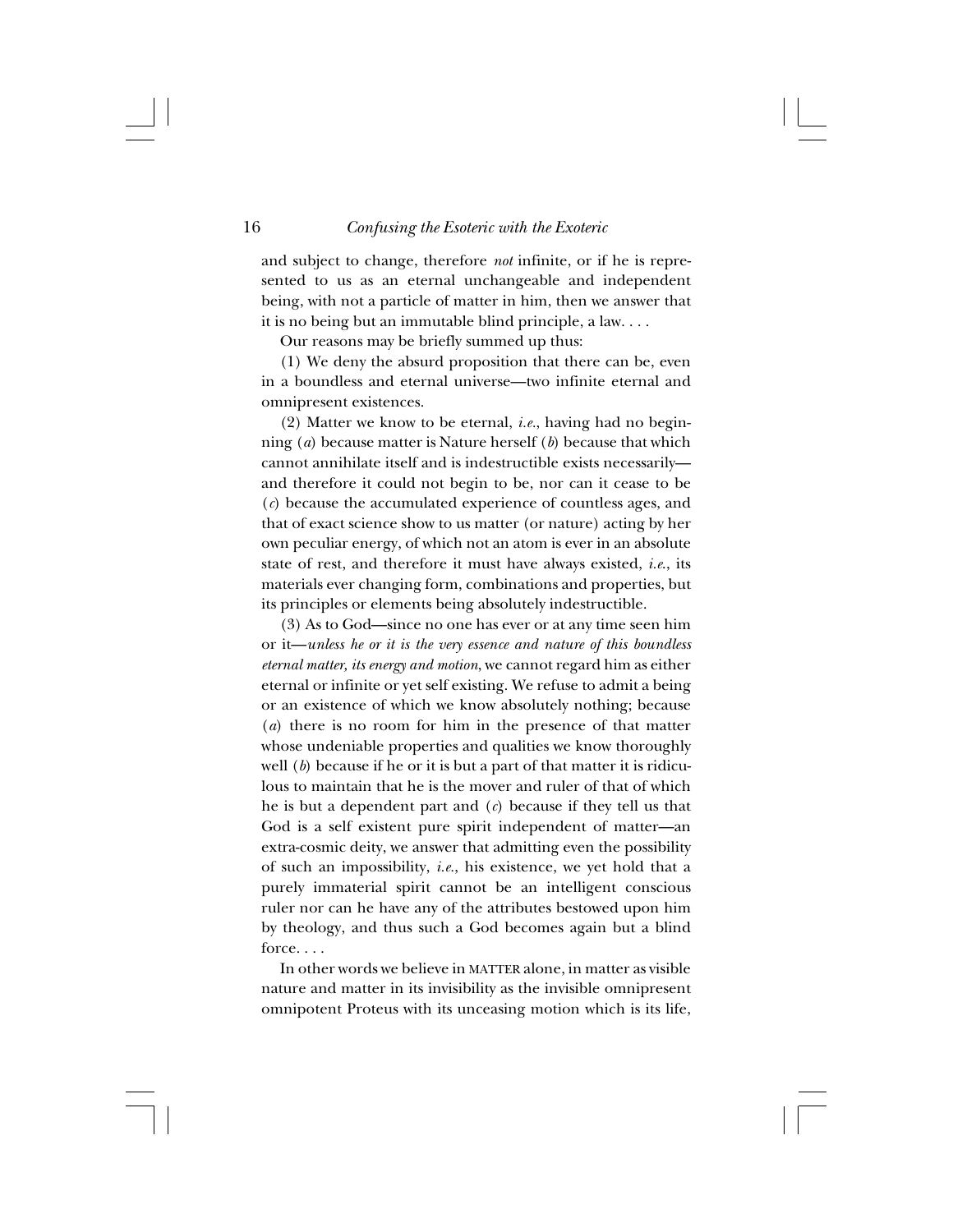and which nature draws from herself since she is the great whole outside of which nothing can exist. . . .

The existence of matter then is a fact; the existence of motion is another fact, their self existence and eternity or indestructibility is a third fact. And the idea of pure spirit as a Being or an Existence—give it whatever name you will—is a chimera, a gigantic absurdity.32

The unceasing motion of matter or substance, its life, is what is referred to as spirit or *purusa*. This is made clear in a follow-up Mahatma letter, #22. Being the very motion of substance, spirit cannot exist independently of it. Without something to move, there can be no motion. This is why the idea of pure spirit is untenable. Again, being the very life of substance, spirit is quite inseparable from it. The two are really one, the "one life."

The conception of matter and spirit as entirely distinct, and both eternal, could certainly never have entered my head, . . . for it is one of the elementary and fundamental doctrines of Occultism that the two are one, and are distinct but in their respective manifestations, and only in the limited perceptions of the world of senses. . . . matter *per se* is indestructible, and as I maintain coeval with spirit—that spirit which we know and can conceive of. Bereaved of Prakriti, Purusha (Spirit) is unable to manifest itself, hence ceases to exist—becomes *nihil*. . . . Motion is eternal because spirit is eternal. But no modes of motion can ever be conceived unless they be in connection with matter.<sup>33</sup>

The teaching given here in the Mahatma letters is that eternal, living, superphysical substance with its motion, which is its life, also called spirit or *purusa*, is the one reality. Consciousness only arises from the motion or life of substance. Thus, *parabrahman* is here not an absolute reality that may be designated "spirit," to which *mūla-prakrti* is material and "a sort of veil thrown over it." Rather, *parabrahman* is identical with *mūla-prakrti*, where *purusa* or spirit is the very life or motion of *prakrti*. This is the meaning of Subba Row's esoteric statement that *purusa* is non-existent without *prakrti* or cosmic matter. Without the one, there cannot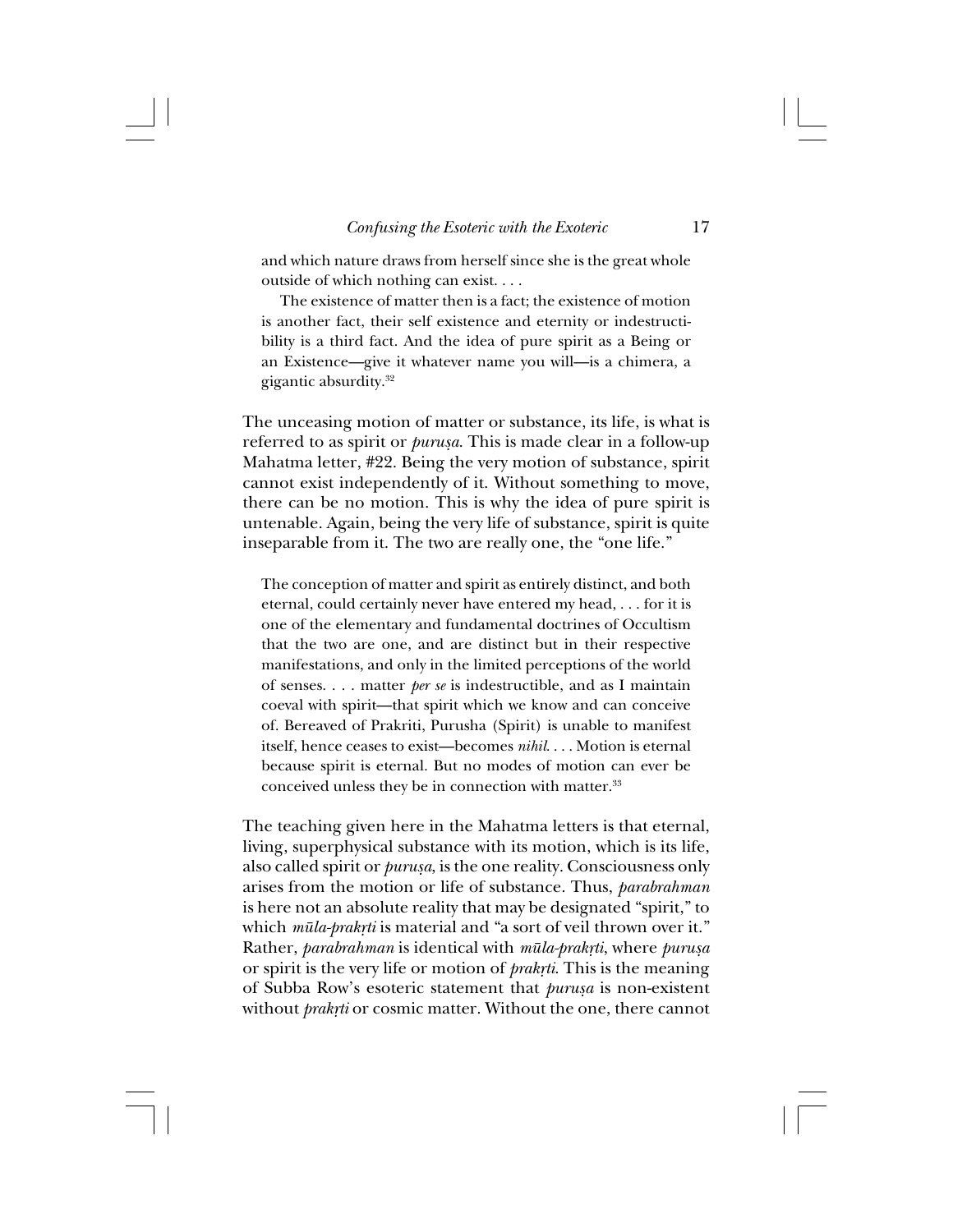be the other. So *parabrahman* cannot stand behind *mūla-prakrti*, as in the common conception where it is more subtle, because the two are absolutely inseparable. They are one. They are truly *advaita*, "non-dual."

This teaching of the Theosophical Mahatmas is the same as the teaching of Advaita Vedånta that Subba Row argued for with the Almora Swami, as may be seen in the fuller quotation referred to and partially cited above, which follows. Of course, we must call this the esoteric Advaita Vedånta teaching.

[The Almora Swami asks:] Will the Editor satisfy us by proving the assertion that "matter is as eternal and indestructible as spirit"?  $\ldots$ 

[T. Subba Row replies:] To our utter amazement, we are called upon to prove that matter is indestructible; at any rate, that "matter is as eternal and indestructible as spirit"! . . .

Our "assertion" then means the following: Undifferentiated cosmic matter or *Mūlaprakṛiti*, as it is called in Hindu books, is *uncreated* and eternal. . . . In every objective phenomenon perceived, either in the present plane of consciousness or in any other plane requiring the exercise of spiritual faculties, there is but change of cosmic matter from one form to another. There is not a single instance, or the remotest suspicion of the annihilation of an atom of matter ever brought to light either by Eastern Adepts or Western scientists. When the common experience of generations of Adepts in their own spiritual or psychic field of observation, and of the ordinary people in theirs—(*i.e*., in the domain of physical science) points to the conclusion that there never has been the utter annihilation of a single material particle, we are justified, we believe, in saying that matter is indestructible, though it may change its forms and properties and appear in various degrees of differentiation. Hindu and Buddhist philosophers have ages ago recognized the fact that *Purusha* and *Prak®iti* are eternal, co-existent, not only correlative and interdependent, but positively one and the same thing for him who can read between the lines. Every system of evolution commences with postulating the existence of *Mūlaprakriti* or *Tamas* (primeval darkness). . . .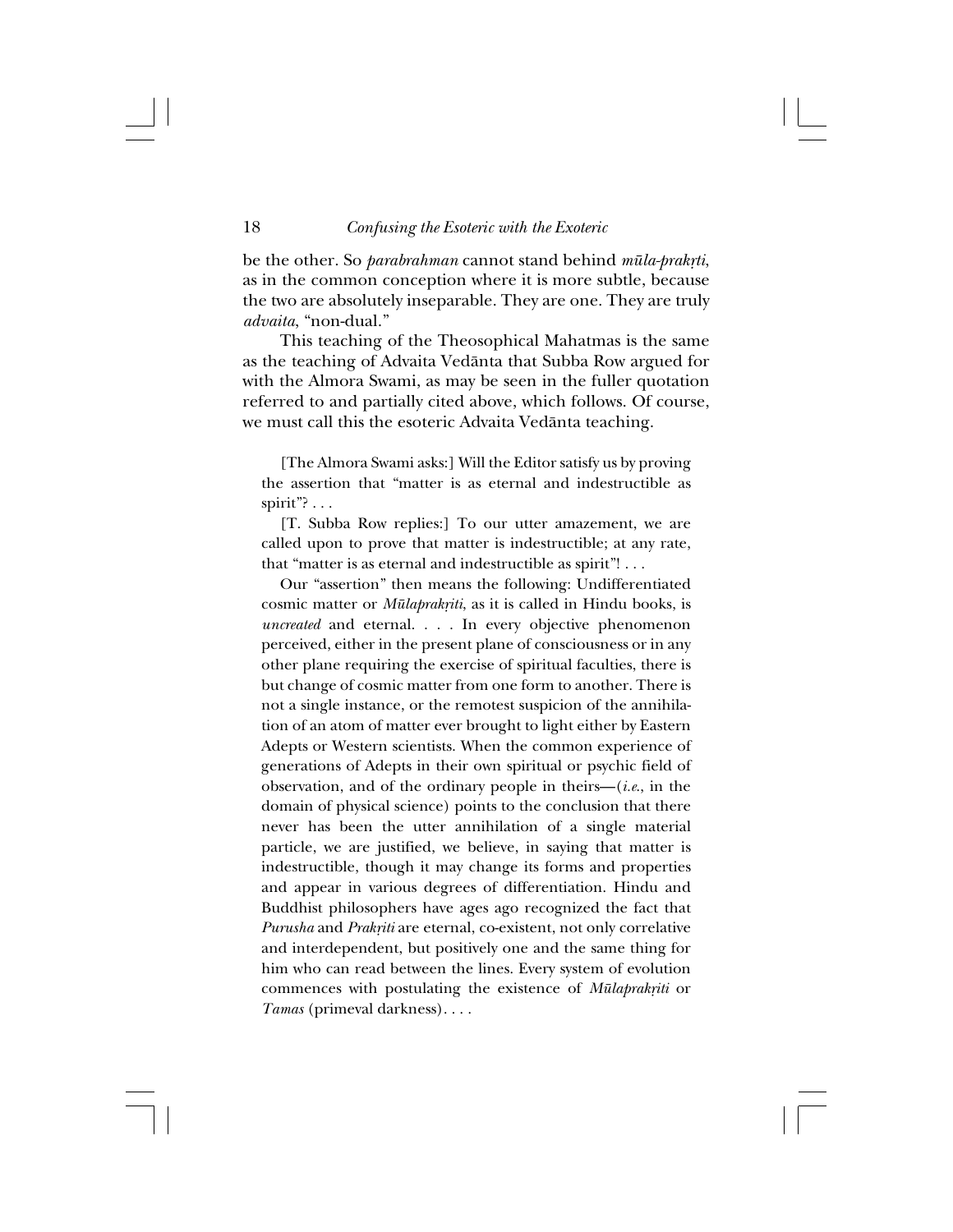[Subba Row then gives two quotations in Sanskrit to show this, one using *tamas*, "darkness," and one using *asat*, "non-being": *tama eva puraståt abhavat vi≈varüpam*, literally, "darkness alone was the form of the all in the beginning" (compare "Book of Dzyan," stanza I, verse 5: "Darkness alone filled the boundless all"); and *asad vå idam agra åsît*, "this (universe) was verily nonbeing in the beginning."]

. . . And primeval cosmic matter, whether called *Asat* or *Tamas*, or *Prakriti* or *Śakti*, is ever the same, and held to be eternal by both Hindu and Arhat philosophers, while *Purusha* is inconceivable, hence non-existent, save when manifesting through *Prak®iti*. In its undifferentiated condition, some Advaitîs refuse to recognize it as matter, properly so called. Nevertheless this entity is their PARABRAHMAN, with its dual aspect of *Purusha* and *Prakriti*. In their opinion it can be called neither; hence in some passages of the Upanishads we find the expression, "PRAKRITI*laya*" mentioned; but in all such passages the word "Prakriti" means, as we can prove—*matter in a state of differentiation*, while *undifferentiated* cosmic matter in conjunction with, or rather in its aspect of, *latent* spirit is always referred to as "MAHĀ-ĪŚVARA," "Purusha" and "Paramapada."34

This is not, however, the teaching of known or exoteric Advaita Vedånta, despite Subba Row's assertions that it is. The Almora Swami, whose views represent the orthodox teachings, was not wrong from this standpoint in doubting the idea that matter is eternal. He then replies that this is not the teaching of Advaita Vedånta, as Subba Row said it was, and tries to show this. The normal teaching is that *måyå*, "illusion," also called *avidyå*, "ignorance," and equated with *prakrti* or *mūla-prakrti*, is said to be indescribable (*anirvacanîya*) as to its existence. Although it is without beginning, it ends for a practitioner who reaches *mukti*, "liberation" or "emancipation," through realizing *brahman*. 35 It is therefore not eternal. We must also note that *brahman* is the term normally used in Advaita Vedånta for the absolute reality, while Subba Row always refers to it as *parabrahman*. They are synonyms. With this background, we can now follow what the Almora Swami says in reply to Subba Row: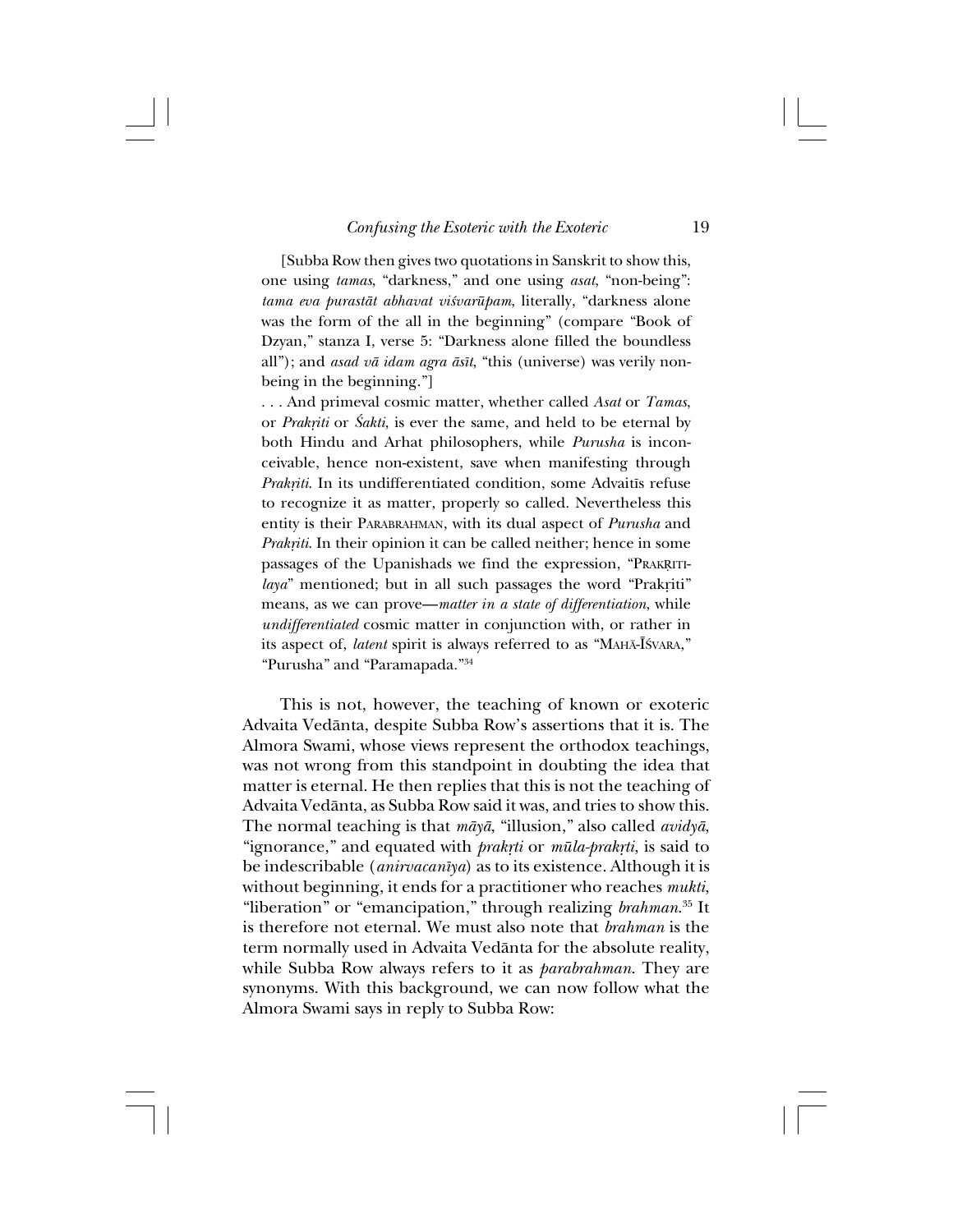Now having done with the effect, *matter*, we come to its cause the Mūla-Prakriti, which is also called Avidyā or ignorance, the mother of Karma and the cause of Bandha [bondage]. So long as this Prakriti is not *laya*ed [dissolved] into spirit by dissolving it into Sattva-guna, there is no emancipation. Mukti [emancipation] with Prakriti is no Mukti at all. Beyond Prakriti is emancipation. This is the conclusion of the whole of our  $\bar{A}$ ryan Occultism. . . . (p. 154)

It is not our object, even if we could, to cite all the Åryan books, but we could desire you and your readers to read in continuation of our quotations all the numbers of the sixth Volume of 1882 of the Sad-darsana-Cintanika which will shew that not only Śankarācārya, but also almost all the commentators and reformers and other great Rishis, not to speak of the Upanishads, have rejected the theory of the matter being as eternal as spirit, by which you are misled.  $\ldots$  (pp. 154-155)

Nowhere throughout Yoga-Vāsistha and Bhāgavata do we find any statement which recommends this Prakriti to be known. On the contrary, every Åryan occultist, particularly Kapila in his lectures to Devahutî speaks against it. . . . (p. 159)

Purusha, according to Upanishads, is Svayam Prakāśa, i.e., selfmanifesting; therefore cannot be dependent on Prakriti only, for its manifestation. No *Advaitee* will take Brahman with Prakriti or *guna* [attribute] or duality. Their Brahman is Purusha beyond the Prakriti, in other words, Akshara [imperishable]. Latent spirit is never referred to as *Mahā Īśvara*. . . . (pp. 159-160)<sup>36</sup>

The normal teaching of Advaita Vedånta is that matter is not eternal, but is a veil of illusion or ignorance projected over the real that must be removed or dissolved in order to realize *brahman*. The Almora Swami shows this with many quotations from the scriptures, and sums this up as "Brahman is Purusha" beyond the Prakriti." This, as we recall, is just what Subba Row had said a few months earlier: "Prakriti is nothing more than illusion, and Purusha is the only reality," and this was quoted in *The Secret Doctrine*. Agreeably then, this is what Advaita Vedånta teaches, exoterically speaking. But Subba Row had here argued otherwise, giving what is the esoteric teaching although without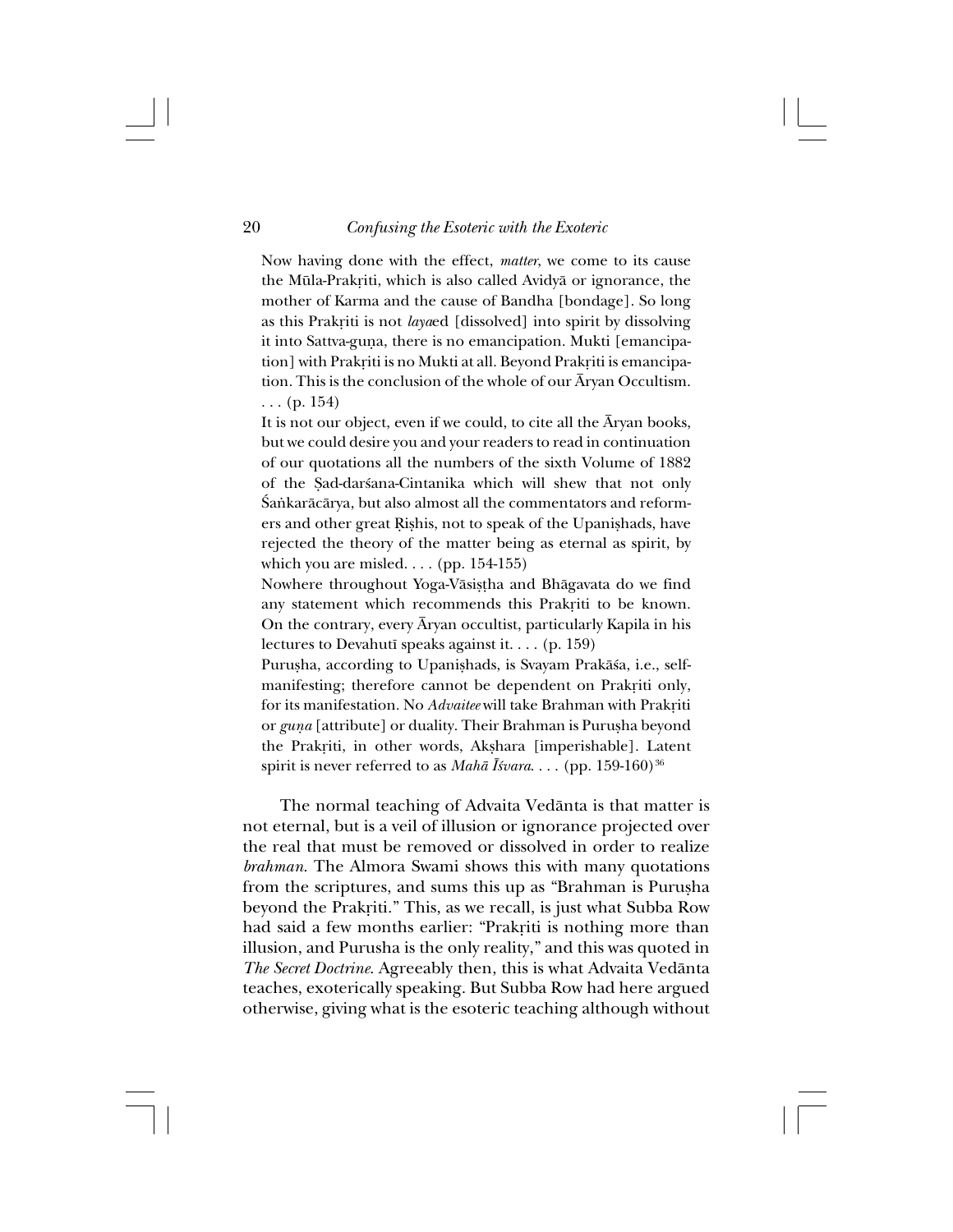saying so, and this is what the Almora Swami could not accept. Not only is  $m\bar{u}la-prak\tau i$  eternal, it is identical to *parabrahman*.

When Subba Row again reverted to the exoteric teaching a few years later, saying that *mūla-prakrti* is a sort of veil thrown over *parabrahman*, and therefore not *parabrahman* itself, he did make it an eternal veil. He kept this much of the esoteric. But even this was too much for other Advaita Vedåntins, because they regard *mūla-prakyti* as  $m\bar{a}y\bar{a}$ , or illusory. It is an illusory veil. As such it cannot be eternal. In the introduction to a translation of the *Våsudeva-manana*, "considered by the Pandits in Southern India as the standard compendium on Advaita philosophy," published in a Theosophical journal in 1892, we read:

T. Subba Row, in his learned *Bhagavad Gîtå* lectures, has postulated three eternal principles in the fourth state [Turîya]: viz., Mūlaprakriti; the Logos, or Īshvara, or Nārāyana; and the Light from the Logos, or Daiviprakriti, or Fohat. He also states that Nirvåna, or Moksha, is attained by merging into the Logos, which, as he says, has the veil of Mülaprakriti between it and Parabrahman. But the Bråhmans in Southern India are loth to accede to this proposition in the light of this and other authorities, on the ground that there can be no Måyå in Nirvåna, whereas, according to T. Subba Row, there is Mülaprakriti in that state which they consider to be Māyā.<sup>37</sup>

The *Våsudeva-manana* is one of the few Advaita Vedånta texts to use the term  $m\bar{u}la-prakrti$ , and specifically equates it with *måyå*, "illusion," *avidyå*, "ignorance," etc.38 In his reply to the Almora Swami's statements quoted above, Subba Row accepts that *müla-prak®ti* is *måyå*, but not that it is *avidyå*. This is based on the fact that the texts distinguish these two as higher and lower, describing *māyā* as the pure *sattva* aspect (*guna*) of *prakrti*, and *avidyā* as the impure *rajas* and *tamas* aspects (*gunas*) of *prakrti.*<sup>39</sup> Thus, says Subba Row, it is only *avidyå* or ignorance that ends for a practitioner who attains liberation through realizing *brahman*, not *māyā*. He goes on to say that *māyā* or *mūla-prakṛti* must be eternal because of the statements in the scriptures that "all is *brahman*," and that *brahman* is both the ensouling spirit or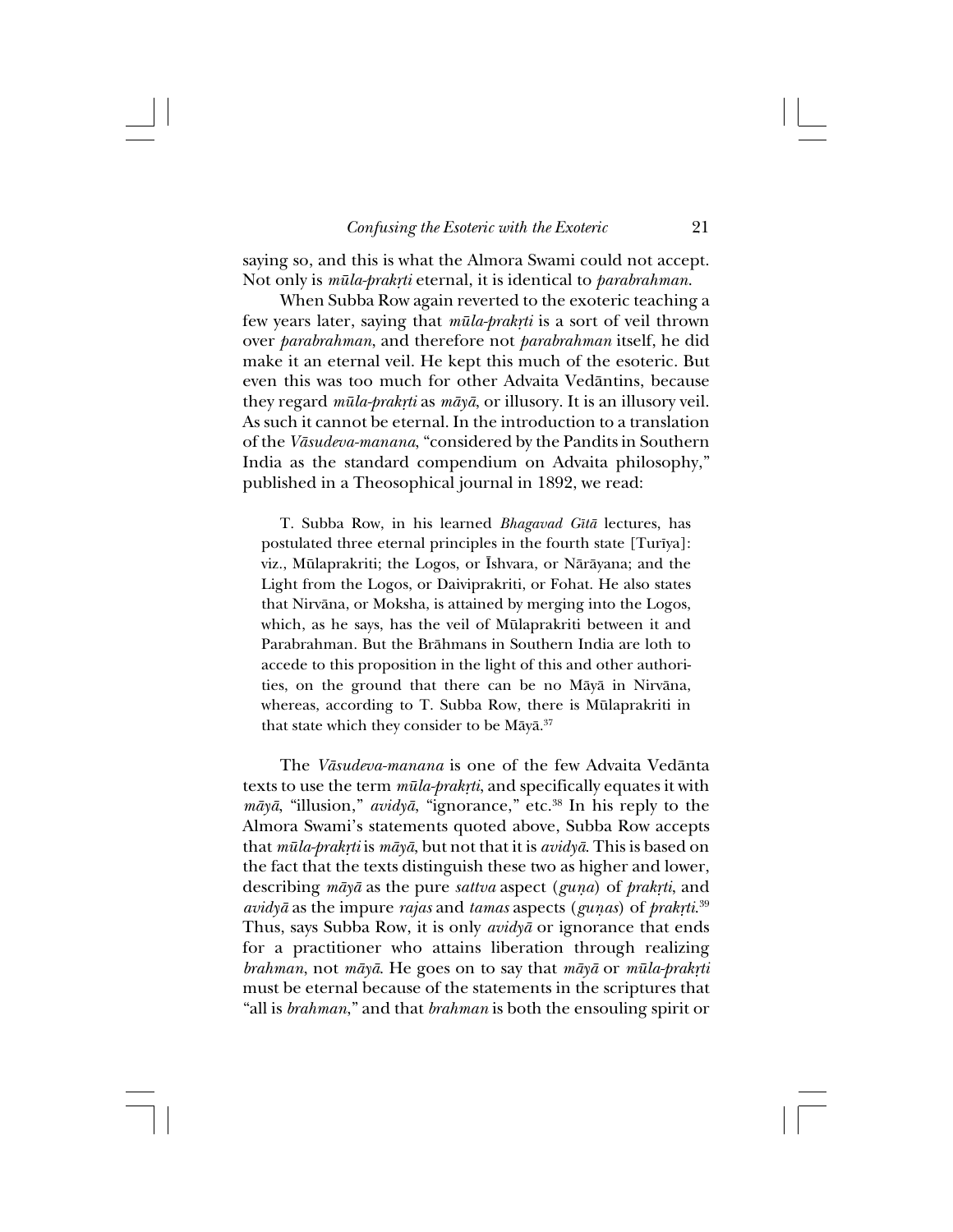overseer (*adhisthātr*) and the underlying substance or material cause (*upådåna-kåraña*). He writes:

In truth, Prakriti and Purușa are but the two aspects of the same ONE REALITY. As our great Śaṅkarācārya truly observes at the close of his commentary on the 23rd Sütra of the above-mentioned Pāda [*Brahma-sūtra* 1.4], "Parabrahman is Kartā (Purusa), as there is no other Adhisthātā [overseer], and Parabrahman is Prakriti, there being no other Upādāna [material cause]." This sentence clearly indicates the relation between the "One Life" and the "One Element" of the Arhat philosophers.<sup>40</sup>

Here we are getting further esoteric statements following upon and confirming Subba Row's major esoteric statement on this made to the Almora Swami a few months earlier, cited above in comparison with Mahatma letter #10. Subba Row in this passage translates as *parabrahman* the original term *åtman*, which is also used synonymously with *brahman*. A few pages further on in this article, Subba Row addresses the erroneous impression that he holds manifested or differentiated matter to be eternal:

If the Swami only pauses to consider the nature of "this one element" in its dual aspect, he will be able to see that it is but an aspect of Parabrahman. All the arguments advanced by him seem to show that he is labouring under the impression that we are contending for the permanency of this illusive world.<sup>41</sup>

Before saying this he had summarized and responded to the Almora Swami's arguments, which tried to show that *prakrti* is not eternal. In rebuttal of these, Subba Row's first reason given was to distinguish  $m\bar{u}la$ -prakrti as undifferentiated from prakrti as differentiated. It is the latter that is illusory, while the former, being undifferentiated and without attributes, is eternal:

[summary:] I. For certain reasons matter is not Spirit; Spirit is eternal and therefore matter is not eternal.

In reply to this argument I beg to state that the major premise is wrong in itself, and does not affect undifferentiated Prakriti as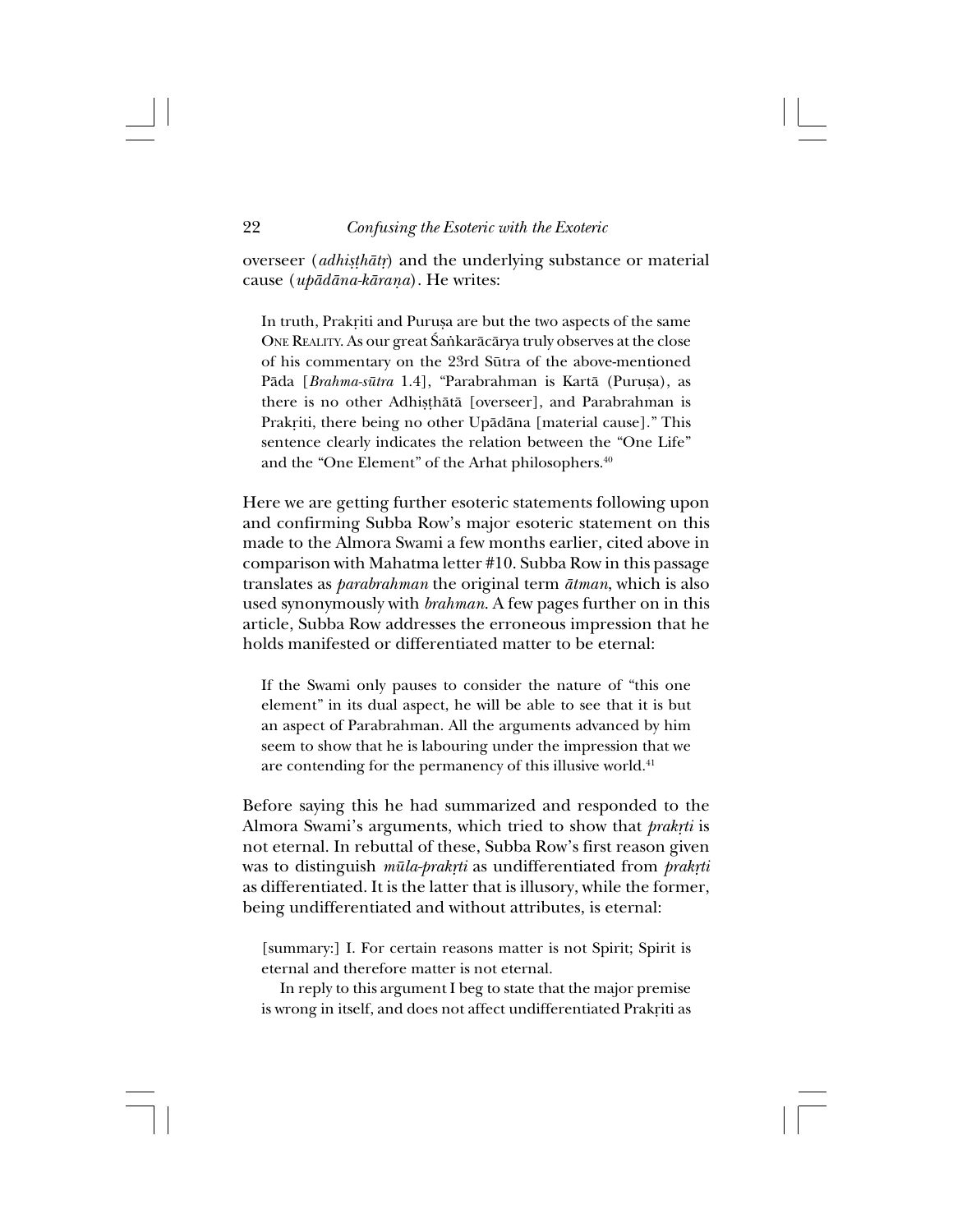the grounds on which it is based are not applicable to it for the following reasons:

(a) Mūlaprakriti has not the attributes enumerated, as the said attributes imply differentiation and Mūlaprakriti is undifferentiated according to our doctrines.<sup>42</sup>

After giving five more reasons, he proceeds to take up the Almora Swami's second argument. In Subba Row's comments on this argument we will have to put aside his personal remarks in order to get his point about the teachings. The *turîya avasthå*, "fourth state," is the highest of the four states or conditions taught in the *Māndūkya Upānisad*, those of waking, dreaming, deep sleep, and the "fourth." It is the highest state that a person can reach, and is attainable in meditation. It is practically the same state as *mukti*, or liberation. So it is free from delusion. In it, one knows reality as it is.

Our Swami's second argument is extremely ridiculous. When stated briefly it stands thus:

II. The existence of matter is not known either in Sushupti [deep sleep] or Turîya ["fourth" or ultimate] Avasthå [state or condition], and therefore matter is not eternal.

This is enough to convince me that the Swami of Almora knows as much about Turîya Avasthå as of the features of the man in the moon. The learned gentleman is in fact confounding Avidyā with Māyā. Indeed, he says that Mūlaprakriti is Avidyā. I shall be very happy if he can quote any authority in support of his proposition.43

As mentioned above, the *Vāsudeva-manana* equates *mūla-prakṛti* with both *måyå* and *avidyå*. Subba Row apparently missed this passage, too. He then expands his point about differentiation:

I beg to inform him again that Avidyå laya [the dissolution of ignorance] is not necessarily followed by Prakriti laya [the dissolution of matter]. It is the differentiation of Mūlaprakriti that is the cause of Avidyå or ignorant delusion, and when the differentiated cosmic matter returns to its original undifferentiated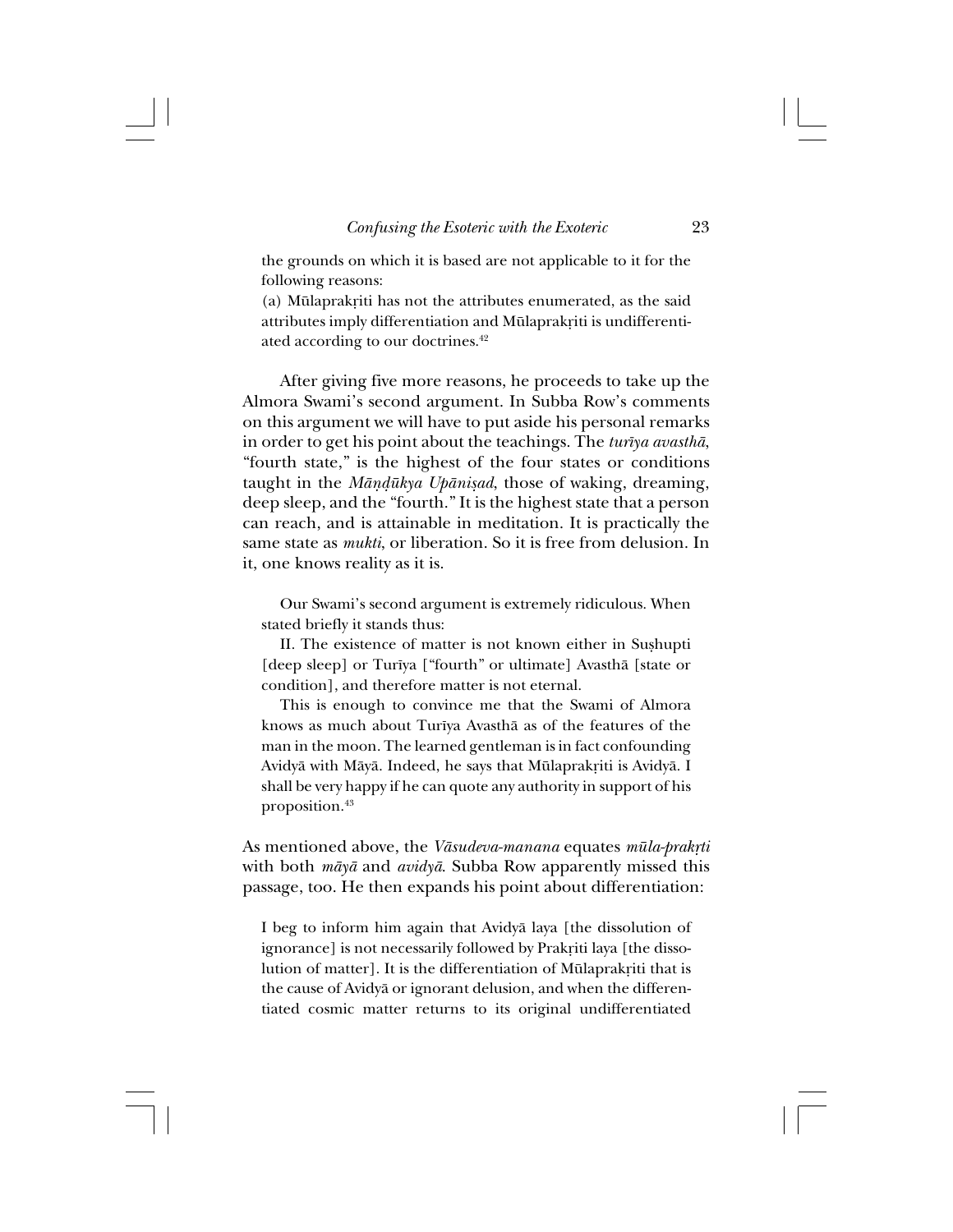## 24 *Confusing the Esoteric with the Exoteric*

condition at the time of Mahåpralaya, Avidyå is completely got rid of. Consequently, Mūlaprakriti instead of being identical with Avidyå implies the absence of Avidyå. It is the highest state of *non being*—the condition of Nirvāṇa. Mukti [liberation], therefore, is beyond differentiated Prakriti and beyond Avidyā, but it expresses the condition of undifferentiated Mūlaprakriti.<sup>44</sup>

To drive home his point about differentiation, at the same time making another personal remark, he adds further on:

Our opponent seems to think that as every Yogi is asked to rise above the influence of Avidyå, it must necessarily be assumed that Prakriti is not eternal in its undifferentiated condition. This is as illogical as his other arguments. Illusion arises from differentiation or, Dvaitabhåva as it is technically called; and absence of differentiation, whether subjective or objective is the Nirvāṇa of Advaita.45

Returning to his conclusion of this argument, Subba Row gives a passage from the commentary on the *Nrsimha-uttara-tāpanīya Upanißad* that indicates the existence of *müla-prak®ti* in the *turîya avasthå*. 46 He follows this with the astute observation that calling this element "matter" is no less reasonable than calling it "spirit." He says:

It will also be seen from the passage above referred to that Mūlaprakriti exists even in the highest stage of Turīya Avasthā. The Swami is pleased to ask us why we should call this element matter if it is but an aspect of Purusa. We are obliged to use the word matter as we have no other word in English to indicate it; but if the Swami means to object to the word Prakriti being applied to it, it will be equally reasonable on my part to its being called either God, Spirit or Purușa.<sup>47</sup>

At the end of this article, Subba Row repeats in other words what he had said to the Almora Swami in his previous article, quoted above, that *purusa* is inconceivable, hence non-existent without *prakrti*. He caps this off with further reference to the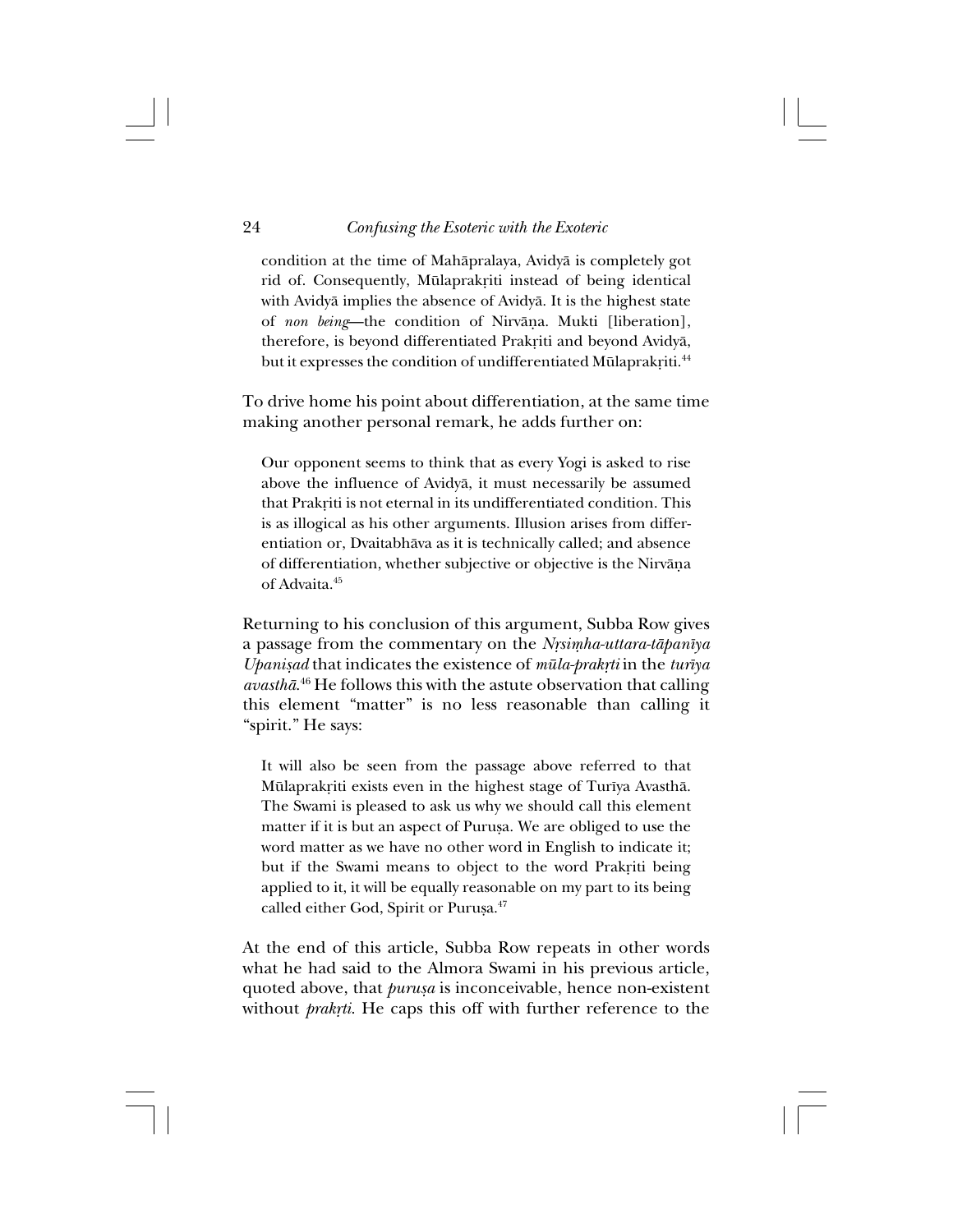important quotation from Śańkarācārya's *Commentary* on the *Brahma-sütra* given earlier in this article, also quoted above, on *parabrahman* being the only *adhisthatr*, or ensouling spirit, as well as the only *upådåna*, or underlying substance. Here he uses the synonym *purußa* in place of *parabrahman*.

I beg also to inform him that it is impossible to think of Puruşa except in conjunction with Mūlaprakriti, Purusa can act *only through* Prakriti. . . . It is quite clear that an Adhisthātā [overseer] can never exist without Upådåna [material cause]. If, as is stated by Śankarācārya, Puruṣa is Adhiṣṭhātā or Kartā [doer, operative cause], and if Prakriti is Upādāna [material cause], the necessary co-existence of these two aspects becomes inevitable.<sup>48</sup>

That the two are one, being an esoteric teaching, is only implied by this statement. It is not directly stated here or elsewhere. Yet with the help of a word-index published in 1973, a more direct statement of this has been found in Śaṅkarācārya's *Commentary* on *Brahma-sütra* 2.3.9, confirming Subba Row's point here.49 As mentioned above, the term  $m\bar{u}la$ -prakrti is not much used in Advaita Vedānta texts. It is found only once in Śańkarācārya's *Commentary* on the *Bhagavad-gîtå*, and only seven times in his entire *Commentary* on the *Brahma-sūtras*. Here is Śankarācārya's statement that more directly equates  $m\bar{u}$ *la-prakrti* and *brahman*, i.e., what Subba Row calls *parabrahman*, as translated by Swami Gambhirananda:

... unless a primary material cause [ $m\bar{u}la$ -prakrti] is admitted, it will end in an infinite regress. And whatever is understood to be the primary cause [ $m\bar{u}la$ -prakrti] will itself be our Brahman.<sup>50</sup>

With this point, namely, that the two are one, Subba Row concludes his attempt to prove to the Almora Swami that matter is as eternal as spirit, and in fact is inseparable from it. That is, *müla-prak®ti* is *parabrahman* itself, and cannot be excluded from it. They are two sides of the one same coin. That one is truly *advaita*, or non-dual. What is actually an esoteric teaching was here presented as the exoteric teaching of Advaita Vedånta, and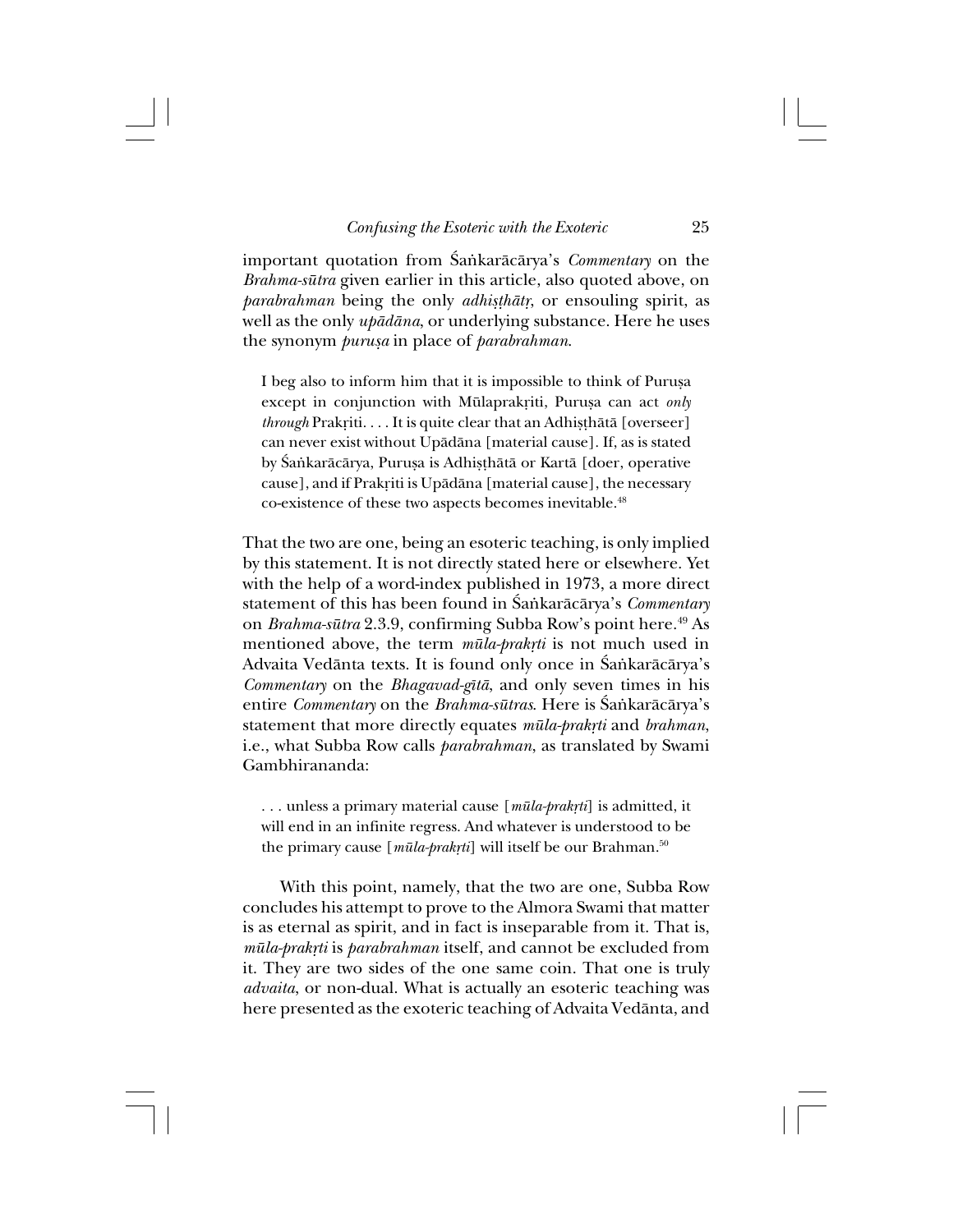argued for at length. But a few years later in his lectures on the *Bhagavad-gîtå* he would paint a very different picture of the teaching of Advaita Vedånta on this question. What he argued for here, with such great assurance that he was right and the Almora Swami was wrong, was dropped.

This article was the end of the debate, since no more was published. Thus, we do not know if the Amora Swami replied to this or not. It seems, however, that Subba Row was unable to convince him of the error of his views. Nor was Subba Row able to persuade other Advaita Vedåntins, as we saw in the quotation given above from the introduction to the *Våsudeva-manana*. He was not even able to convince fellow Vedåntin Theosophists. It is a well-known fact that, once formed, preconceptions are very hard to overturn, even by the best of reasonings. So even fellow Theosophists, who are sympathetic to the esoteric teachings, were not convinced by his arguments with the Almora Swami that *müla-prak®ti* is eternal and one with *parabrahman*.

When Subba Row in his lectures equated *mūla-prakrti* with *avyakta*, the "unmanifested," as used in the *Bhagavad-gîta*, he was criticized by a Vedāntin Theosophist for giving a Sāṃkhya interpretation to a Vedānta concept.<sup>51</sup> In the Sāmkhya system, *mūla-prakṛti* is taught as being eternal, unconscious substance. But this *avyakta* is taught in Vedånta as being *parabrahman*, i.e., pure consciousness as distinct from substance or  $m\bar{u}la-prak\tau i$ . Yet even the Theosophist who wrote a defense of Subba Row on this issue agrees with standard Advaita Vedānta that *mūla-prakrti* is a temporary illusion, saying that "Mulaprakriti is simply an illusory veil thrown over Parabrahman," and that Parabrahman was "existing anterior to it," and "does not perish during the Cosmic Pralaya."52 He used the very same phrase as Subba Row used in these *Bhagavad-gîtå* lectures, that it is an illusory "veil thrown over Parabrahman," as showing that  $m\bar{u}l$ a-prakrti is not eternal and one with *parabrahman*. Subba Row had said:

This *Mūlaprakriti* is no more *Parabrahman* than the bundle of attributes of this pillar is the pillar itself; *Parabrahman* is an unconditioned and absolute reality, and *Mūlaprakriti* is a sort of veil thrown over it.<sup>53</sup>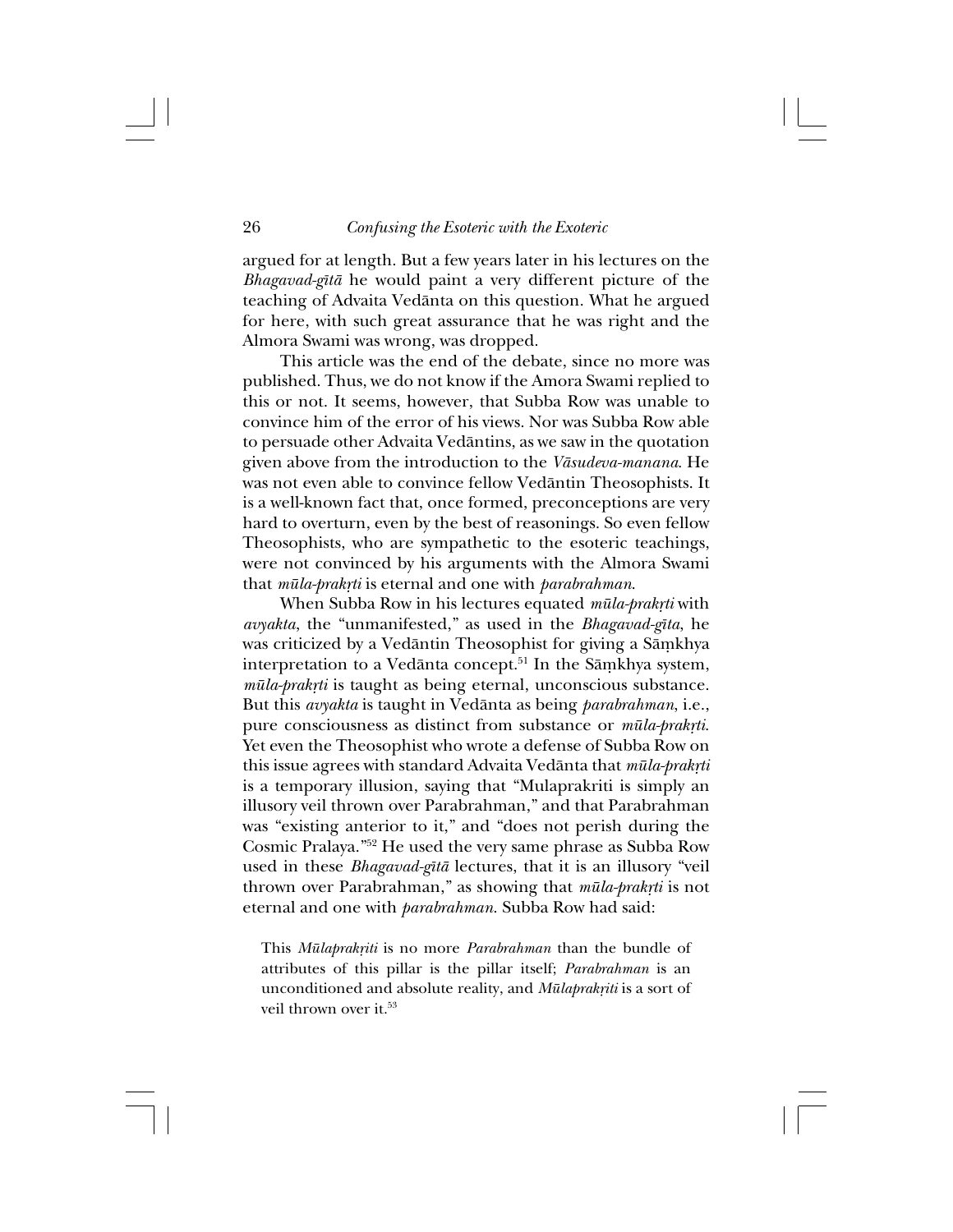There can be no mistake about what he means here, for later on in these lectures he says again that they are not the same:

I have also said that *Mūlaprakriti* should not be confounded with *Parabrahman*. If it is anything at all, it is but a veil of *Parabrahman*. 54

He distinguishes two kinds of *avyakta*, the "unmanifested," used in the *Bhagavad-gîtå*, one higher and one lower. The higher one is *parabrahman*, while the lower one is *mūla-prakṛti*. Here he uses the words that his defender quoted, describing *parabrahman* as "existing anterior" to *müla-prak®ti*, and saying that *parabrahman* "will not perish even at the time of cosmic *Pralaya*." It is the basis "even of this *Mūlaprakriti.*"<sup>55</sup> He here speaks of *mūla-prakrti* as something different from *parabrahman* and less than eternal.

This gives us quite a different picture than what he argued for with the Almora Swami. If, as may be assumed, Subba Row was there arguing in full agreement with Mahatma letter #10, and therefore giving the esoteric teaching,  $m\bar{u}l$ a-prakrti is one with *parabrahman*. It is eternal because *parabrahman* is eternal. They cannot in any way be separated, because *parabrahman* is the inseparable life or motion of  $m\bar{u}lq$ -prakrti. Using the famous example of the moving firebrand from Gau∂apåda's *Kårikå* on the *Māndūkya Upanisad*, we would get a very different statement than the one he made in his *Bhagavad-gîtå* lectures.

The example is to take a burning torch, a firebrand, and whirl it in a circular motion. For an onlooker, this produces the illusion of a circle. This example is used to show the illusory nature of the manifested world. Motion produces this illusion, the motion of the firebrand. But that motion cannot exist by itself. It cannot be separated from the firebrand that is moving. Without the firebrand, something to move, there could be no motion. We can say that motion is what produces the illusion. An entire philosophy of illusion can be built solely on the basis of the idea of motion. But this would take for granted the idea of something to move, even if unspoken. The one could not exist without the other. We cannot say that motion is one thing, and what moves is another thing. Who would say that a moving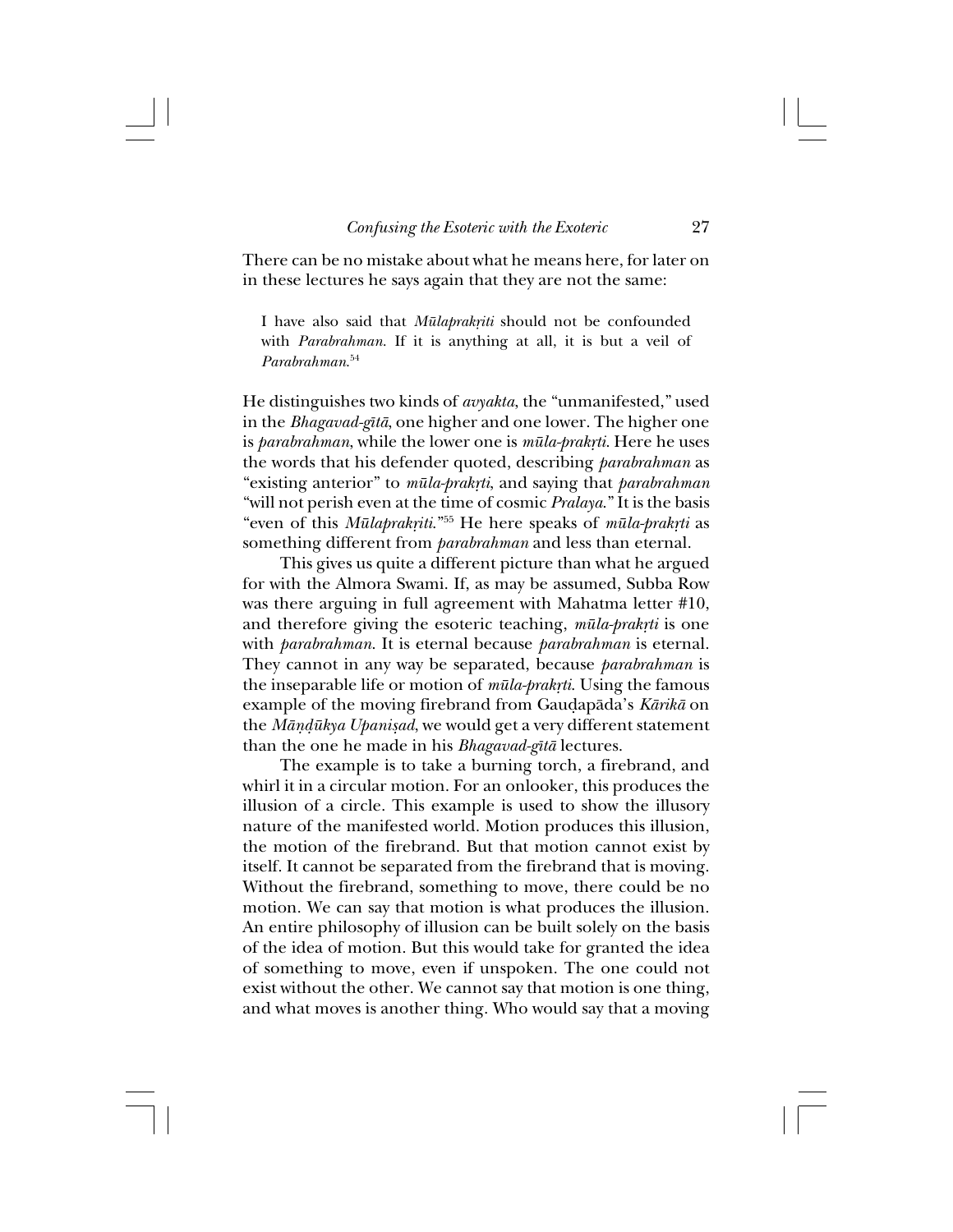firebrand is two things? Even though we can speak of it and its motion, these two are inseparable. The moving firebrand is one thing; it is *advaita*, non-dual. Using this example would give us, in place of Subba Row's statement quoted above:

This *mūla-prakriti* is as much *parabrahman* as the firebrand is inseparable from its whirling motion; inseparable *parabrahman* / *mūlaprakriti* is an unconditioned and absolute reality, and the illusion of differentiated *prakrti* is a sort of veil thrown over it.

We must here apply in our reworded statement what Subba Row himself stressed to the Almora Swami: that what produces the veil regarded in Advaita Vedånta as illusory is differentiation, while *mūla-prakrti* is entirely undifferentiated. In Theosophical usage this undifferentiated cosmic matter has even been called "the noumenon of undifferentiated Cosmic Matter," in order to emphasize that "It is not matter as we know it, but the spiritual essence of matter."56

Yet in this same Theosophical source, *The Secret Doctrine*, Blavatsky also repeats Subba Row's phrase that  $m\bar{u}l$ a-prakrti "is a sort of veil thrown over" *parabrahman*. This phrase is repeated not only directly, as in the Proem footnote quoted above, but also indirectly, using its idea. Thus we read in that book:

 . . . the impersonal, attributeless, absolute divine essence which is *no* "Being," but the root of all being. Draw a deep line in your thought between that ever-incognizable essence, and the, as invisible, yet comprehensible Presence (*Mūlaprakriti*), or Shekhînah, from *beyond and through which* vibrates the Sound of the *Verbum*, and from which evolve the numberless hierarchies of intelligent *Egos*, . . .57

What shows us that Blavatsky is here using Subba Row's phrase indirectly, its idea, is the word Shekhînah. This word is defined in Blavatsky's *Theosophical Glossary* by W. W. Westcott as:

Shekinah being the veil of Ain-Soph, the Endless and the Absolute; hence a kind of Kabbalistic Mülaprakriti.58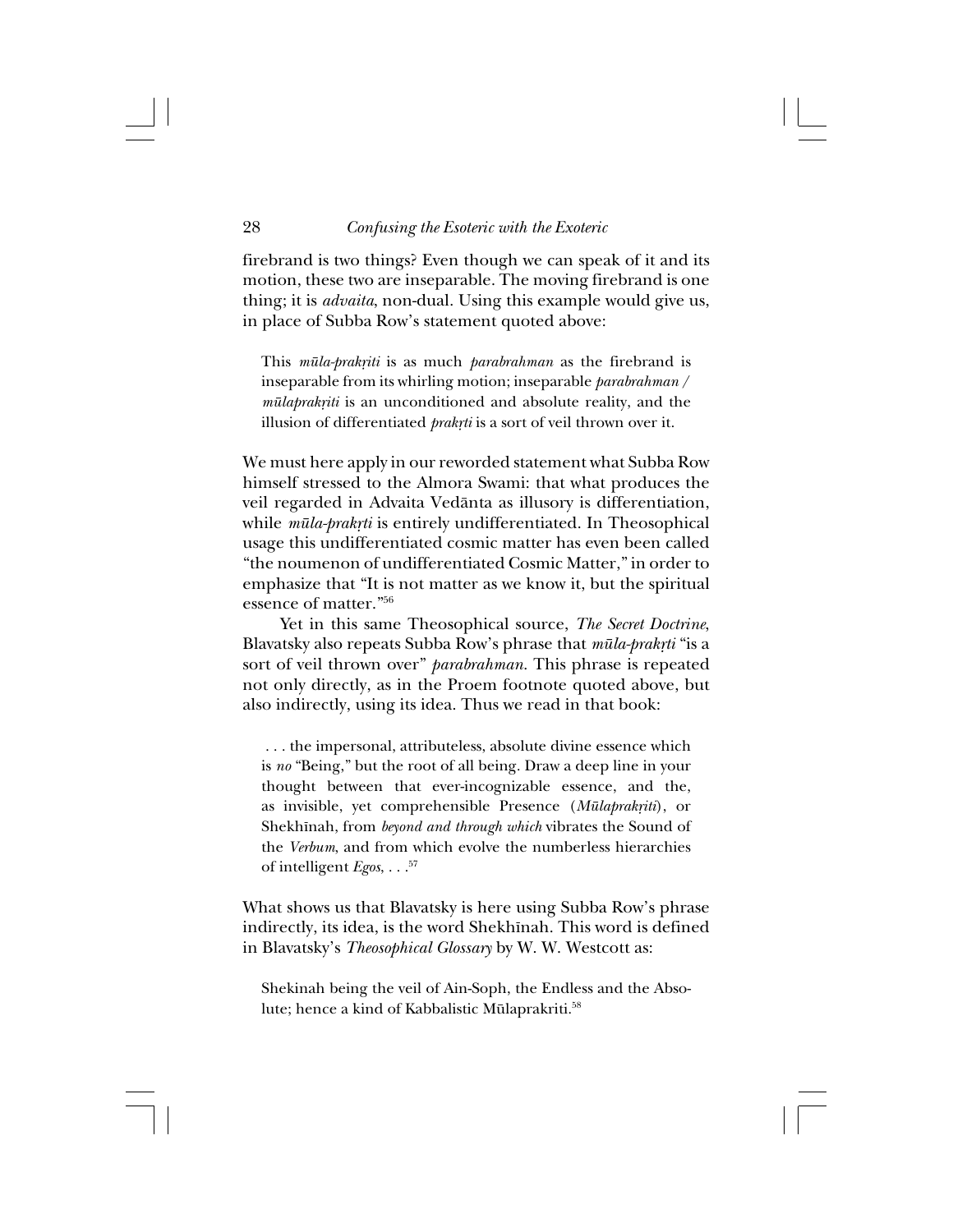This makes it clear that Blavatsky is here using *mūla-prakrti* as the veil over *parabrahman*, following Subba Row's phrase, which had become well enough known that Westcott also followed it. This is as used in exoteric Advaita Vedānta, where *mūla-prakṛti* is not distinguished from *prakrti*, so is regarded as differentiated, even if still invisible. As such, it is sharply distinguished from *parabrahman*. But of course, according to the esoteric teaching insisted upon by Subba Row to the Almora Swami, in agreement with Mahatma letter #10, there can be no line whatsoever drawn between *parabrahman* and *mūla-prakrti*, since they are one. This is how *mūla-prakrti* is used elsewhere in *The Secret Doctrine*, such as in Blavatsky's statement:

In its absoluteness, the One Principle under its two aspects (of Parabrahman and Mūlaprakriti) is sexless, unconditioned and eternal. Its periodical (manvantaric) emanation—or primal radiation—is also One, androgynous and phenomenally finite.<sup>59</sup>

It certainly looks as though the phenomenally finite One of the second sentence is how she is using  $m\bar{u}l$ a-prakrti in the previous quote, as the "invisible, yet comprehensible Presence (*Mūlaprakriti*), or Shekhīnah," while here she uses  $m\bar{u}l$ a-prakrti in the first sentence as one of the two inseparable aspects of the One Principle, like usual in *The Secret Doctrine*. That this is in fact the case is made fully clear by another statement of Subba Row's from his *Bhagavad-gîtå* lectures. Blavatsky's altered usage and changed meaning of the term  $m\bar{u}la-pr$ rak<sub>rti</sub> in her previous quote was obviously adopted from him.

In my last lecture I tried to explain the mysterious connection between *Parabrahman* and *Mülaprak®iti*. *Parabrahman* is never differentiated. What is differentiated is *Mūlaprakriti*, . . .

. . . But these attributes do not spring from *Parabrahman* itself, but from *Mūlaprakriti*, which is its veil, just as according to the Kabbalists Shekinah is the veil of Ain-Soph and the garb of Jehovah. *Mülaprak®iti* is the veil of *Parabrahman*. It is not *Parabrahman* itself, but merely its appearance. It is purely phenomenal.<sup>60</sup>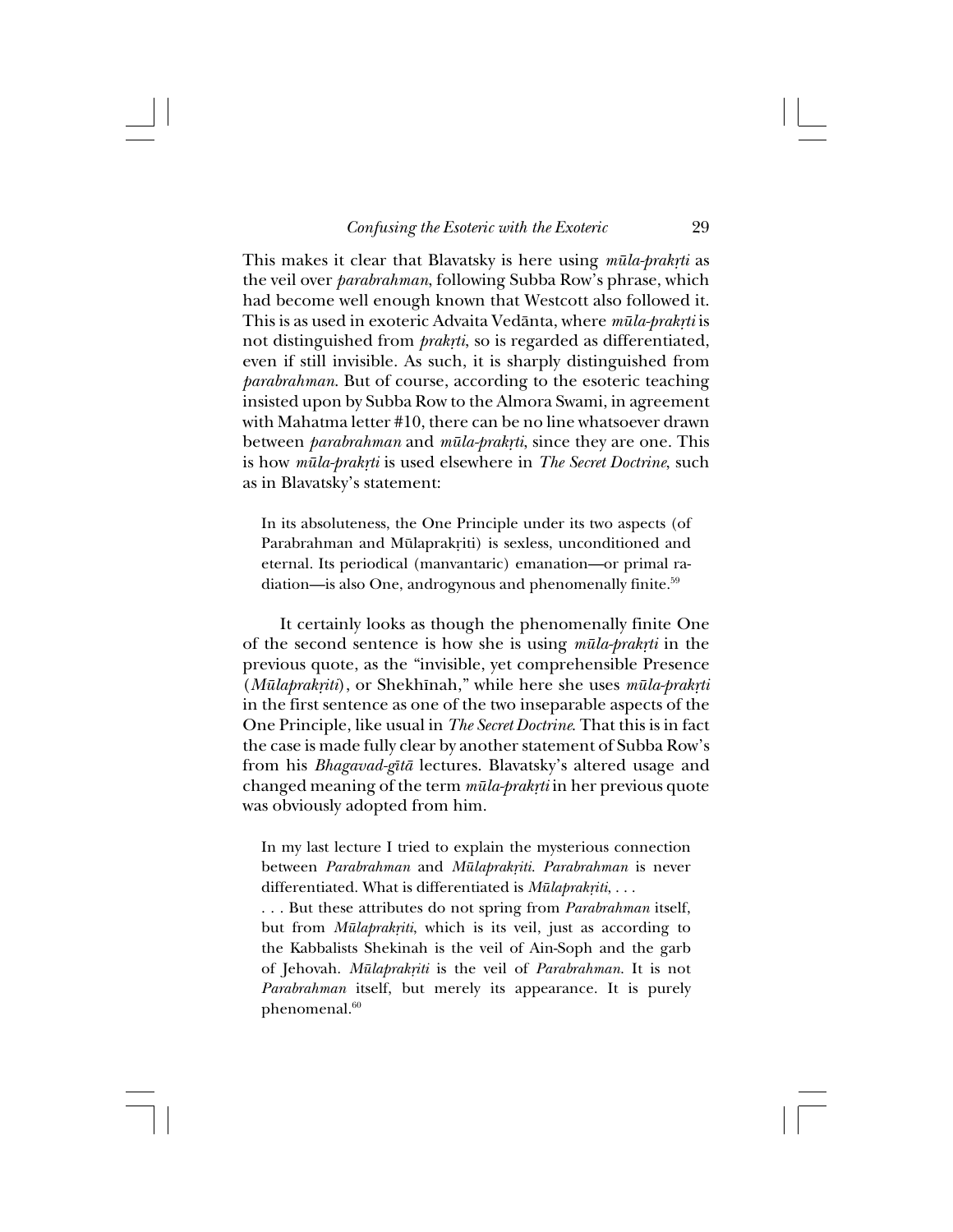#### 30 *Confusing the Esoteric with the Exoteric*

This leaves no doubt that in Subba Row's often repeated phrase about *mūla-prakṛti* being a veil over *parabrahman* he is using the term  $m\bar{u}la-prak\tau i$  as here redefined. It is now used as something purely phenomenal that is different from *parabrahman*, and that is differentiated. This, as we well know, is exactly what he took the Almora Swami to task for doing. What happened to what he then so strongly argued for, to the doctrines he then followed?

Mūlaprakriti has not the attributes enumerated, as the said attributes imply differentiation and Mūlaprakriti is undifferentiated according to our doctrines.<sup>61</sup>

Of the places in *The Secret Doctrine* where Subba Row's veil phrase or idea is repeated, with its unacknowledged change in meaning of  $m\bar{u}l$ a-prakrti, probably the most influential is in the "Summing Up." There Blavatsky recapitulates the teachings:

"Parabrahman and Mūlaprakriti" are One, in reality, yet two in the Universal conception of the manifested, even in the conception of the One Logos, its first manifestation, to which, as the able lecturer in the *Notes on the Bhagavad-Gîtå* shows, IT appears from the objective standpoint of the One Logos as Mūlaprakriti and not as Parabrahman; as its *veil* and not the One REALITY hidden behind, which is unconditioned and absolute.<sup>62</sup>

As we now see, this quote, less the initial phrase, is based on the usage of *mūla-prakrti* as redefined by Subba Row in his lectures on the *Bhagavad-gîtå*, where it is differentiated. Anyone who has read this far will easily see what confusion this introduces into *The Secret Doctrine*. No one doubts that our dualistic conceptions cannot reach the one reality hidden behind the veil, but this is not the point. The veil referred to is something differentiated and purely phenomenal, as Subba Row redefined *mūla-prakrti*. The veil is not undifferentiated *mūla-prakrti* inseparable from *parabrahman*, as used previously. One cannot separate out a part of the partless and indivisible one reality and call it a veil. Not only would that give parts to the unconditioned and absolute, it would also make one part lower than the other part. When we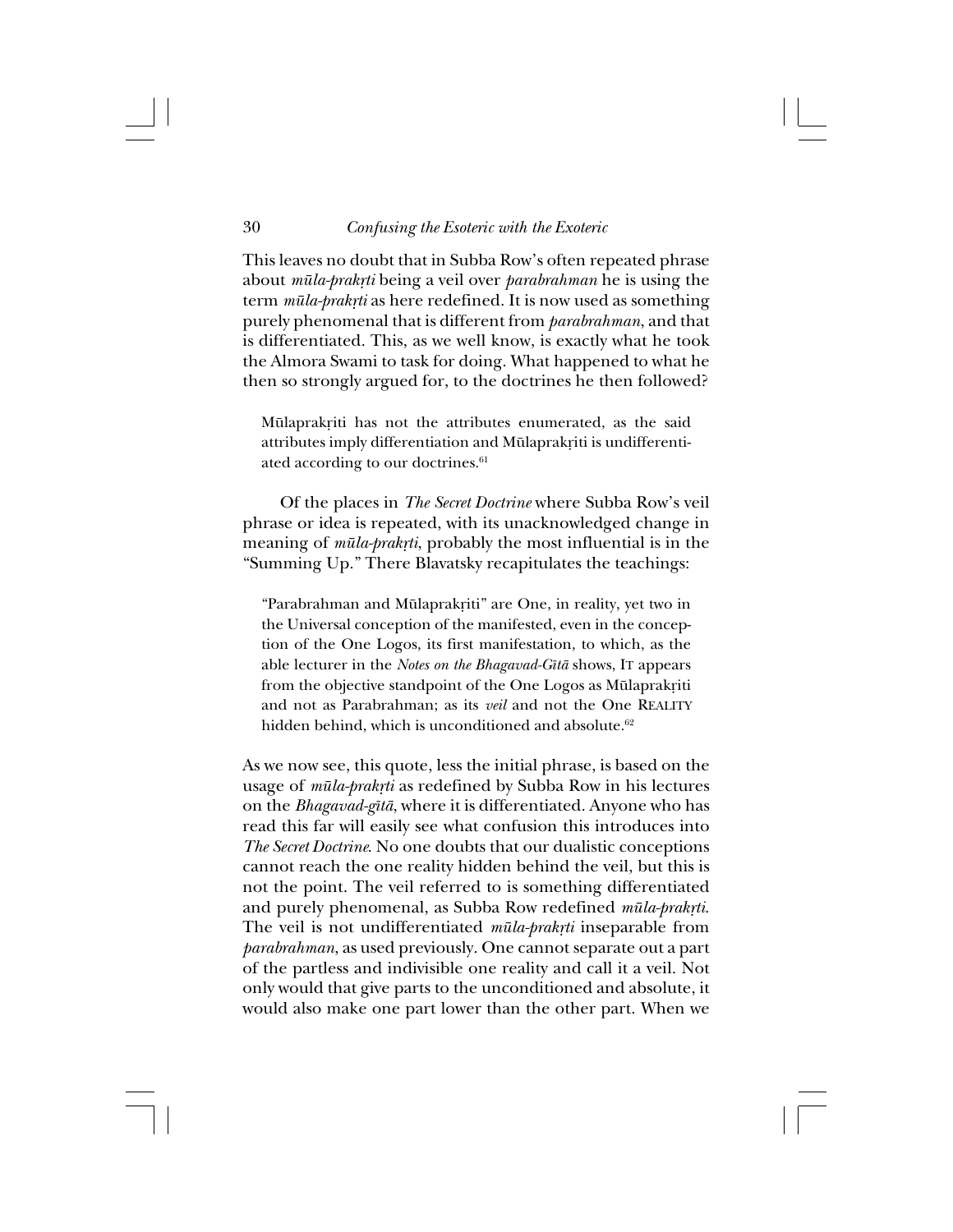conceive of the one reality under two aspects,  $m\bar{u}la-brakrti$  or substance is not to be regarded as different from and lower than *parabrahman* or spirit. The two aspects of the one reality given in the Proem of *The Secret Doctrine* are absolute abstract space and absolute abstract motion. It is not taught that absolute abstract motion is higher than absolute abstract space. They are equal. Nor is it taught that the latter veils the former. A veil can only be a differentiation, something in fact lower down the scale. This redefinition of *mūla-prakrti* by Subba Row has greatly confused the simple statement that Blavatsky opened this quotation with, *parabrahman* and *mūla-prakrti* are one in reality.

Nowhere in *The Secret Doctrine* has this new meaning and usage of *mūla-prakrti* been acknowleged or distinguished from the previous meaning and usage. For most readers, then, it goes undetected. The presence of the two different usages can easily enough be explained by the piecemeal way in which this book is known to have been written. Once we are aware of them, clear examples of the opposing usages can be found. Following the new usage where *mūla-prakrti* is differentiated, we have such statements as "from Parabrahman issued Mūlaprakriti,"<sup>63</sup> and "Parabrahman manifests as Mūlaprakriti."<sup>64</sup> Following the earlier usage where *mūla-prakrti* is undifferentiated and inseparable from *parabrahman*, we have "Mūlaprakriti, the noumenon, is self-existing and without any origin—is, in short, parentless,"65 and "As *Mūlaprakņiti*, it is undifferentiated and eternal."<sup>66</sup>

How can we explain these discrepancies in the meaning and usage of *mūla-prakrti* by both Subba Row and Blavatsky? As noted above, Subba Row at the beginning of his *Bhagavad-gîtå* lectures took pains to make clear that these were only his own views, and not those of any authority higher than himself.

You will kindly bear this in mind, and not take my views as the views of the [Theosophical] Society, or as the views of any other authority higher than myself. I shall simply put them forward for what they are worth. They are the results of my own investigations into various systems of philosophy and no higher authority is alleged for them. It is only with this view that I mean to put forward the few remarks I have to make. $67$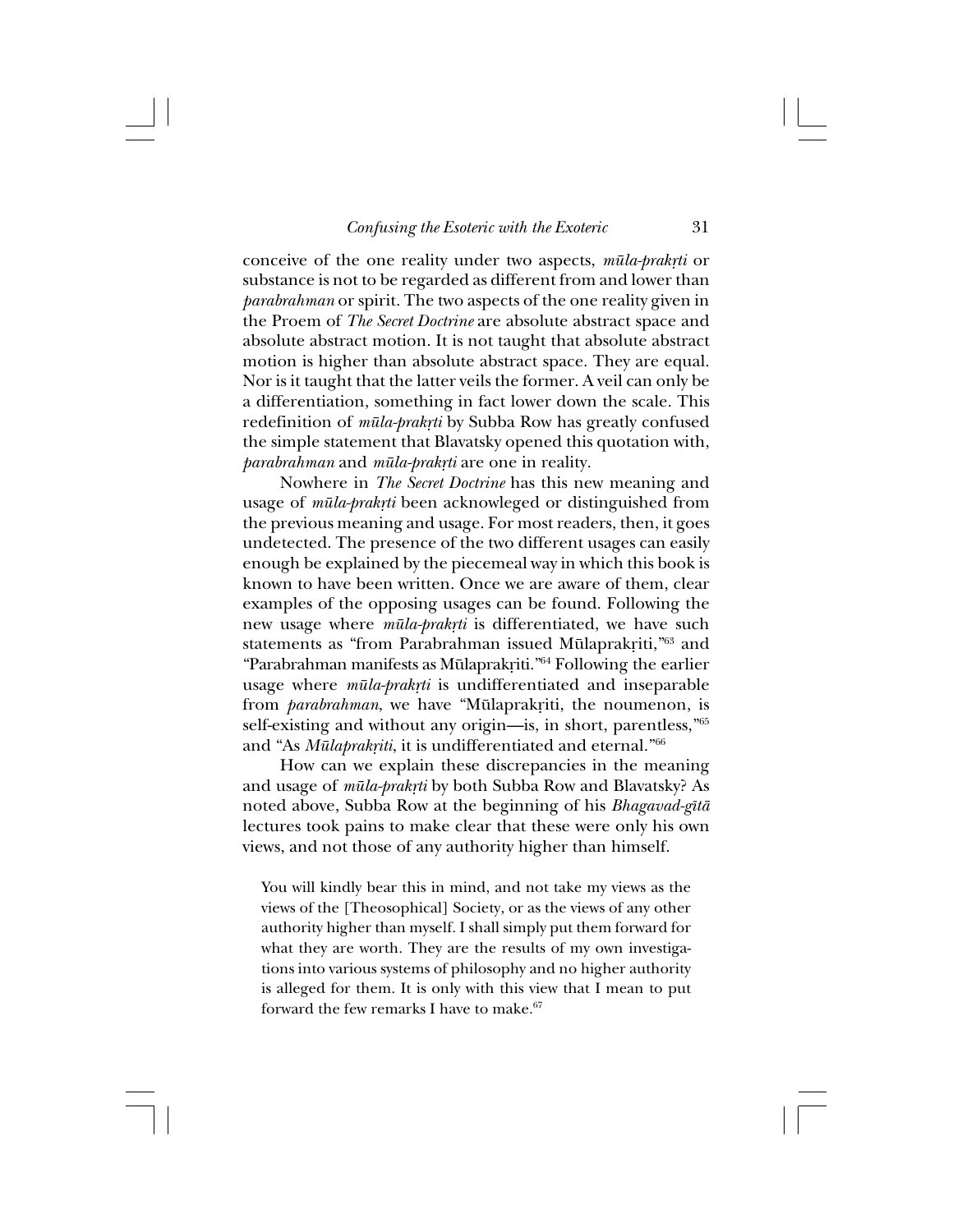He no doubt stressed this because in the past he did sometimes speak for the Mahatmas, as did Blavatsky sometimes. Blavatsky, being herself ignorant of Advaita Vedånta, obviously took him as an authority on this subject. Whatever he said about it must be true. Witness her unquestioning acceptance of his statement about Śaṅkarācārya not being a theist, and her berating Gough for saying otherwise, when in fact Gough is not the one who was wrong on this. This explains, I believe, why this exoteric idea and statement of his, about *mūla-prakrti* being a veil thrown over *parabrahman*, was brought into *The Secret Doctrine* by Blavatsky in several places. This is despite the fact that in many other places there we find statements contradictory to it.

As for why Subba Row himself reverted to giving exoteric ideas in his *Bhagavad-gîtå* lectures, lectures that were taken by the entire Theosophical community as esoteric because of his status as an authority on the esoteric, I think we find the answer in his almost proverbial reticence on esoteric matters. It is only with great reluctance that he earlier spoke of such things, even when asked to do so by his Master. His friend S. Subramaniam, in introducing these *Bhagavad-gîtå* lectures when they were posthumously published in book form, there wrote:

As practitioners in the same Court, Subba Row and myself used to meet daily in the Court House. I was, therefore, a very close acquaintance of his, and he reciprocated my friendship to an extent which was to me a matter of deep gratitude. He used to drive in the evenings on holidays, and when there was no occasion to go to the Headquarters [of the Theosophical Society]. He talked about various things to me, but never about occult matters. He was so reticent on this question, that for the whole period he survived, some six years after I became acquainted with him, he never once mentioned to me the Masters or the two Masters connected with our Society. I think he even avoided answering questions regarding their existence.<sup>68</sup>

Subramaniam also there described how Subba Row was persuaded by friends to give these lectures, lectures that he was obviously not at all inclined to give: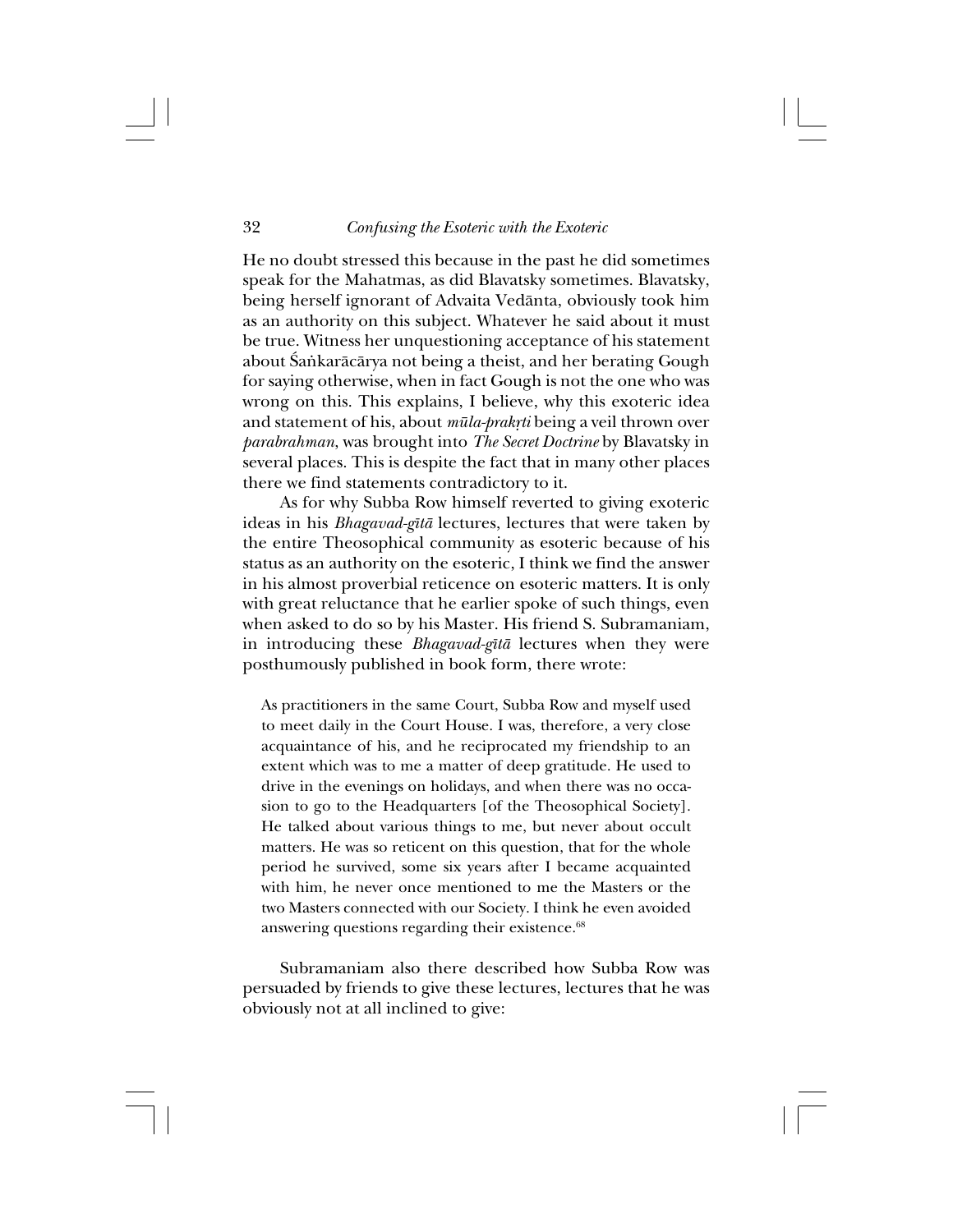In December 1886, his discourses on the *Gîtå* were delivered on four mornings of the [Theosophical] Convention of that year. There was much difficulty in persuading him to deliver the lectures. I was one of the three or four who put pressure upon him to deliver the lectures. A part of the condition of his undertaking to do so was that I should attend the session of the Indian National Congress, which was to take place in Calcutta that year. He persuaded me to go there, and I said I would do so, if he promised to deliver the discourses on the *Gîtå*. 69

Subba Row believed that esoteric teachings should not be made public. His earlier articles were written because he was asked to do so by his Master, and he could not refuse.70 About these, the Mahatma K.H. wrote in December 1883:

You are wrong in distrusting Subba Row's writings. He does not write *willingly*, to be sure, but he will never make a false statement.71

Later, however, he did make a false statement, based on his unwillingness to give out esoteric teachings. Blavatsky wrote in a letter in early 1885: "Subba Row repeats that the sacred science was desecrated and swears he will never open his lips to a European about occultism."72 Then in a letter of June 1885 we learn that, for this reason, he indeed made a false statement:

Such as Subba Row—uncompromising *initiated* Brahmins, will never reveal—even that which they are permitted to. They hate too much Europeans for it. Has he not gravely given out to Mr. and Mrs. C.O. that I was henceforth "a shell deserted and abandoned by the Masters?" When I took him for it to task, he answered: "You have been guilty of the most terrible of crimes. You have given out secrets of Occultism—the most sacred and the most hidden. Rather *that you should be sacrificed* than that which was never meant for European minds. People *had too much faith in you*. It was time to throw doubt into their minds. Otherwise they should have pumped *out of you all that you know*." And he is now acting on that principle.73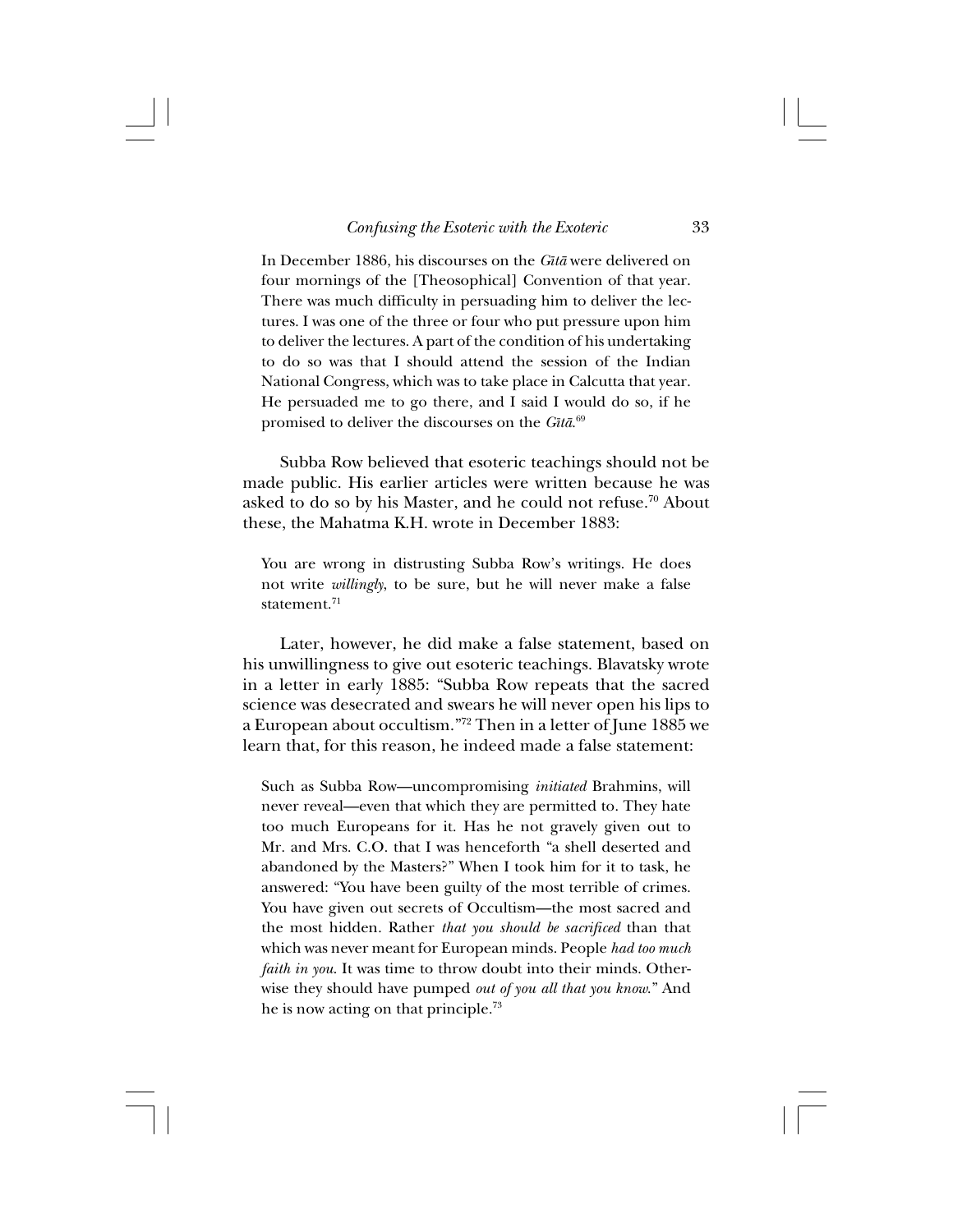#### 34 *Confusing the Esoteric with the Exoteric*

Subba Row's attitude shown here is fully understandable, and it goes a long way in explaining the contradictions we have seen. His deep esoteric knowledge would no doubt have given him insights into the *Bhagavad-gîtå* missed by others. In giving his own views on this subject, he has surely given us suggestions worthy of study. But it is unlikely that he has given us esoteric teachings, like he was obliged to give earlier.

This question of eternal, superphysical substance turned out to be more problematic than the question of a conscious, personal God. On the former question, some of Subba Row's exoteric statements were taken to be esoteric statements, and entered *The Secret Doctrine*. On the latter question, the esoteric statements he made, even though presented by him as exoteric statements, also entered that book. Here, supposedly exoteric teachings were used to support the esoteric teachings.

We have seen that much of what Subba Row represented as being the teachings of Advaita Vedånta was actually esoteric teachings, and not those of known or exoteric Advaita Vedånta. The situation is no different for many of the Buddhist teachings given in Theosophical writings. These, too, are often presented as being the teachings of known or exoteric Buddhism, when they are in fact esoteric teachings. For example, in the article, "Tibetan Teachings," we read:

Lamaists believe in the indestructibility of matter, as an element.<sup>74</sup>

This is just like what Subba Row told the Almora Swami:

. . . primeval cosmic matter. . . is . . . held to be eternal by both Hindu and Arhat philosophers, . . .75

This is no more the case for Lamaists, i.e., Tibetan Buddhists, than it is for Advaita Vedåntins. Nonetheless, the fact that this same teaching is attributed by different Theosophical teachers to exoteric systems, and in particular to the two exoteric systems that are regarded as being closest to the esoteric tradition, does provide good evidence that here we have a cardinal teaching of the esoteric tradition. This has its own value.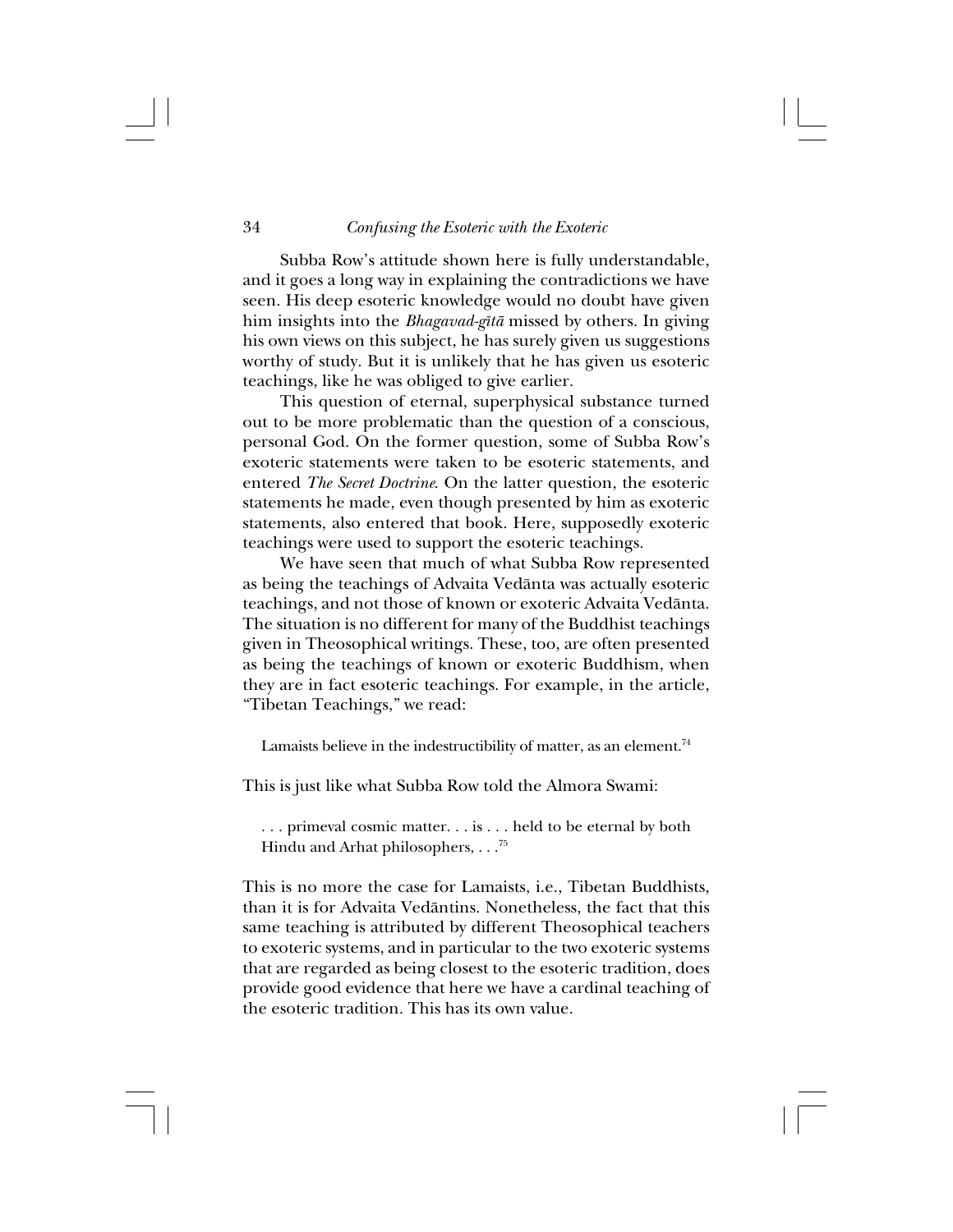## **A Comparison of Two Esoteric Systems**

We are now in a position to derive full benefit from the delineation of the esoteric teachings given by Subba Row at the end of his article mentioned earlier. Here he provides us with a summation of the esoteric Advaita Vedånta doctrine and with a very valuable comparison of this with the esoteric Buddhist or Arhat doctrine. Speaking of "the original and eternal *Cinmåtra* ["consciousness alone"] which is the 7th principle in man and the *Parabrahman* of the *Advaitees*,"76 he writes:

This *Cinmåtra* [pure consciousness, called unconsciousness by Subba Row] exists as it were at every geometrical point of the infinite *Cidåkå≈a* [field or "space" of consciousness]. This principle then has two general aspects. Considered as something objective it is the *eternal Asat* [non-being]—*Mūlaprakrti* or *Undifferentiated Cosmic Matter*. From a subjective point of view it may be looked upon in two ways. It is *Cidåkå≈a* when considered as the field of Cosmic ideation; and it is *Cinmåtra* when considered as the germ of Cosmic ideation. These three aspects constitute the highest Trinity of the Åryan *Advaitee* philosophers. It will be readily seen that the last mentioned aspect of the principle in question is far more important to us than the other two aspects; for, when looked upon in this aspect the principle under consideration seems to embody within itself the great Law of Cosmic evolution. And therefore the *Advaitee* philosophers have chiefly considered it in this light, and explained their cosmogony from a subjective point of view. . . .

This then is the purport of the *Advaita* philosophy on the subject under consideration and it is, in my humble opinion, in harmony with the *Arhat* doctrine relating to the same subject. The latter doctrine postulates the existence of Cosmic matter in an undifferentiated condition throughout the infinite expanse of space. Space and time are but its aspects and *Purußa*, the 7th principle of the Universe, has its latent life in this Ocean of Cosmic matter. The doctrine in question explains Cosmogony from an objective point of view. When the period of activity arrives, portions of the whole differentiate according to the latent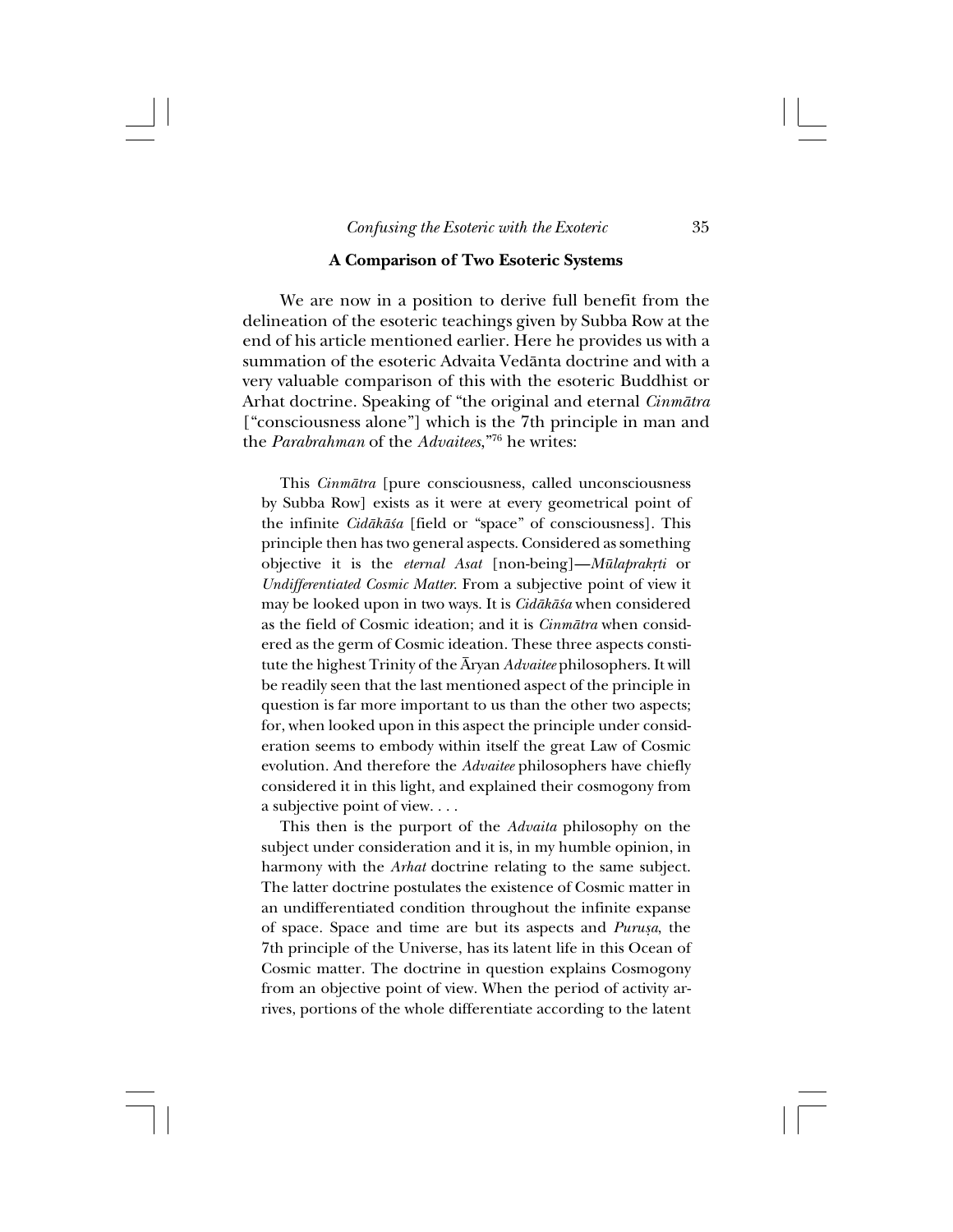Law. When this differentiation has commenced, the concealed Wisdom or latent *cit≈akti* [power of consciousness] acts in the universal mind and Cosmic energy or *Fohat* forms the manifested universe in accordance with the conceptions generated in the universal mind out of the differentiated principles of Cosmic matter. This manifested universe constitutes a solar system. When the period of *pralaya* [dissolution] comes, the process of differentiation stops and cosmic ideation ceases to exist; and at the time of *Brahmapralaya* or *Mahåpralaya* the particles of matter lose all differentiation and the matter that exists in the solar system returns to its original undifferentiated condition. The latent design exists in the one unborn eternal atom, the centre which exists everywhere and nowhere; and this is *the one life* that exists everywhere. Now, it will easily be seen that the undifferentiated Cosmic matter, *Purußa*, and the ONE LIFE of the *Arhat* philosophers are the *Mülaprak®iti*, *Cidåkå≈a* and *Cinmåtra* of the *Advaitee* philosophers. As regards Cosmogony, the *Arhat* standpoint is objective, and the *Advaitee* standpoint is subjective. The *Arhat* Cosmogony accounts for the evolution of the manifested solar system from undifferentiated Cosmic matter, and *Advaitee* Cosmogony accounts for the evolution of *Bahihprajñā* [external consciousness] from the original *Cinmåtra* [pure consciousness]. As the different conditions of differentiated Cosmic matter are but the different aspects of the various conditions of *prajña* [consciousness as the capacity of perception], the *Advaitee* Cosmogony is but the complement of the *Arhat* Cosmogony. The eternal Principle is precisely the same in both the systems and they agree in denying the existence of an extra-Cosmic God.<sup>77</sup>

Here we have what only Subba Row could have given us: (1) a summary of the Advaita Vedånta teachings in terms of its highest trinity, something not found in other Advaita Vedånta works, so that we must regard it as an esoteric teaching; (2) a comparison of the Advaita Vedånta cosmogony, which we must again regard as esoteric, with the Arhat cosmogony, which can also only be the esoteric Buddhist cosmogony.

That these are not the teachings of the known or exoteric systems, even though attributed to them, may be seen from his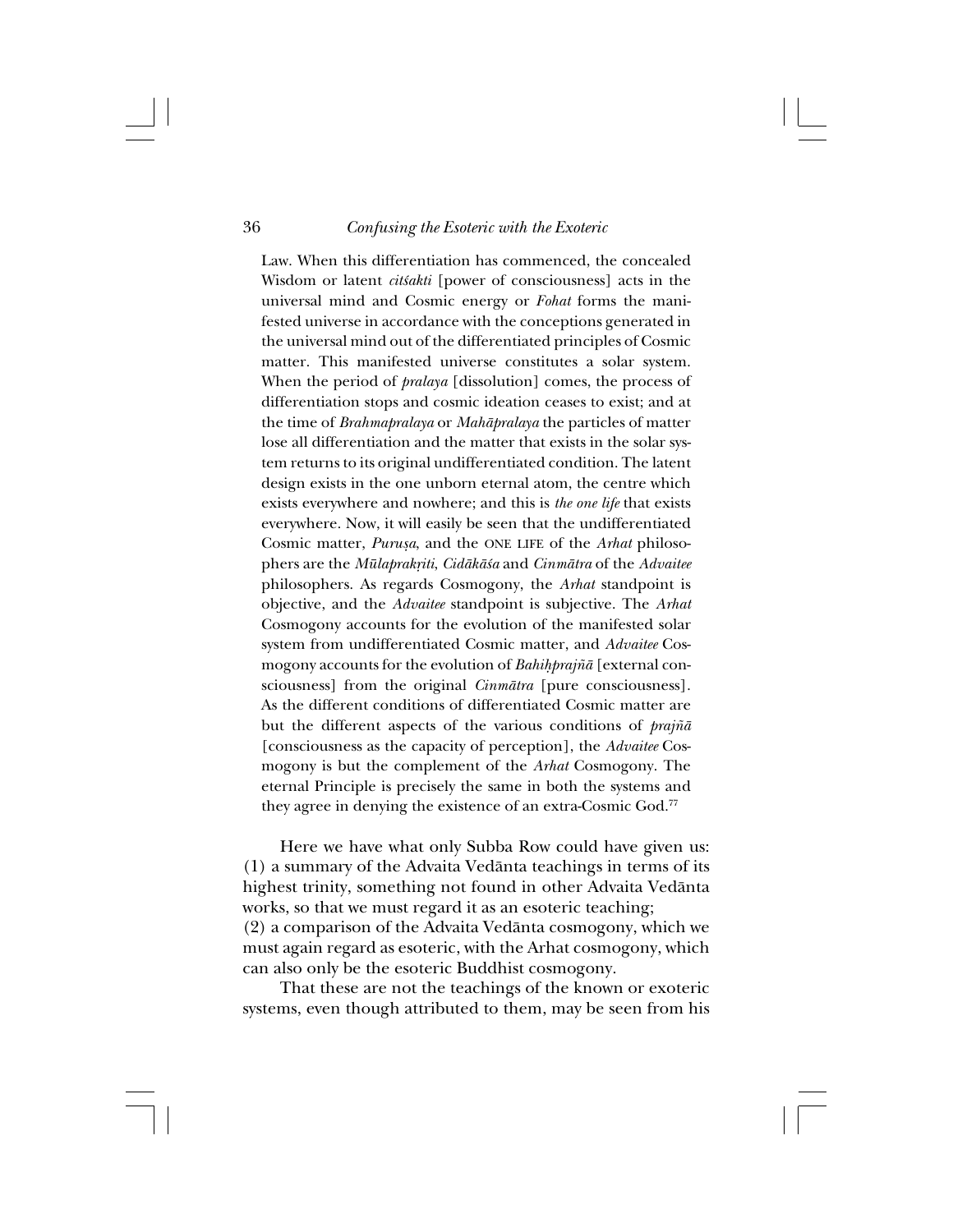summary of the Advaita Vedånta teachings, where he gives *cidåkå≈a* as one of the three members of its highest trinity. What he means by *cid-åkå≈a* can be seen in his statement given above that was quoted in *The Secret Doctrine*, equating it with *parabrahman*, the absolute:

There is only one permanent condition in the universe, which is the state of perfect unconsciousness, bare *Chidåkå≈a* (the field of consciousness) in fact.78

When, however, we turn to the standard Advaita Vedånta works, we do not find this term. It is not found in Śankarācārya's commentaries on either the *Brahma-sütras* or the *Bhagavad-gîtå*. Nor is it found in the principal Upanisads.<sup>79</sup> These three, the *Brahma-sūtras*, the *Bhagavad-gītā*, and the principal Upanisads, form the three pillars of Vedånta. Neither is this term found in Gau∂apåda's *Kårikå* on the *Måñ∂ükya Upanißad*, a text reported by Subramaniam to be a favorite of Subba Row's.<sup>80</sup> It turns out that *cid-åkå≈a* comes from the *Yoga-våsi߆ha*. But there it is not used in the way Subba Row used it. Rather than designating one of the three aspects of *parabrahman* that form the highest trinity, and the one permanent condition in the universe, this term there designates the first manifestation of the absolute *brahman* or *åtman* or *cid*. As P. C. Divanji tells us:

Although it [the *Yogavāsiṣṭha*] does not discard the original terms 'Brahman' and 'Åtman' used for the supreme and individual souls in the scientific treatises, whenever it has to explain the whole or any part of its theologico-philosophical doctrine it employs the term 'Cid' to designate the Absolute and the term 'Cidåkå≈a' and its synonyms 'Cidaµbara,' 'Citkha,' 'Cinnabha,' 'Cidvyoma' &c., to designate the first manifestation thereof, which alone exists in various intangible and tangible forms.<sup>81</sup>

As a manifestation rather than the absolute itself, it is just like the *mūla-prakrti* of known or exoteric Advaita Vedānta, and as used in Subba Row's *Bhagavad-gîtå* lectures. The highest trinity of exoteric Advaita Vedånta would include neither *cid-åkå≈a* nor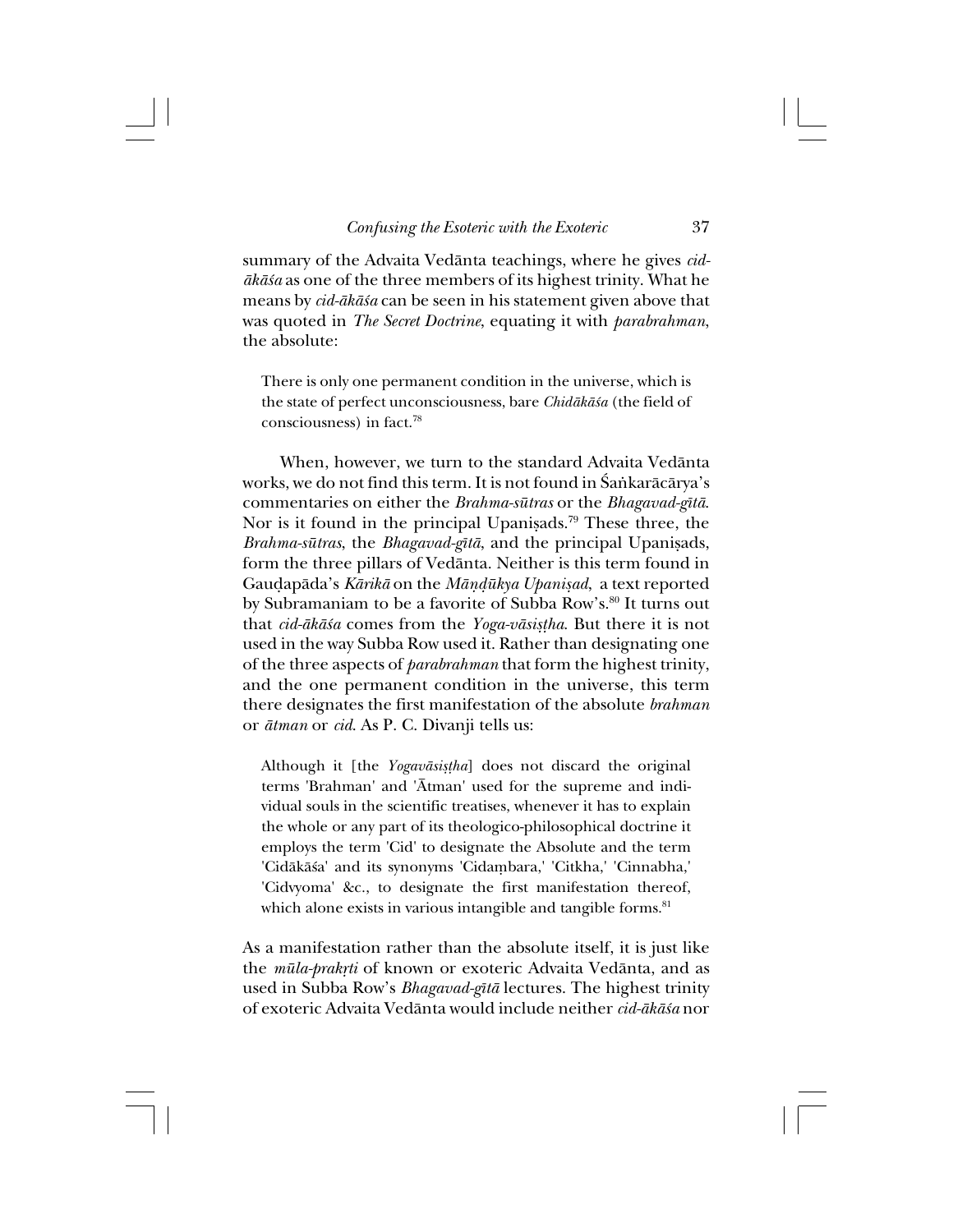*mūla-prakrti*, because these are considered to be manifestations. So Subba Row's summary of the Advaita Vedånta teachings in terms of its highest trinity would be an esoteric teaching, not the exoteric teaching.

In his *Bhagavad-gîtå* lectures of 1886, Subba Row no longer speaks of the three aspects of *parabrahman*. We no longer hear of *cid-åkå≈a*, or of *cin-måtra*, while he now speaks of *müla-prak®ti* as a manifestation. He now gives only the manifest trinity, saying that this one is the highest we are capable of understanding:

Now we see the first manifestation of *Parabrahman* is a Trinity, the highest Trinity that we are capable of understanding. It consists of *Mūlaprakṛiti*, *Īśvara* or the *Logos*, and the conscious energy of the *Logos*, which is its power and light; and here we have the three principles upon which the whole cosmos seems to be based.<sup>82</sup>

Two prominent European Theosophists in December 1883 had written a harsh criticism of A. P. Sinnett's *Esoteric Buddhism*, a book in which the idea of eternal matter and its motion from Mahatma Letter #10 is given.<sup>83</sup> Subba Row and "another still greater scholar"84 were obliged to reply to this, although their reply was published in Subba Row's name only. He there wrote, referring to one of the critics, President of the London Lodge of the Theosophical Society Anna Kingsford, who thought that Sinnett had materialistically degraded the true idea:

Her strictures on Mr. Sinnett's use of the words "matter" and "motion," clearly show that she has woefully misconceived the nature of both, and that all her animadversions in this conception hang—like those of her co-worker—upon her own misconceptions.85

In correction of these misconceptions, he says:

. . . there is a law which every will has to obey, because the nature of the ONE and only Substance in the Universe is the embodiment of that Law. I have stated the doctrine quite plainly, I believe,  $\dots^{86}$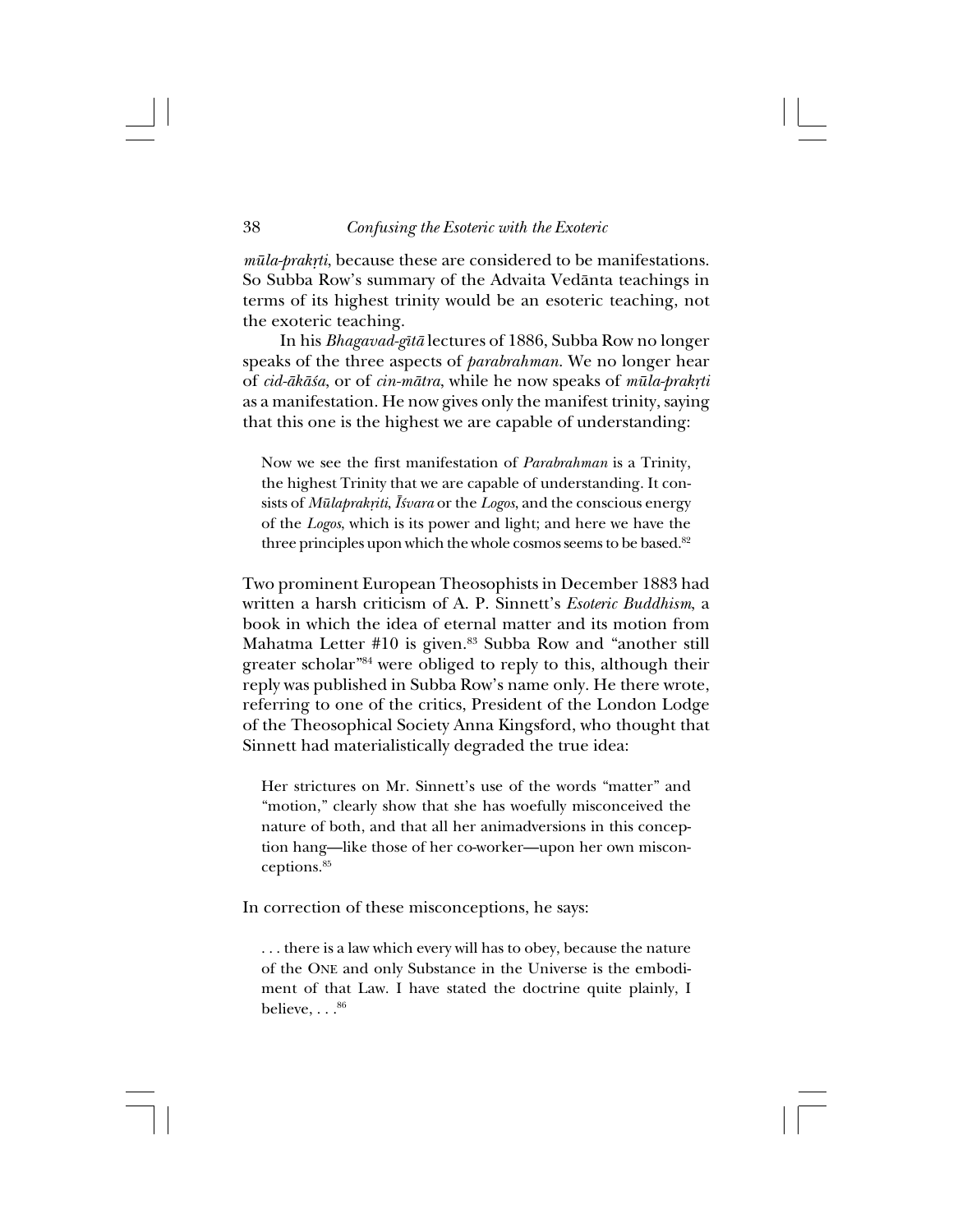This experience was no doubt a major factor in his conclusion that esoteric teachings were never meant for European minds. Europeans obviously could not correctly understand the idea of eternal, superphysical substance with its motion. This may be why in his *Bhagavad-gītā* lectures he described *mūla-prakṛti* as a manifestation, and placed it in the manifest trinity, while in his earlier articles it was not a manifestation, but instead was one of the aspects of *parabrahman* that form the highest trinity. Indeed, in this reply he states that it is one with *parabrahman* even more clearly than he did to the Almora Swami:

The Universal Spiritual Principle or Purușa does not certainly exist as a separate entity at the time of the Mahåpralaya, but is interblended with Prakriti (the Material Principle) and both exist in their eternal and ineffable state of Parabrahman.<sup>87</sup>

This again indicates that it is in Subba Row's early article, extensively quoted above, where we get an esoteric teaching on the highest trinity of Advaita Vedånta. Likewise, the teaching he compares this with is an esoteric teaching, being quite unknown in the exoteric Buddhist teachings.

The summary given here of the esoteric Buddhist or Arhat cosmogony, as part of his comparison with the Advaita Vedånta cosmogony, is clearer than any found in *The Secret Doctrine*. He was in a unique position to provide us with a comparison of the two esoteric systems that can be relied on, and despite his great reticence on esoteric matters, he here did so. This is where we get the benefit of his esoteric knowledge.

Subba Row's delineation of the esoteric Advaita Vedånta and Arhat cosmogonies in terms of ultimate consciousness (or unconsciousness) and ultimate substance is, I believe, of great importance for understanding the two esoteric systems. If we wish to keep to the esoteric teachings, when speaking of pure consciousness or consciousness alone, we must be careful to never leave out its underlying substance, as is done in exoteric Advaita Vedånta, and as even Subba Row later did. Similarly, when speaking of substance or matter alone, we must be careful to never leave out its life or motion. We necessarily use dualistic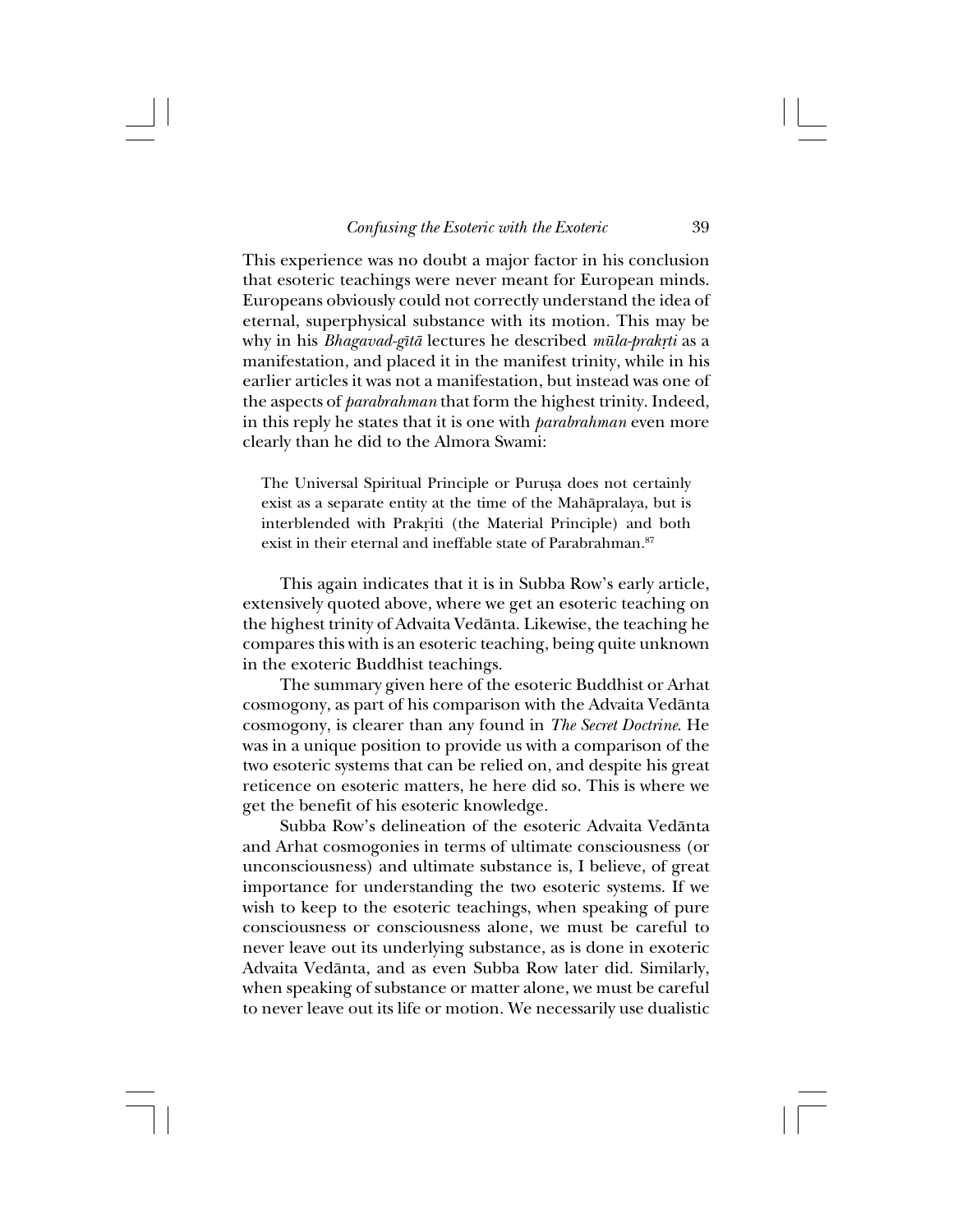language and dualistic thought, but this need not prevent us from always keeping in mind the other side of the coin. With this in mind, we can indeed understand the two esoteric systems as being fully complementary, like Subba Row here portrayed them. Taking the one ultimate living substance, the esoteric Advaita Vedånta system has described the universe in terms of the life, or motion, or consciousness side, while the esoteric Buddhist or Arhat system has described the universe primarily in terms of the underlying substance side. They are indeed the two sides of the same coin. Together, they provide a valuable perspective on the teachings of the one Wisdom Tradition.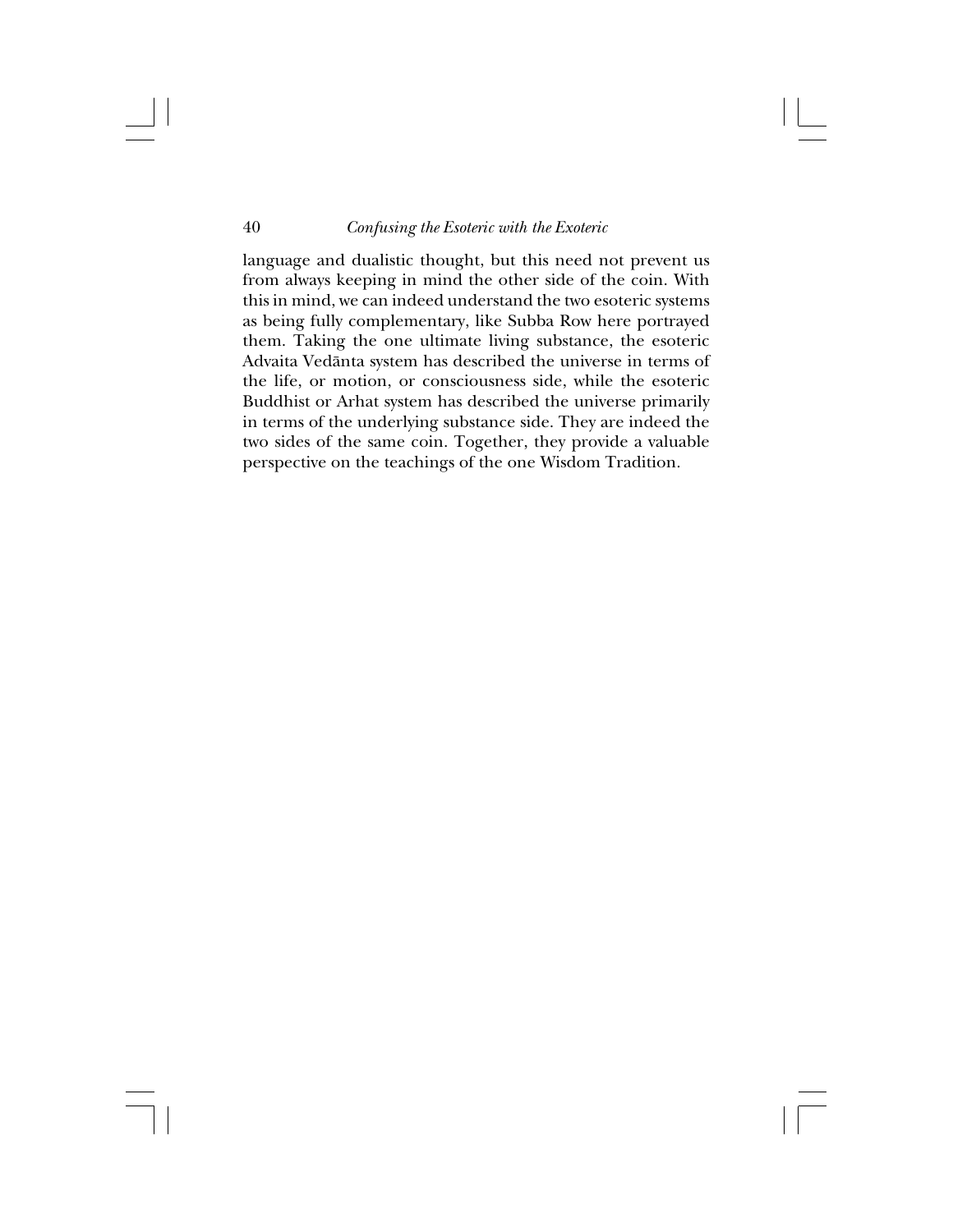# **Appendix: Brahman as Substance**

Subba Row, like others who may be to called upon to give out esoteric teachings, was severely handicapped by being able to draw only on the exoterically available scriptures in support of them. Had these teachings been clearly spelled out in the extant texts, they of course would not be esoteric. So he was obliged to give out the esoteric teachings he knew with only the support of what could be found in the known texts. The fact that he presented these esoteric teachings as if they were the exoteric teachings accepted by all Advaita Vedåntins does not change this. Only the known texts were available to support the teachings he gave.

Under these circumstances, the case Subba Row made for *müla-prak®ti* being eternal and identical with *parabrahman* could only be inferential. There are no statements in the known Advaita Vedånta scriptures that directly say this. Further, his case is not helped by the fact that  $m\bar{u}la-prakriti$  is not a native Advaita Vedånta term, but was apparently adopted from the Sāmkhya system. It seems to me, then, that a much stronger case could be made in another way. What if, rather than trying to show *mūla-prakrti* as an aspect of *parabrahman* or *brahman*, *brahman* itself could be shown as substance? It so happens that there is now good evidence that *brahman* was once so taught.

Bhartr-prapañca was a well-known teacher of Vedānta who lived before Śańkarācārya. Today, the works of Śańkarācārya define Advaita Vedånta, and the other existing Vedånta schools developed later than him. The pre-Śaṅkarācārya Vedānta works have practically all disappeared, and Bhartr-prapañca's writings are no exception. We know of him only because he is referred to at length by Śaṅkarācārya, and by Śaṅkarācārya's disciple Suresvara, and is quoted by their sub-commentator Ānandagiri. From these sources we learn that *brahman* or *åtman* was taught by Bhartr-prapañca as substance, *vastu* or *dravya*. Before going any farther, it may be well to look at what these terms mean.

To call the eternal soul a substance is nothing new in the religions and philosophies of India. The *åtman* is one of the nine substances or *dravyas* that make up the universe according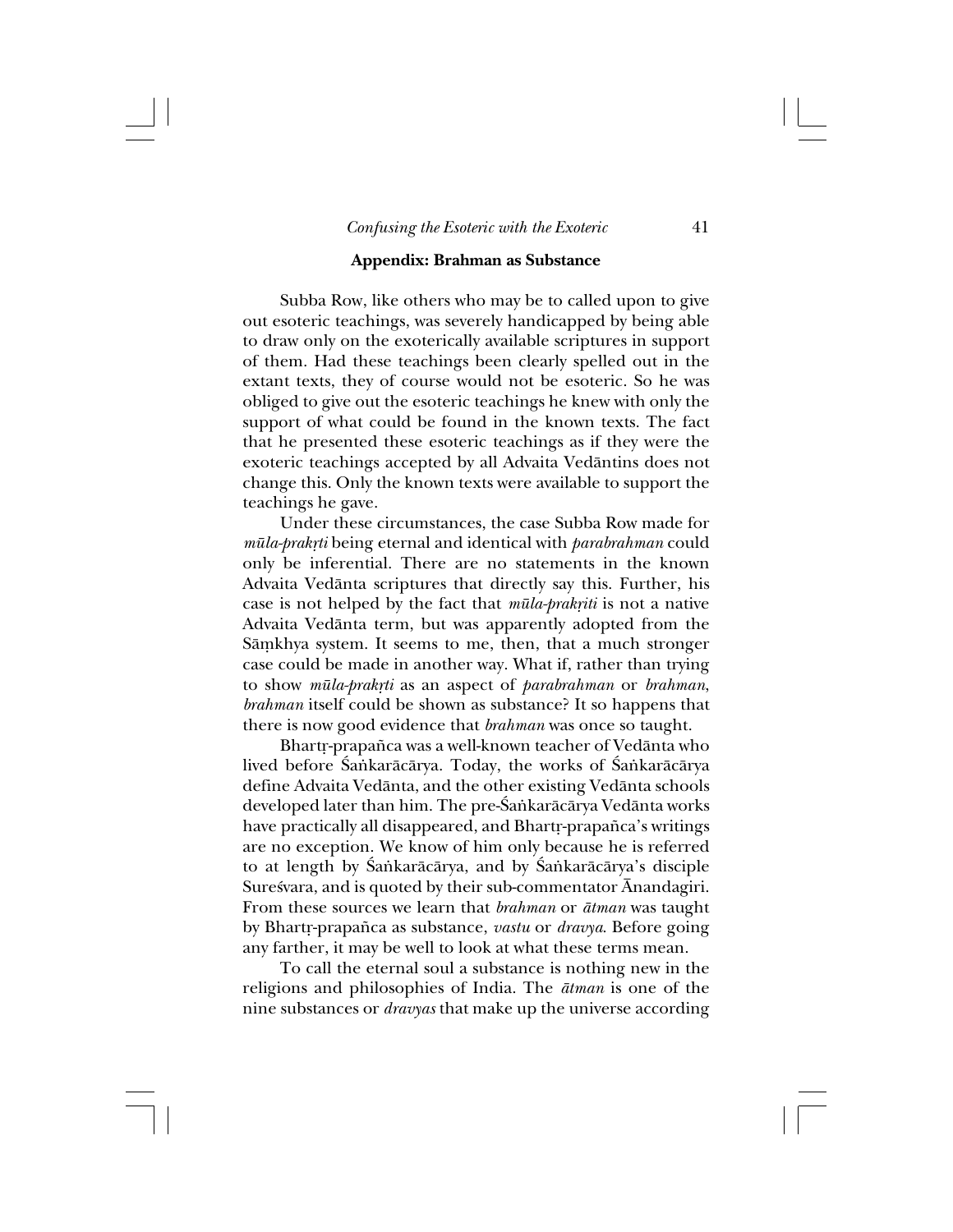to the Hindu Nyāya-Vaiśesika philosophy, and the *jīva* or soul is one of the six substances or *dravyas* that make up the universe according to the Jaina religion. The problem, then, is just what is meant by *dravya* or *vastu*, usually translated as substance.

Jagadisha Chandra Chatterji in his 1912 book in which he describes the Nyāya-Vaiśesika philosophy, *The Hindu Realism*, says that it is inappropriate to translate *dravya* as "substance":

. . . that which we call the Universe consists . . . of nine classes of ultimate factors, with their various properties and relations. In Vaisheßhika they are called Dravyas. We may translate the term by Realities or Entities, but *not* by Substances, as has hitherto been done.<sup>88</sup>

This is because other Vai≈eßika *dravyas* include time (*kåla*) and space (*dik*), and also mind (*manas*), to say nothing of *åtman*. We would not normally call any of these "substances." Similarly, the Jaina *dravyas* also include time (*kåla*), as well as the medium of motion (*dharma*) and the medium of rest (*adharma*), to say nothing of soul (*jîva*). Again, these are not what would normally be called "substances." Nonetheless, translators have persisted in translating *dravya* as "substance," no doubt because of what it means in other contexts. For example, in the 1991 book, *Theory of Reality in Jaina Philosophy*, Jogendra Chandra Sikdar writes:

In Jaina philosophy Reality has been conceived as a permanent, all-inclusive substance (Dravya) possessing infinite qualities and modes (gunas and paryāyas)  $\ldots$ .  $89$ 

So it seems that our only real choice is to expand our definition of "substance" to include such eternal and non-physical things as those mentioned above.

Calling *brahman* a substance is not why Śankarācārya and his disciples criticized Bhartr-prapañca. Rather, their critique was aimed at his teaching of *bhedåbheda*, "identity in difference," a teaching they rejected in favor of their *advaita*, "non-dualism." M. Hiriyanna went through Śaṅkarācārya's large commentary on the *Brhadāranyaka Upaniṣad* and also Sureśvara's even more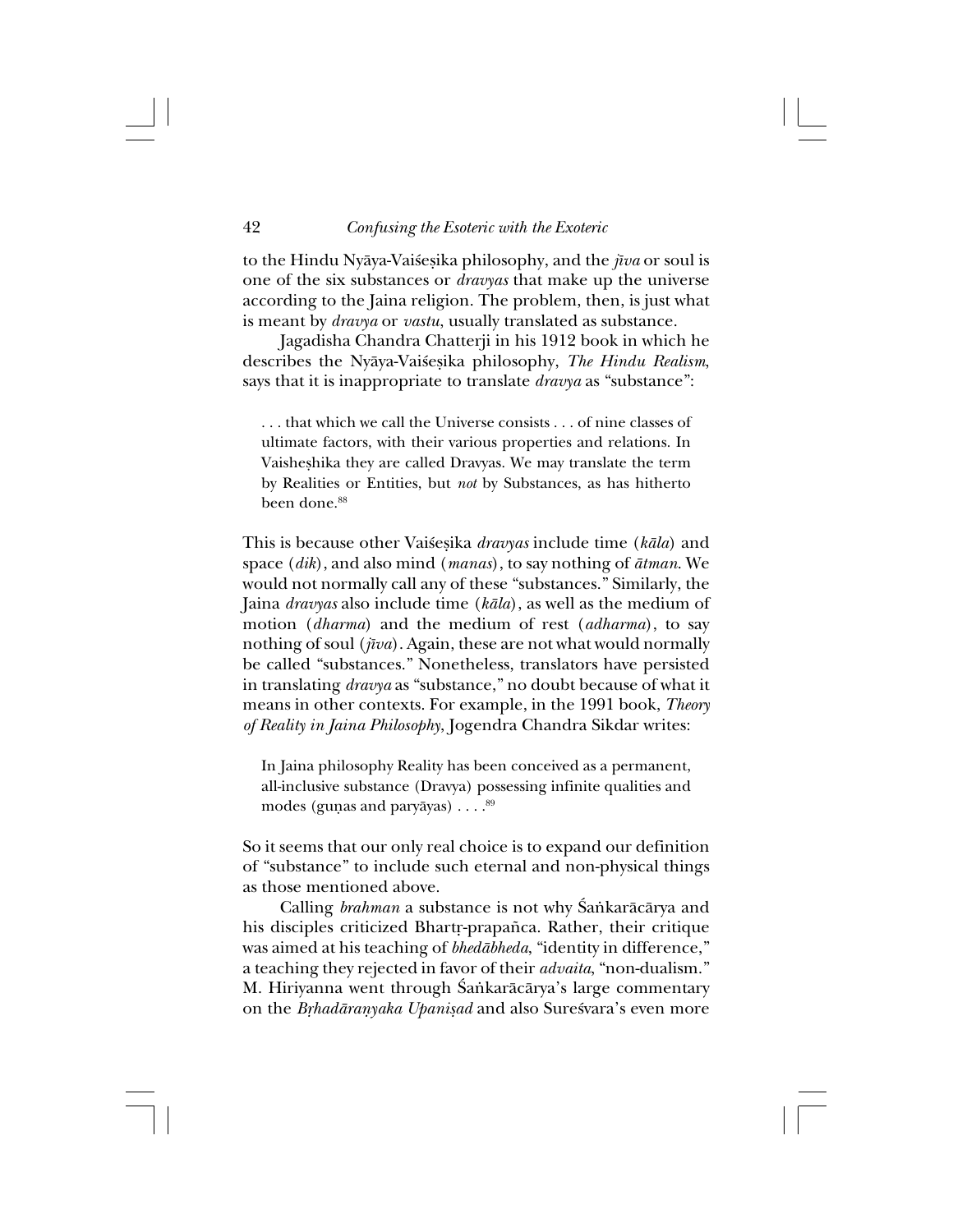extensive *Vårtika* thereon, and gathered all the references to the teachings of Bhartr-prapañca found in them. He published his findings in two articles in the early 1920s, which remain today our main sources on Bhartr-prapañca.<sup>90</sup> In these two articles, the teaching of *brahman* as substance is not even mentioned.

Bhart®-prapa∆ca's teaching of *brahman* or *åtman* ("self") as substance is seen in this passage of Śańkarācārya's commentary:

atra kecid vyācaksate | ātma-vastunah svata evaikatvam nānātvam ca yathā gor go-dravyatayaikatvam sāsnādīnām dharmāņām paraparato bhedah yathā sthūlesy ekatvam nānātvam ca tathā niravayavesv amūrta-vastusv ekatvam nānātvam ca tathā niravayavesv amūrta-vastusv ekatvam nānātvam cānumeyam  $1^{91}$ 

This has been translated by Olle Qvarnström as follows:

On this some say: the Self is a substance that by itself has oneness and multiplicity, just as a cow is one as the substance cow, but its features, the dewlap, etc., are different from [one cow to] another. Just as there exists oneness and multiplicity in gross [substances], so we can infer that there exists oneness and multiplicity in indivisible formless substances.<sup>92</sup>

Ånandagiri's sub-commentary on this has been summarized by Hajime Nakamura as follows. He here translates *vastu* as "thing" rather than as "substance."

According to Ånandagiri the meaning of this passage can be summarized in the following manner:

*Thesis*: What is at issue  $(=\bar{A}t$ *man*) is different and non-different (*bhinnåbhinna*).

*Reason*: Because it is a thing (*vastu*). *Example*: Like the case of a cow.<sup>93</sup>

It is clear, then, that Bhartr-prapañca taught *brahman* or *åtman* as substance, *vastu*, and that he was understood by his Advaita critics as doing so. From the quantity of references to his views and the respect that Suresvara shows toward him while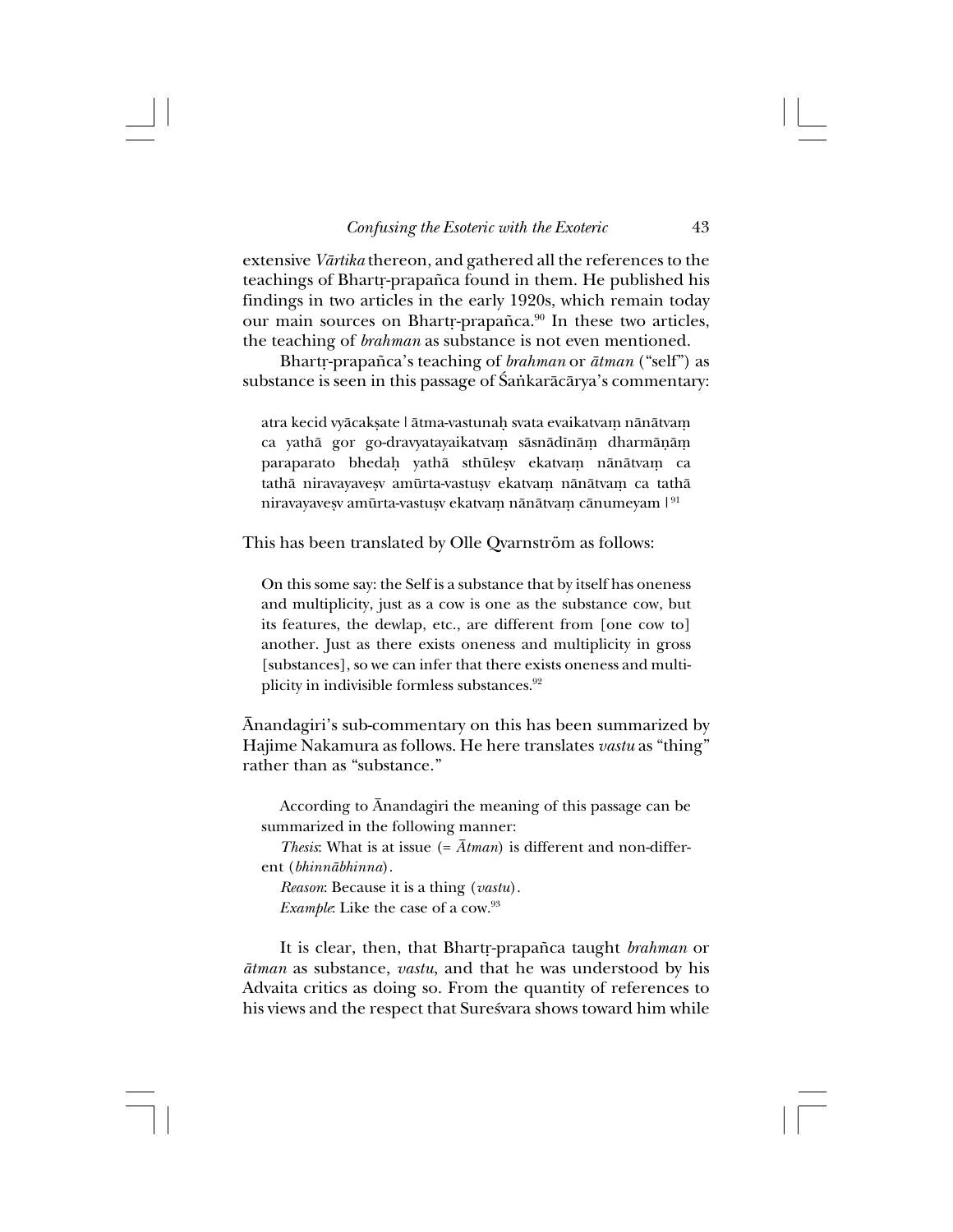criticizing these views, we can conclude that Bhartr-prapañca represented a widespread and influential school of Vedånta at that time. Although the works of pre-Śaṅkarācārya Vedāntins have for the most part disappeared, there exist a couple sources of great authority that confirm what we learn from the critical references to Bhart®-prapa∆ca, namely, that *brahman* or *åtman* was taught as substance in an early school of Vedånta.

It has long been known that Patañjali, author of the great commentary or *Mahå-bhåßya* on Påñini's famous grammar, the *A߆ådhyåyî*, often said therein that substance (*dravya*) is eternal  $(nitya)$ <sup>94</sup> Being a very early writer, what he says in this book has been used as a source for what we can learn about ancient India. His statements that substance is eternal would likely indicate a prevalent belief in his time. This much can be gleaned from this important source. But this indication is expanded dramatically by what we learn from another early grammarian, Bhartr-hari.

Bhartr-hari is most famous as the primary exponent of the teaching of *≈abda-brahman*, *brahman* as sound (*≈abda*). This he gives in his book, the *Våkya-padîya*. In the first of its three parts he explains the philosophy of *sabda-brahman*. This part, then, is the one that has received attention. The latter two parts move on to primarily grammatical topics. In the third part there is a chapter on substance (*dravya*), the eternal substance spoken of by Pata∆jali. It is called ultimate substance (*påramårthika dravya*) as opposed to conventional substance (*såµvyavahårika dravya*). Here in this chapter Bhartr-hari says clearly and unmistakably that this ultimate substance is *åtman* or *brahman*. It begins:

1. ātmā vastu svabhāvas ca sarīram tattvam ity api | dravyam ity asya paryāyās tac ca nityam iti smrtam || 95

As translated by K. A. Subramania Iyer, with words in brackets added by me:

1. The Self [*åtman*], the thing-in-itself [*vastu*], Being [*svabhåva*], the Body (Primordial matter), the Elements [*tattva*, or "reality"], these are synonyms of the word Substance [*dravya*] and it has been declared to be eternal [*nitya*].96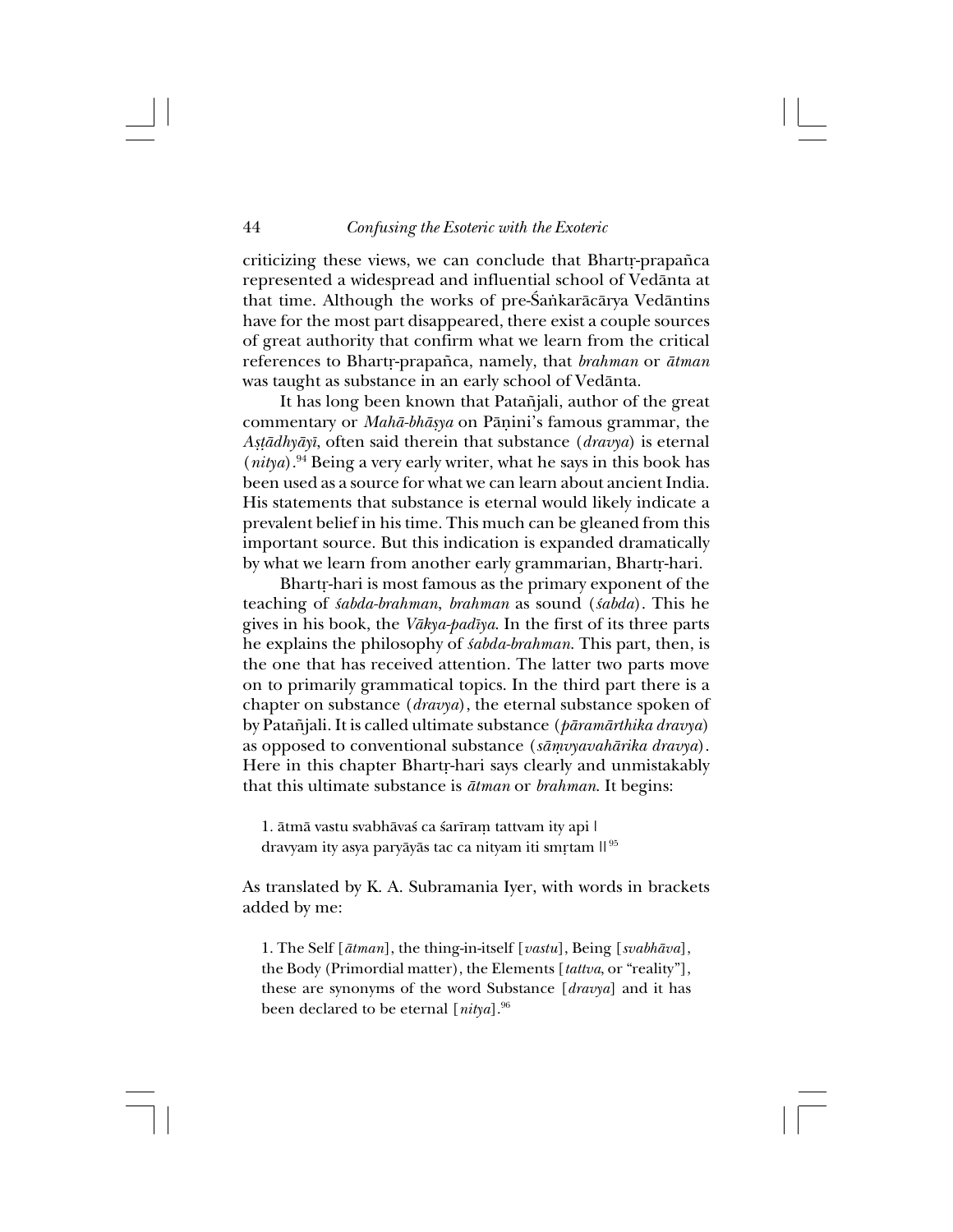The old commentary on this by Helåråja spells out for us that it is called *åtman* by Advaitins, and tells us by whom it is called what else it is called. As condensed by K. A. Subramania Iyer:

. . . Substance is of two kinds: real and expressional (*påramårthika* and *sāmvyavahārika*). It is the second which, according to Vyādi, is the meaning of all words or rather all things can be presented by words as substance. Here, in this chapter, we are concerned with the first kind of substance. It is called by different names in different systems. The monists call it *åtmå*, the Self. The same Self appears as different things through different limiting factors (*upådhi*) which are the immediate meanings of the different words. According to the Bauddhas, the thing-in-itself (*svalakßaña*) is the real substance. Followers of *sattådvaita* consider that substance is nothing more than the Being which is the own essence of a thing (*svo bhāvah*). When inner sequence is not meant to be conveyed, Being (*sattå*) becomes a thing (*sattva*) and this, differentiated by different limiting factors, is substance. For others, the body or primordial matter (*prakrti*) is substance. For the Cårvåkas, the four elements, air, fire, water and earth, are the substance. They call it the reality (*tattva*). When these elements combine, the body, the sense and the object result. These words are synonyms of the word *dravya*, because they denote the ultimate substance, which words like jar (*gha†a*) cannot do. They can be applied to anything as in the statement: *eko 'yam åtmå udakaµ nåma* (M. Bhå. I. 1.1). Here the word *åtmå* is used for water kept in a particular vessel. Other words denote substance through  $\bar{a}$ *krti* [form or shape]. These, on the other hand, denote substance directly. Patañjali has declared in one place that while shape ( $\bar{a}$ krti) constantly changes, substance remains the same. Thus, it is eternal. What the Bhāsyakāra [Patañjali] means by eternal is the fact of something not giving up its essence even while forms are changing and, in this sense, *dravya* is eternal even according to the Cārvākas.<sup>97</sup>

Helåråja has here given us an extraordinary confirmation of Subba Row's early statement quoted above, about "the ONE and only Substance in the Universe."98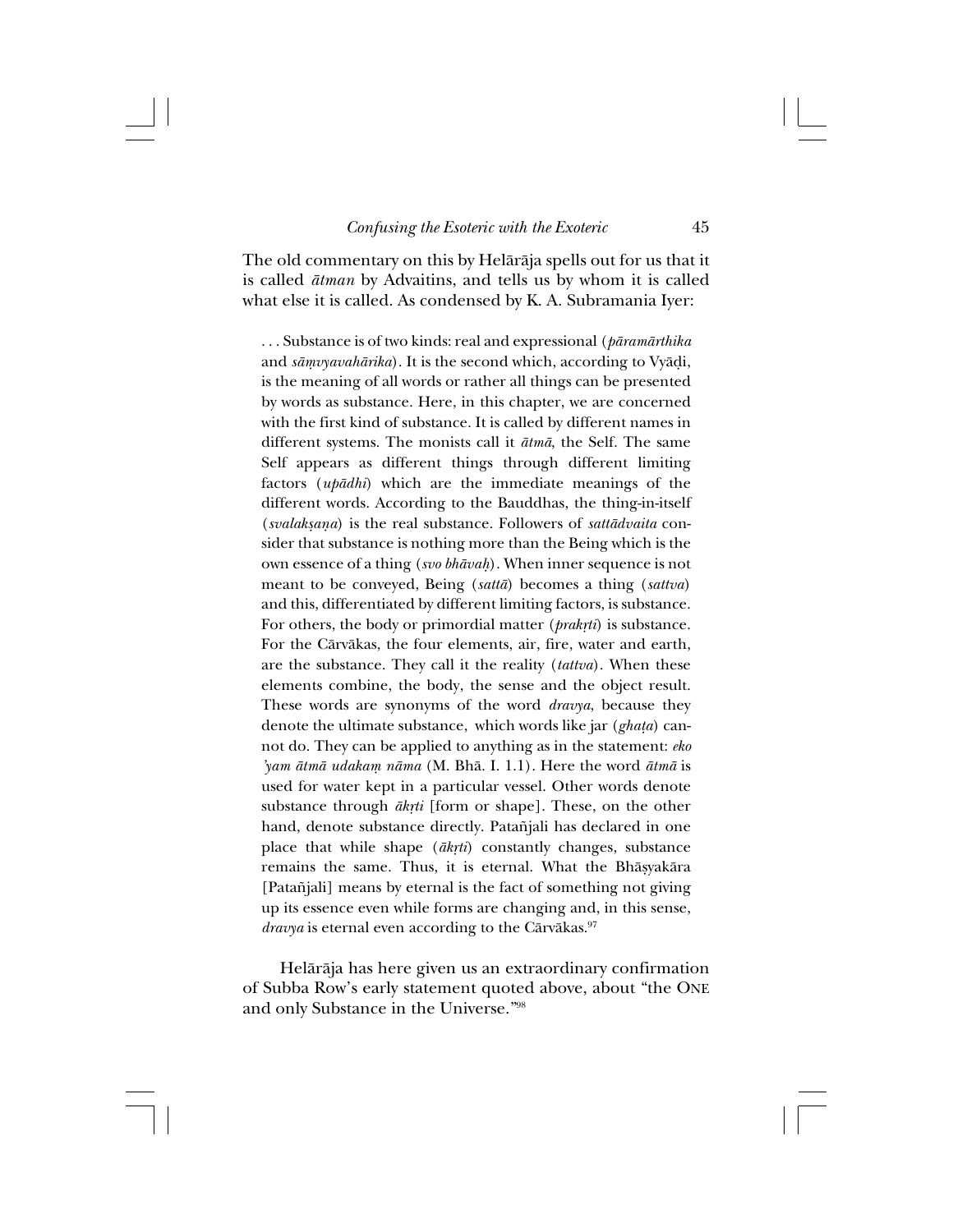46 *Confusing the Esoteric with the Exoteric*

In the next four of the eighteen verses in this chapter, Bhartr-hari tells us that the one reality, or ultimate substance, is behind all the many and various unreal forms we perceive:

2. Through the unreal forms, it is the ultimate Reality [*satyaµ vastu*] which is cognised. By the words which directly express the unreal limiting factors [*upådhi*], it is really the ultimate [*satyam eva*] which is expressed.

3. It is like the house of Devadatta being recognised (or differentiated from other houses) by means of an impermanent feature of it and yet the word 'house' denoting only the bare house.

4. (Or) it is like gold etc. which even though differentiated by different impermanent forms, remains in its pure form, the expressed meaning of words like *rucaka* [necklace ornament or bracelet] and so on.

5. Just as the capacity of the eye etc. is limited by the tube [one may look through] etc., so is the capacity of words to convey all meanings restricted by the particular forms which they bring to the mind.

Here the commentator, Helåråja, explains that the substance *brahman* is what is behind all the words for different things:

. . . each word points to the substance Brahman through a particular form which that word and that word alone can bring to the mind.

In the next two verses, Bhartr-hari says that even when words seem to denote only attributes, they still refer to the one reality, or ultimate substance:

6. As for the word which conveys such (impermanent) forms, since these are essentially one with it (the Substance), it also conveys the eternal [*nitya*].

7. The tradition which has come down from the elders is that there is no difference between the real [*tattva*] and the unreal [ $atatva$ ]. The real [ $tattva$ ], when not properly understood, is called the unreal [*atattva*].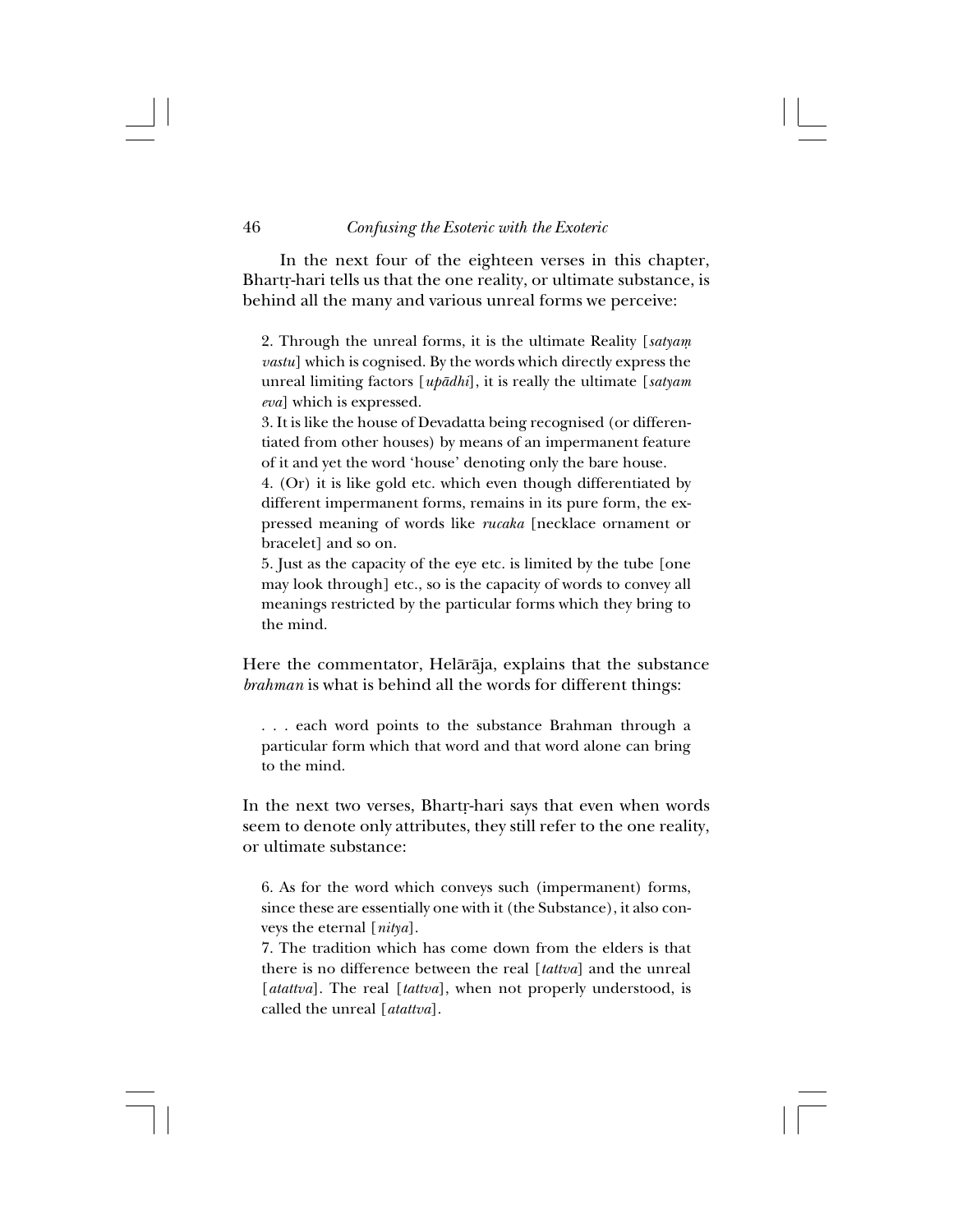In introducing and commenting on verse 8, Helåråja reiterates that *brahman* is the undifferentiated reality being referred to:

Comm.: The author now states that it is Brahman which appears as differentiated.

8. The undifferentiated Reality [*tattva*] appears to be differentiated. There is really no distinction of time within it and yet such a distinction is cognised.

Comm.: Thus, it is Brahman which manifests itself now as this and now as something else.

In the next three verses Bhartr-hari gives an example to show how what is wholly unreal can appear to be real, and says that the real can be distinguished from the unreal as what persists when the rest disappears:

9. Just as the attributes of the object cannot belong to cognition at all and yet that which is not identical with it appears as one with it.

10. In the same way, the forms of the transformations do not at all belong to the Reality [*tattva*] and yet that which is not at all identical with it appears as one with it.

11. That is real [*satya*] which persists till the end when all the forms disappear. It is eternal, it is expressed by the word and it is not different from the ultimate word-principle [*≈abda-tattva*].

Bhartr-hari and Helārāja now depict the real as indescribable, and yet, somehow, as everything:

12. It does not exist nor does it not exist; it is not one nor is it different; it is not connected nor is it separated; it is not transformed nor is it not so.

Comm.: The reality is beyond all transformations. It cannot, therefore, be identical with them. It is beyond all assertions. One cannot say that it exists nor that it does not exist.

13. It does not exist and it does; it is one and it is many; it is connected and it is separated; it is transformed and it is not.

Comm.: And yet it is *Brahman* which appears as everything else.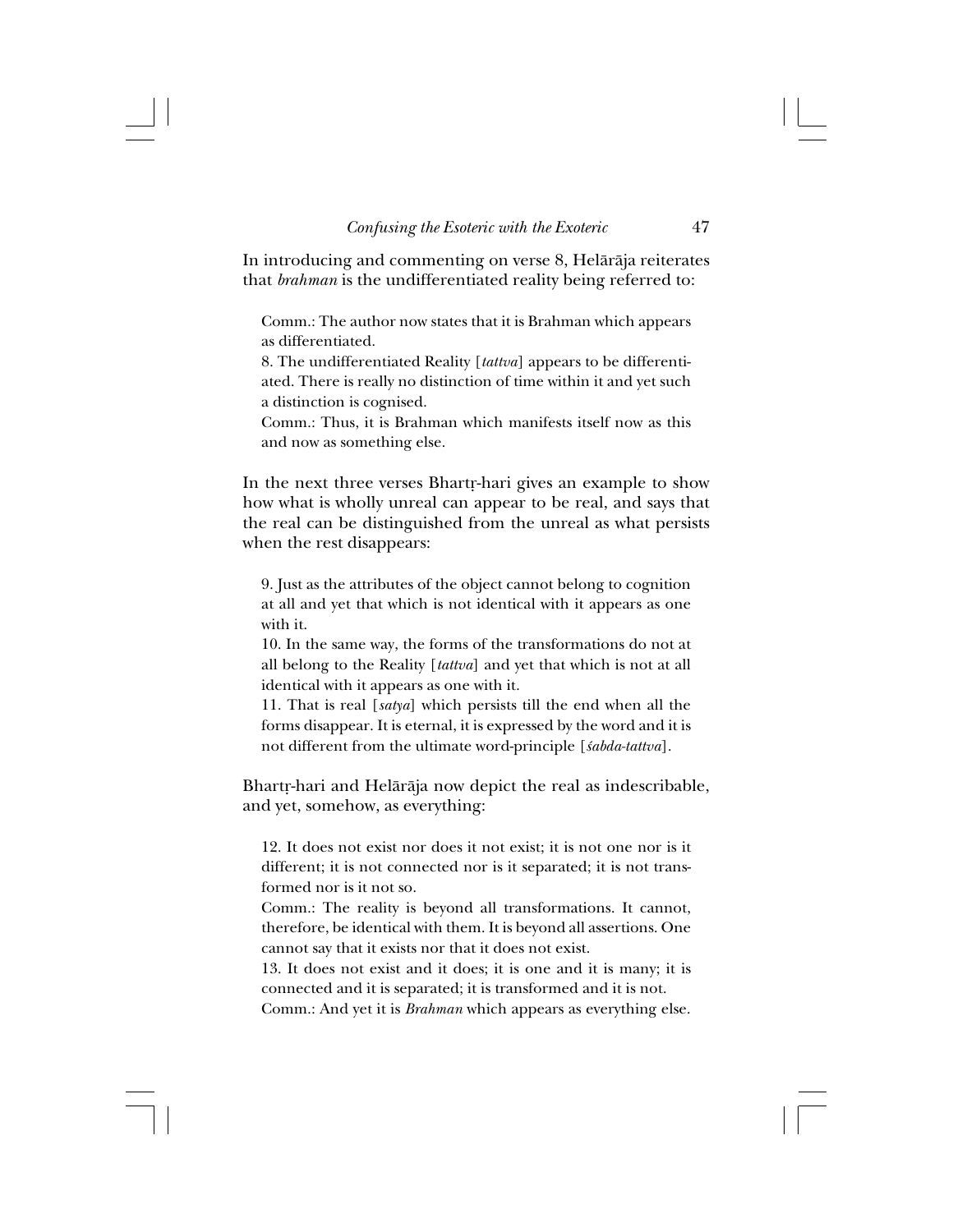14. That one Reality is seen as the word, the meaning and their relation. It is the seen, the seeing, the see-er and the fruit of the seeing.

Bhartr-hari in the next verse again, as he did in verse 4, refers to the analogy of gold. This classic analogy was used by Patañjali to show that substance is eternal. Patañjali wrote: dravyam hi nityam ākrtir anityā, "substance is eternal, while its form is noneternal."99 He then asked, "How is this known?," and answered by giving the analogies of clay and of gold. Here is this passage as translated by K. V. Abhyankar and J. M. Shukla:

It is seen in the world that earth, when given a particular (spherical) shape, becomes a ball; after crushing the ball, small pitchers are made and after breaking the pitchers, small vases are made. Similarly, gold, when given a particular solid shape, becomes a bar; after changing the bar-form, *rucaka* ornaments are made, and after changing the rucaka-form, armlets are made, and after changing the armlets svastika ornaments are made. The gold can be given again the original form of a bar and can be given another form; the bar can be given the shape of a couple of resplendent ear-pendants red like burning embers of Khadira wood. Thus, it is clear that form ( $\bar{a}$ krti) changes from one to another; while the abiding substance (gold) remains the same (gold); even though forms are changed one after another, the substance remains intact.100

Using this analogy, Bhartr-hari and Helārāja tell us that, like the gold that remains when the forms disappear, the only thing real is ultimate substance, or *brahman*. Bhartr-hari here terms this *parām prakņtim*, "highest substance," an obvious equivalent of *müla-prak®ti*, "root substance," Subba Row's "undifferentiated cosmic matter."101

15. Just as, when forms disappear, it is the gold which is the truth (*satya*) in the ear-ring etc., in the same way, when transformations (like earth etc.) disappear, the primordial substance [*prakrtim parām*] is the only thing which is real [*satya*].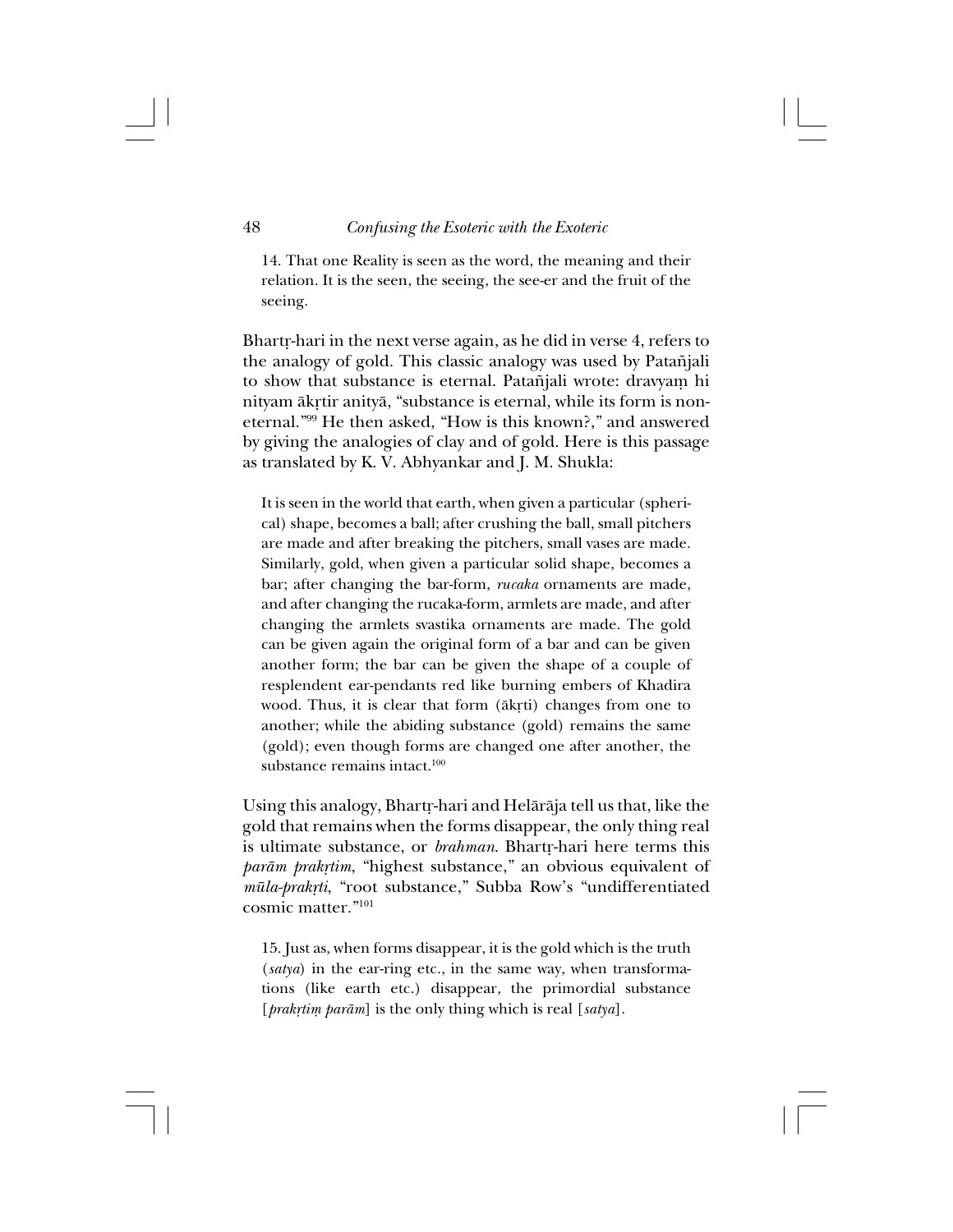Comm.: That which persists when all the forms disappear has been declared to be real. But somebody might ask whether something does persist at all. In answer, it is said that when forms such as ear-ring (*kundala*) disappear, the gold remains. Similarly, when forms such as earth disappear, primordial substance, that is, *Brahman*, remains. For this, the authority is the written tradition (*ågama*). It would not be right to say that all this universe proceeds from something which is non-existent and inexpressible. Non-existence cannot produce existence. Nothing can come out of a hare's horn. Consciousness persists in everything. Therefore, everything originally came out of it.

Notice here that Helåråja not only equates ultimate substance with *brahman*, but also with consciousness. For any Vedåntin, *brahman* is always associated with ultimate consciousness. So the ultimate substance spoken of in this chapter would also possess ultimate consciousness. It would be living substance. There is no chance that, in describing *brahman* as ultimate substance, ultimate consciousness would be left out. Helåråja also says this in his commentaries on verses 14 and 17-18.

The following verse gives the teaching of *sabda-brahman*, *brahman* as sound or word (*sabda*), saying that all words express the ultimate substance, *brahman*, the only persisting reality after unreal differences caused by ignorance disappear.

16. The primordial substance is the expressed meaning of all words. The words themselves are not different from it. Though not different from one another, there is a relation between them as though they were different from one another.

Comm.: Thus, what is called substance (*dravya*) is really *Brahman*, the only persisting reality. It is that which is expressed by all words. All usage is based on differences brought about by limiting factors. It is based on nescience. All words therefore, express *Brahman*, differentiated on the basis of limiting factors. Even words like *åtmå, brahman, tattva* express that primordial substance through some limiting factor or other. Because that which is beyond all limiting factors (*nirupådhi*) is also beyond the range of words. In comparison with words like *gha†a* [jar], words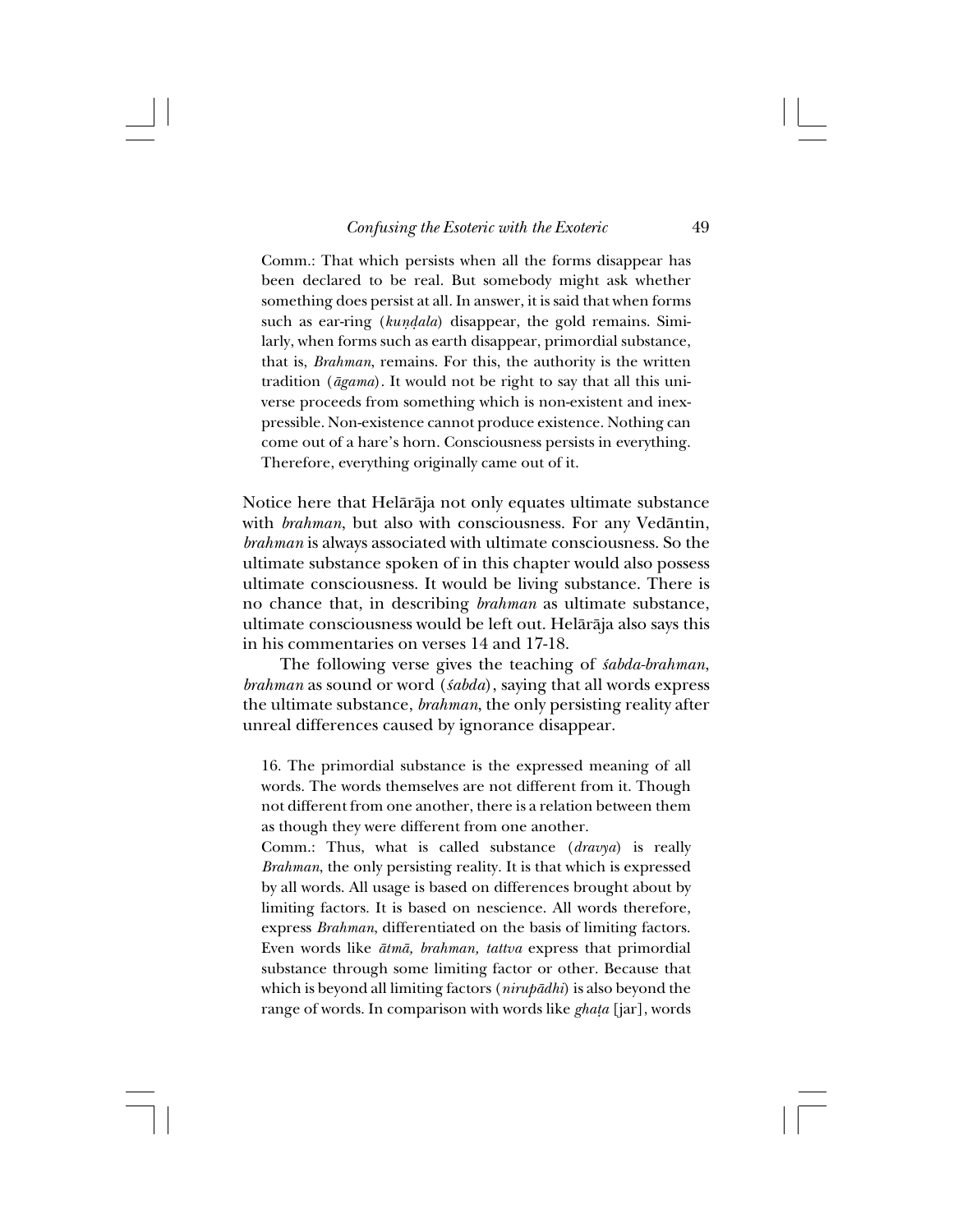like *åtmå* are much nearer to the ultimate reality. In fact, words themselves are not different from the ultimate Reality. In the world, one talks as if they were different from one another.

Bhartr-hari concludes this eye-opening chapter by giving another example. This one is to show how the seemingly real diversity we experience can come from something that is really not diverse, but is in fact one and one alone.

17-18. Just as, in a dream, the one mind appears in contradictory forms, as the self and the non-self, friend and foe, the speaker and the spoken and the purpose, in the same way, while the ultimate reality [*tattva*] is unborn [*ajanman*], eternal [*nitya*] and devoid of inner sequence [*paurvåparya-vivarjita*, or devoid of earlier and later], we see it as having birth and other contradictory attributes.

The one reality behind all diversity, then, is ultimate substance, or *brahman*, and as noted above, this must also include ultimate consciousness. Such is the teaching of Bhartr-hari and Helārāja.

What becomes clear from all this, namely, the references to the no longer extant Vedānta works of Bhartr-prapañca, the statements of the early grammarian Patañjali, the chapter from the also early *Vākya-padīya* of Bhartr-hari, and the commentary thereon by Helåråja, is that the teaching of eternal substance as the absolute *brahman* once existed in ancient India. What was once exoteric has now become esoteric. What Subba Row tried to show with the support of inferential references drawn from exoteric texts known today could have been shown plainly with the support of direct references from now esoteric texts. These texts clearly once existed openly in India, as did their teaching of *brahman* as substance.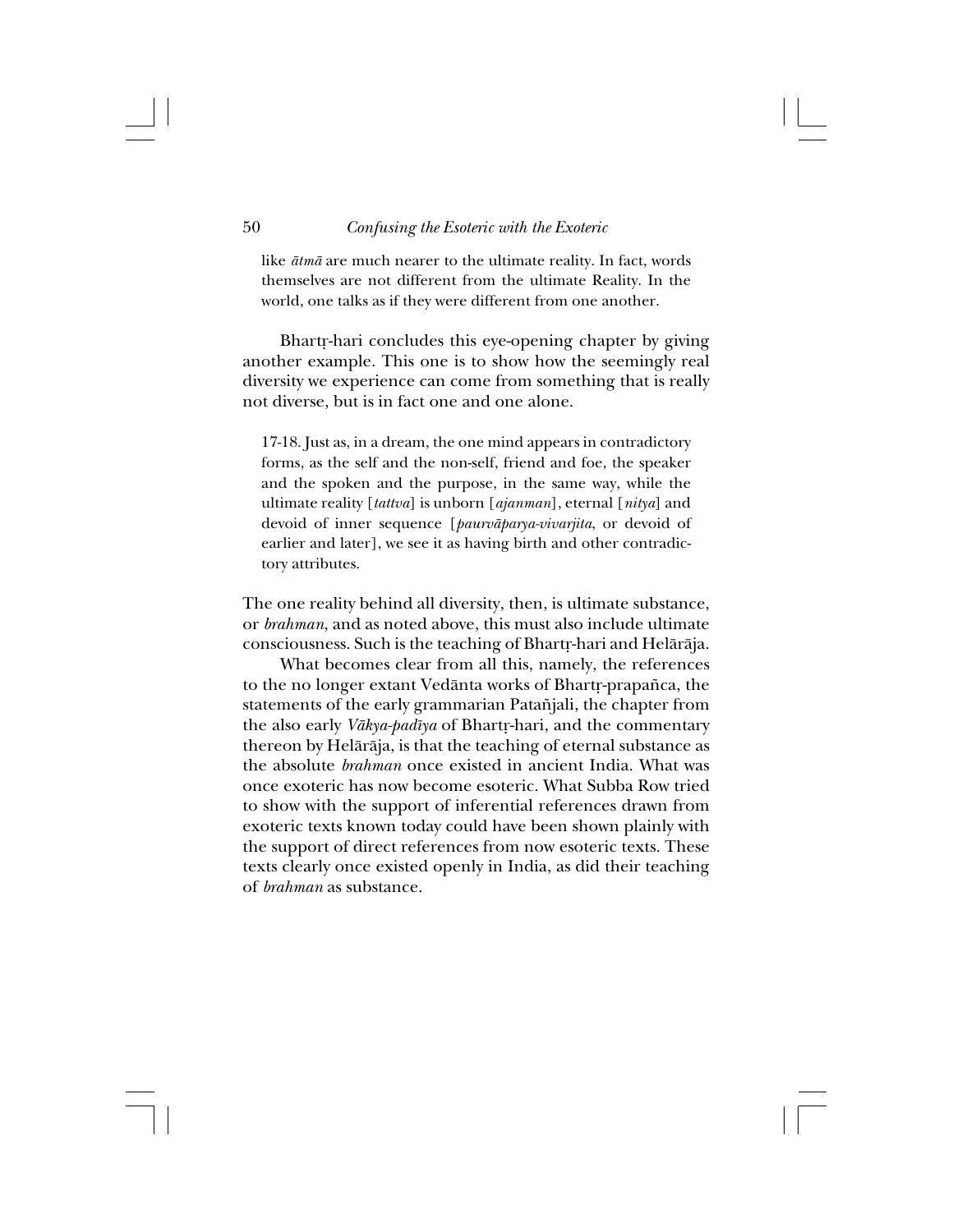# **Notes**

1. These articles have been reprinted in: *A Collection of Esoteric Writings of T. Subba Row*, Bombay: Bombay Theosophical Publication Fund, 1895; *Esoteric Writings of T. Subba Row*, second edition, revised and enlarged, Adyar, Madras: Theosophical Publishing House, 1931; Reprint, 1980; *T. Subba Row Collected Writings*, compiled by Henk J. Spierenburg, vol. 1, San Diego: Point Loma Publications, 2001.

2. Reprinted in *H. P. Blavatsky Collected Writings*, vol. 5, 1950.

3. *H. P. Blavatsky Collected Writings*, vol. 5, p. 181.

4. *H. P. Blavatsky Collected Writings*, vol. 5, p. 182.

5. *H. P. Blavatsky Collected Writings*, vol. 5, p. 182.

6. *The Vedānta Sūtras of Bādarāyana, with the commentary by Śankara*, Part I, The Sacred Books of the East, vol. 34, Oxford: Clarendon Press, 1890, pp. 427-428.

7. *Bhagavad Gîtå, With Saµsk®t text, free Translation into English, a Word-for-Word Translation, an Introduction to Samskrt Grammar, and a complete Word Index*, by Annie Besant and Bhagavan Das. Sixth Edition. Adyar, Madras: Theosophical Publishing House, 1973 (previous eds. 1905, 1926, 1940, 1950, 1962).

8. *H. P. Blavatsky Collected Writings*, vol. 5, p. 192.

9. *Sankara-Dig-Vijaya: The Traditional Life of Sri Sankaracharya*, Madras: Sri Ramakrishna Math, 1978, pp. 196-197.

10. See my article, "The Original Śaṅkarācārya," note 36, pp. 30-32, at www.easterntradition.org. This information from 2001 can now be supplemented by the enlarged reprint of W. R. Antarkar's 1972 article as a separate booklet, *Sa∫kßepa-˛a∫kara-Jaya of Mådhavåcårya or ˛å∫kara-Digvijaya of Vidyårañya Muni*, Pune: Bhandarkar Oriental Research Institute, 2004. In his new Introduction, we read, p. v:

"I started my said thesis out of my desire to read this very book viz. The *˛å∫kara Digvijaya* or *Mådhavîya* written, as it was then generally supposed to be, by Śrī Vidyāranya Muni i.e., by one great man about another great man. When, however, I came across, in the course of my study, other *˛a∫kara-Vijaya*s like *Vyåsåcalîya*, Tiru-Dîkßita's *˛a∫karåbhyudaya* and some others, I noticed that hundreds of stanzas were common verbatim to these works in particular on the one side and the *Mådhavîya* on the other. The very large number of such stanzas ruled out the possibility of chance identity or sameness and hence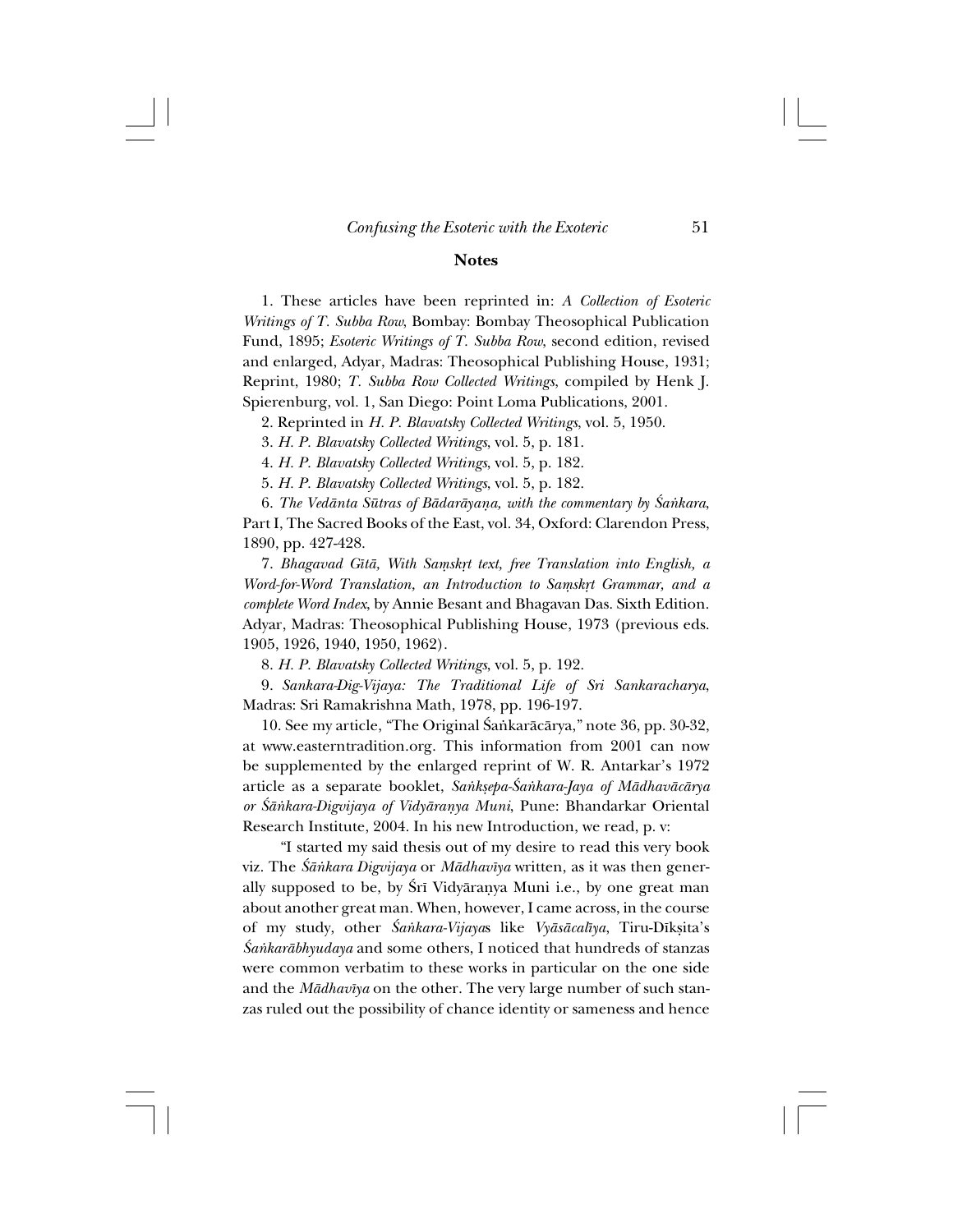I had perforce to ascertain the question of priority among the different works and then to decide who was likely to have borrowed from whom. In the end, I was driven to conclude that in spite of the beautiful poetic quality and the philosophical content of the *Mådhavîya*, it was this work that seemed to have borrowed from the other works and not *vice versa*."

11. For this evidence, see my article, "The Original Śańkarācārya," at www.easterntradition.org.

12. See my article, "The Original Śankarācārya," note 13, p. 22, at www.easterntradition.org. The birth date of 788 C.E. for Śańkarācārya was put forth in an 1866 Sanskrit book by Yajñeśvara Cimaña Bhațța, then copied from him by Albrecht Weber in 1876, and from him by other Western scholars. In 1882 K. B. Pathak published a chronogram in Sanskrit giving this date. It has been accepted by the great majority of Indian scholars, and has also been accepted by the largest and most influential of the traditional Śāṅkara Maṭhas, that of Śṛṅgeri.

13. *H. P. Blavatsky Collected Writings*, vol. 4, 1969, pp. 15-16, and vol. 14, 1985, p. 429; same idea in vol. 6, 1954, 2nd ed. 1975, p. 99.

14. *The Letters of H. P. Blavatsky to A. P. Sinnett*, 1925, p. 43.

15. This is shown even in the traditional biographies. As described in Vidyårañya's *Sankara-Dig-Vijaya* (see note 9 above), p. 204: "The Samkhyas say that Prakriti, constituted of the three Gunas, out of which the universe is formed, is independent. But the Vedantists say it is dependent on Iswara [God]."

16. *The Letters of H. P. Blavatsky to A. P. Sinnett*, p. 78.

17. To give just one example, see the preface to *Preceptors of Advaita*, Chennai: Samata Books, 2003 (1st ed. 1968), where one of the leading Advaita Vedånta exponents of our time, T. M. P. Mahadevan, writes on p. xiii: "The Advaita tradition traces its inspiration to God Himself as Śrīman-Nārāyana, or as Sadā-Śiva. The supreme Lord revealed the wisdom of Advaita to Brahmå, the Creator, who in turn imparted it to Vasishtha."

18. *The Secret Doctrine*, vol. 2, p. 598; quoting from *The Theosophist*, vol. 4, no. 5, Feb. 1883, p. 105; as reprinted in *Five Years of Theosophy*, 1885, pp. 202-203. This may also be found in *T. Subba Row Collected Writings*, vol. 1, p. 121.

19. *Brahma-sūtra-bhāṣya of Śrī Śaṅkarācārya*, Calcutta: Advaita Ashrama, 1965; fourth ed. 1983, p. 14; and repeated on p. 45.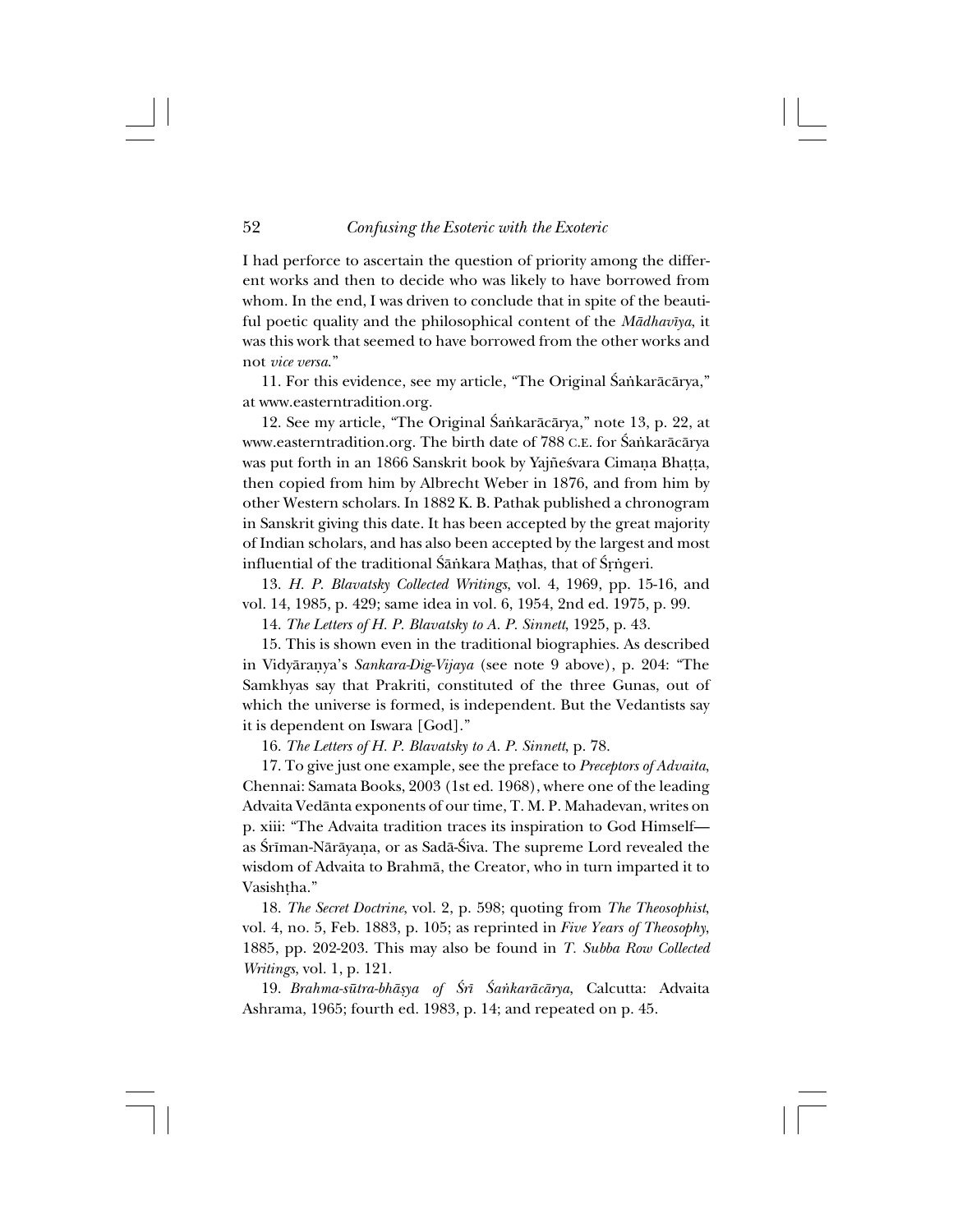20. "A Personal and an Impersonal God," *T. Subba Row Collected Writings*, vol. 1, pp. 122. For a good explanation of this, see also p. 247, in the article, "Observations," etc., fully cited in note 85 below:

If it is maintained that the great first cause—Parabrahman—is unconscious, in the sense that it is the negation of all consciousness—it is a great fallacy. If, on the other hand, it is imagined to be conscious in our sense of consciousness—it is equally fallacious. If words are to have any meaning, conscious existence involves three elements—the Knower, the Knowledge and the Known. Now Parabrahman is "Only One without a second" *ekamevådvitîyam*,—or, in other words, the unification of the three elements of conscious existence, mentioned above—the break-up of the three receptacles as it is technically called *triputi bhangam*. Therefore there can be no conscious existence in Parabrahman. On the other hand, if Parabrahman is regarded as absolute unconsciousness violence will be done to the first principles of our philosophy. Unconsciousness is the negation of every form of consciousness, and therefore, without any relation thereto; to derive the latter from the former is to establish some sort of relation between the two, which, as we have seen is impossible. Therefore, Parabrahman is not unconsciousness, and as has been showed before, it is not conscious, in the sense the word must always be used. We are, therefore, reduced to the conclusion that Parabrahman is *absolute* consciousness, or  $nirupādhikam mahācaitanya$ , as the Upanisad says.

It should be noted that the analysis of the words *cidåkå≈a* and *cinmåtra* given in this edition of T. Subba Row's collected writings as *citta akå≈å* (p. 121, fn. 226) and *citta tanmåtra* (p. 122, fn. 228) are incorrect, as is that of *cit≈akti*, given as *citta ≈akti* (p. 122, fn. 229). The first word in these compounds is *cit* (also written *cid*), not *citta*.

21. "A Personal and an Impersonal God," *T. Subba Row Collected Writings*, vol. 1, pp. 123-125.

22. One translation of the *Māṇḍūkya Upaniṣad* has a title that is quite graphic: *Måñ∂ükya Upanishad: Enlightenment without God*, by Sri Swami Rama, Honesdale, Pennsylvania: Himalayan International Institute, 1982. Several translations of the *Māṇḍūkya Upaniṣad* are available with Gauḍapāda's exposition thereon, e.g., *The Āgamaśāstra of Gauḍapāda*, by Vidhushekhara Bhattacharya, University of Calcutta, 1943; reprint,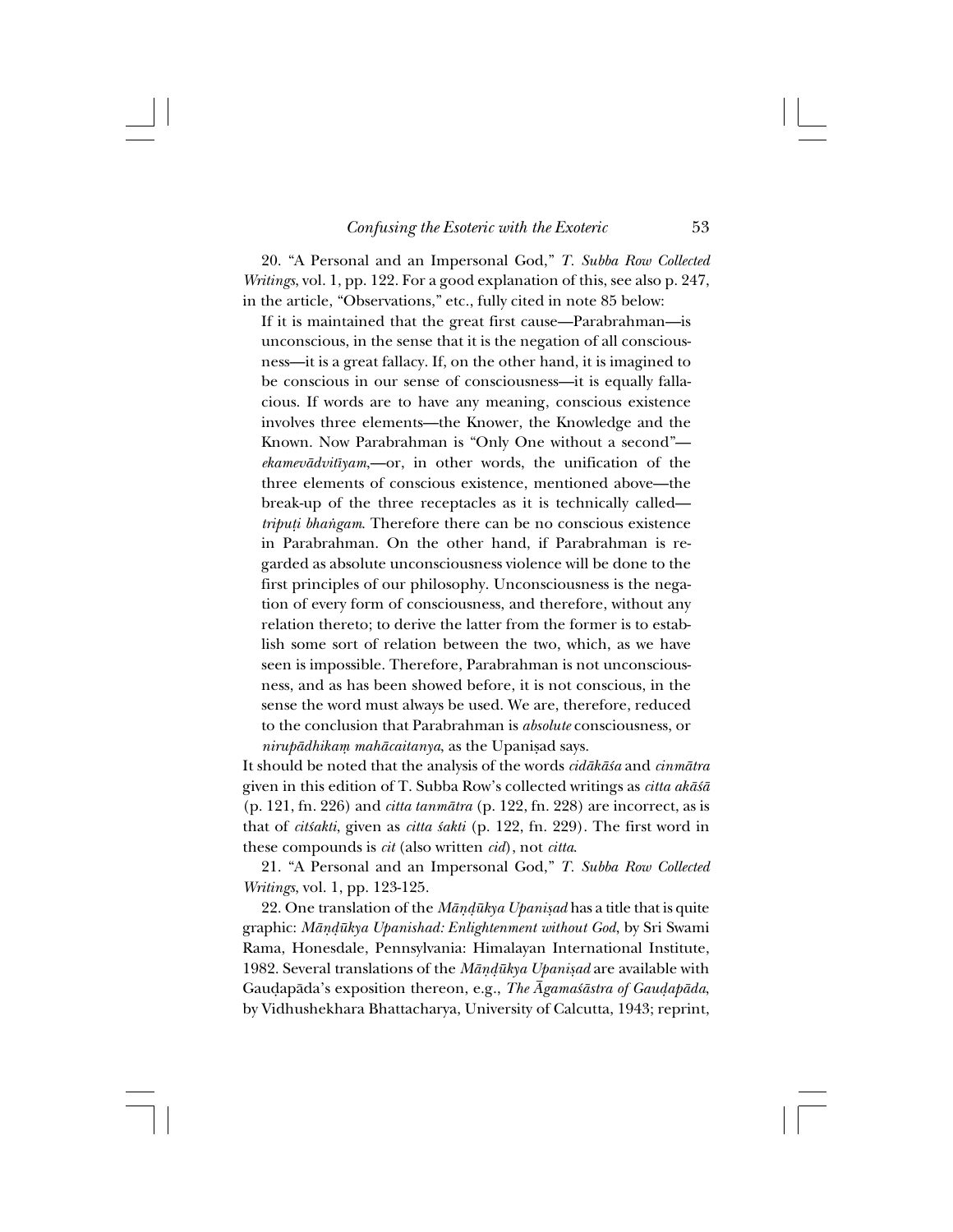Delhi: Motilal Banarsidass, 1989. A translation of the *Nrsimha-tāpanīya Upanisad* by T. R. Srinivasa Ayyangar is found in *The Vaisnavopanisad-s*, Adyar, Madras: The Adyar Library, 1945; one by A. A. Ramanathan is found in *The Vaisnava Upanisad-s*, Adyar, Chennai: The Adyar Library and Research Centre, 2002. Another translation may be found in Paul Deussen's *Sixty Upanisads of the Veda*, translated from German by V. M. Bedekar and G. B. Palsule, 2 vols., Delhi: Motilal Banarsidass, 1980.

23. See, for example, *God in Advaita*, by A. G. Krishna Warrier, Simla: Indian Institute of Advanced Study, 1977.

24. See note 18 above.

25. *T. Subba Row Collected Writings*, vol. 1, p. 136.

26. *T. Subba Row Collected Writings*, vol. 1, p. 140.

27. *T. Subba Row Collected Writings*, vol. 2, p. 458; *Notes on the Bhagavad Gita*, Theosophical University Press, 1934, p. 21.

28. *T. Subba Row Collected Writings*, vol. 2, pp. 450-451; *Notes on the Bhagavad Gita*, p. 10.

29. See, for example, ˛a∫karåcårya's *Viveka-cü∂åmañi*, verses 110- 116.

30. *The Secret Doctrine*, vol. 1, p. 10 fn. Subba Row's statement was quoted, including the first clause, in vol. 1, p. 428.

31. *The Secret Doctrine*, vol. 1, p. 16.

32. *The Mahatma Letters to A. P. Sinnett*, letter #10, 3rd ed., 1962, pp. 53-56.

33. *The Mahatma Letters*, letter #22, 3rd ed., pp. 138-139.

34. "In Re Advaita Philosophy," *A Collection of Esoteric Writings of T. Subba Row*, 1895, pp. 110-113; *Esoteric Writings of T. Subba Row*, 1931, pp. 482-486; *T. Subba Row Collected Writings*, vol. 1, pp. 136-141.

35. See, for example, ˛a∫karåcårya's *Viveka-cü∂åmañi*, verses 111- 112.

36. *T. Subba Row Collected Writings*, vol. 1, pp. 154-160.

37. *Lucifer: A Theosophical Magazine*, vol. 10, 1892, p. 48.

38. *Lucifer: A Theosophical Magazine*, vol. 10, 1892, p. 51. This text, the *Våsudeva-manana*, also called the *Laghu* or short *Våsudeva-manana*, is attributed to Våsudeva Yati. It consists of twelve chapters. Its first five chapters, however, have now been identified as actually being a work by Ādi Śankarācārya. In gathering all his known texts for our Bibliographic Guide, "Works of the Original Śankarācārya," I obtained a copy of the only published edition of one of these, the *Måyå-vivaraña*.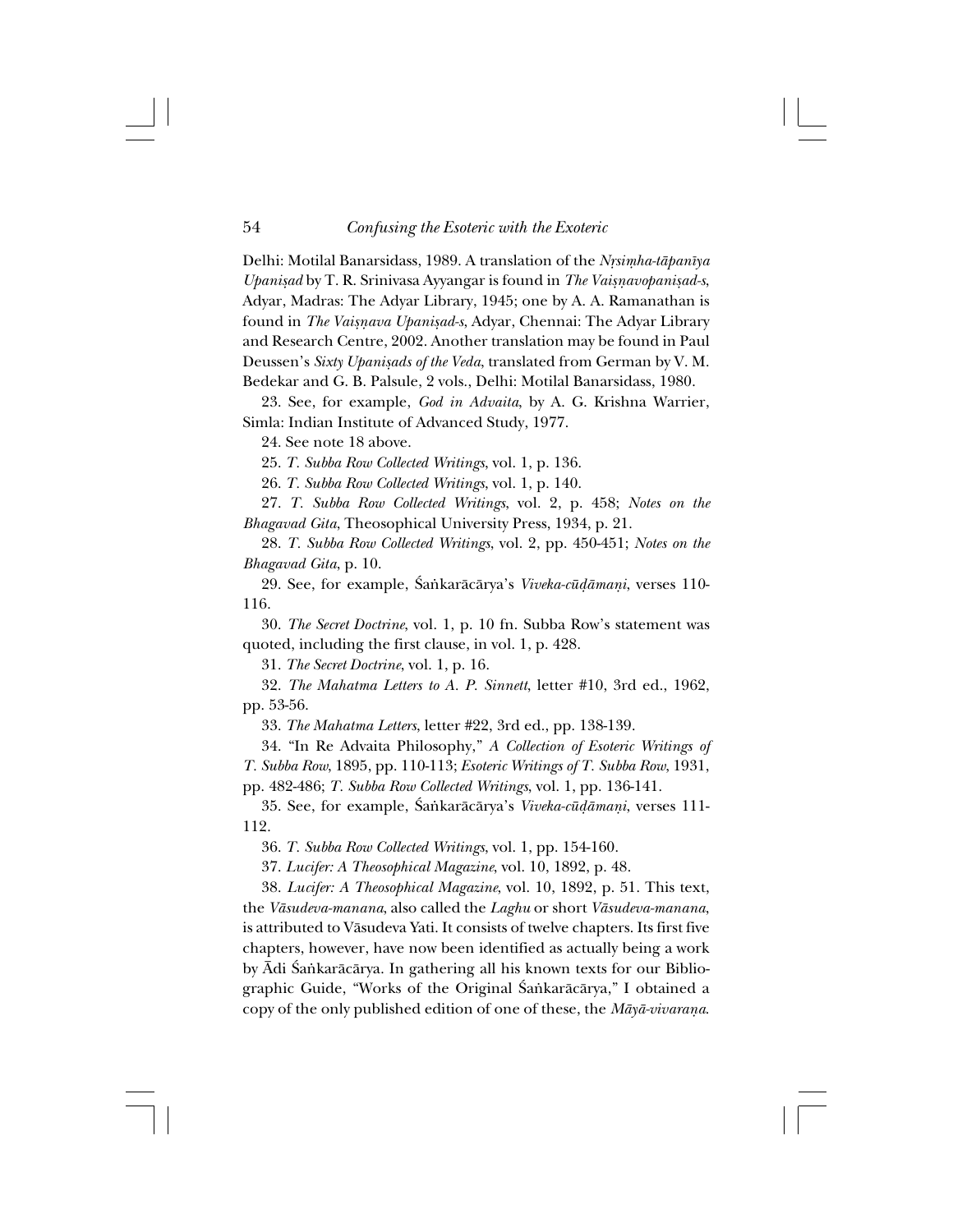This, according to T. S. Narayana Sastri, is described in the no longer available original biography of Ādi Śankarācārya by Citsukhācārya as one of his original works. The published edition is: "Måyå Vivaraña of Śrī Śaṃkarācārya," edited by T. Chandrasekharan, *Bulletin of the Government Oriental Manuscripts Library* (Madras), vol. 1, no. 1, 1948, pp. 23-48. After obtaining this, I sent a copy of it to my friend Sudipta Munsi in India, who gave a copy to his guru, Swami Prajñānānanda. Not long thereafter I was informed that Swami Prajñānānanda had identified the *Måyå-vivaraña* as the *Laghu-Våsudeva-manana*. He also kindly sent me a book titled *Vedånta-Sandarbha* (Mount Abu/Varanasi: Mahesh Research Institute, 1989), which included in it the *Laghu-Vāsudeva-manana*. I am extremely grateful to Swami Prajñānānanda for identifying the *Måyå-vivaraña* in the *Laghu-Våsudeva-manana*. This means that in the *Laghu-Våsudeva-manana* we now have several more printed editions of the *Måyå-vivaraña*, and a few English translations.

The translation serialized in *Lucifer* was published in book form as: *Vasudevamanana, or, The Meditations of Vasudeva: a Compendium of Advaita Philosophy*, by Vasudeva Yati, trans. by K. Narayana-svami Aiyar and R. Sundaresvara Sastri (Kumbakonam: Kumbakonam Branch Theosophical Society, 1893; 2nd ed., Adyar, Madras: Author, 1918). The next translation is: *An Introduction to Advaita Vedanta Philosophy: a free rendering into English of 'Laghuvasudevamanana*,' trans. by Swami Tejomayananda (Shivanandanagar: Divine Life Society, 1972). Then another is: *Laghuvåsudeva Mananam*, trans. by Swami Tapasyananda (Mylapore, Madras: Sri Ramakrishna Math, [1992?]).

39. See, for example, Vidyårañya's *Pa∆cada≈î*, verses 1.15-17. To be more precise,  $m\bar{a}y\bar{a}$  is said to be when the pure *sattva* aspect (*guna*) of *prak®ti* predominates, and *avidyå* as when the impure *rajas* and *tamas* aspects (*gunas*) of *prakrti* predominate.

40. *T. Subba Row Collected Writings*, vol. 1, p. 167.

41. *T. Subba Row Collected Writings*, vol. 1, p. 171.

42. *T. Subba Row Collected Writings*, vol. 1, p. 168. The second reason given here is: "Mūlaprakṛti is not dead or *jaḍa*, as Puruṣa—the one life—always exists in it. It is in fact *Caitanya dîpta* (shining with life) as stated in Uttara Tåpanîya (see also *Gau∂apåda Kårika*)." This refers to the *Nysimha-tāpanīya Upanişad*, where the phrase about *caitanya dīptā* is found in the second or *uttara* part, chapter or *khañ∂a* 9, verse 6. In the two Sanskrit editions listed in note 46 below, it occurs on p. 232 of the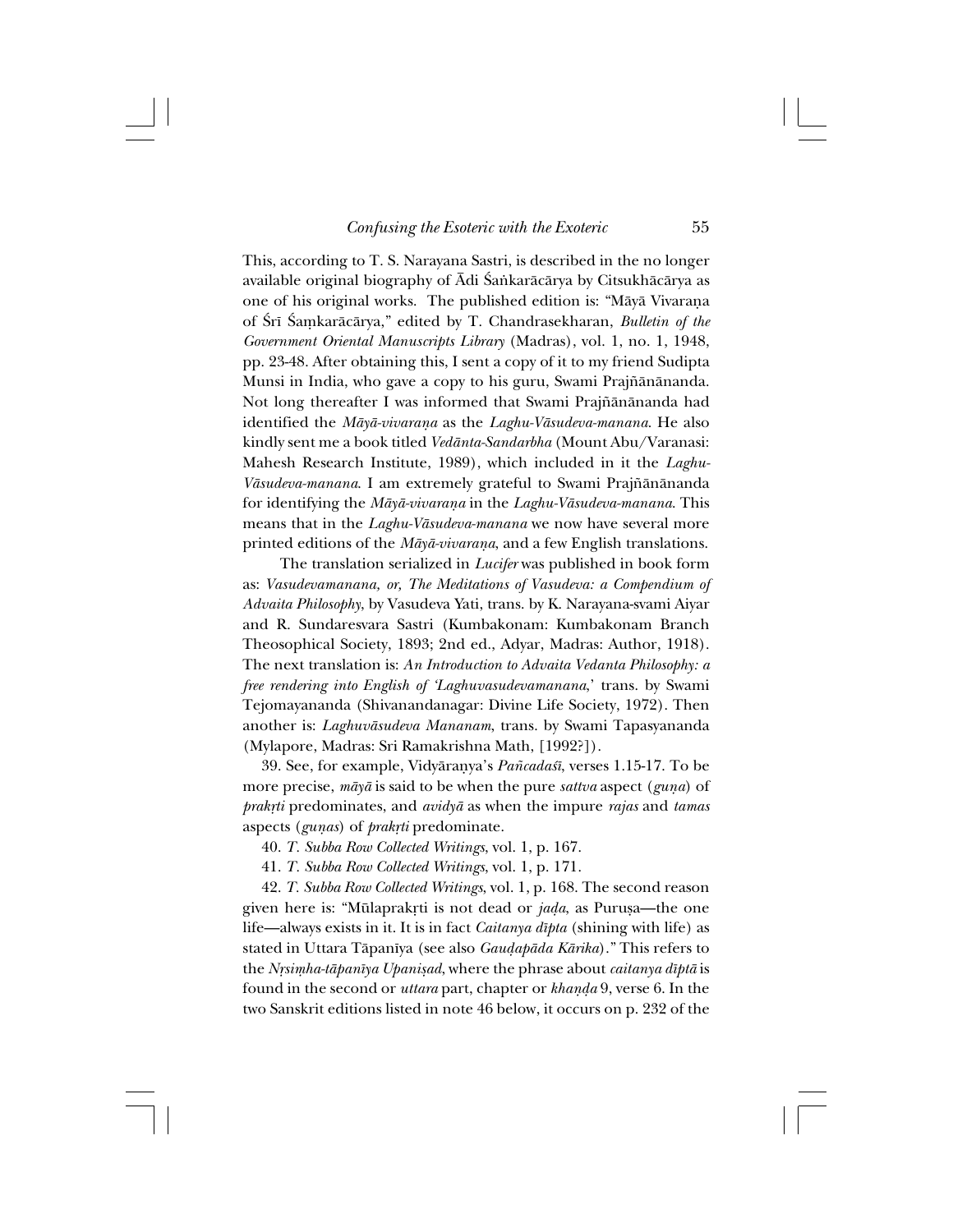Bibliotheca Indica edition, and on p. 145 of the Ānandāśrama edition. In the Adyar Library edition, it occurs in *The Vaisnava-Upanisads, with the Commentary of ˛ri Upanißad-Brahma-Yogin*, ed. A. Mahadeva Sastri, Adyar Library Series, no. 8 (Madras: The Adyar Library, 1923, 2nd ed. 1953), p. 288. In the English translations listed in note 22 above, it is found on p. 360 of the Srinivasa Ayyangar translation, on p. 241 of the Ramanathan translation, and on p. 855 of the Deussen translation. What is spoken of here as shining with life is *måyå*, taken by Subba Row to be synonymous with *mūla-prakrti*. In the preceding verse 4,  $m\bar{a}y\bar{a}$  is described as *ja∂a*, dead or inert. It is *caitanya-dîptå*, shining with life, in verse 6, because of the  $\bar{a}$ *tman* or *purusa* shining in it.

43. *T. Subba Row Collected Writings*, vol. 1, p. 169.

44. *T. Subba Row Collected Writings*, vol. 1, p. 169.

45. *T. Subba Row Collected Writings*, vol. 1, p. 171.

46. This passage given by Subba Row is printed in *The Theosophist*, vol. 4, no. 10, July 1883, p. 250, as: "*Guna beejopadhi Sakti mandalum*." It is printed identically in *A Collection of Esoteric Writings of T. Subba Row*, 1895, p. 137. In *Esoteric Writings of T. Subba Row*, 1931, p. 519, however, it is printed as: "*Guru bîjopådhi Sakti mañ∂alam*," and similarly in the 1980 reprint, p. 518, as: "*guru bîjopådhi ≈akti mañ∂alam*." The incorrect change of *guña* to *guru* was retained in *T. Subba Row Collected Writings*, 2001, vol. 1, p. 169, with a note by the compiler, Henk J. Spierenburg. This note, no. 317 on p. 170, cites the original reading as printed in *The Theosophist*, and then adds: "but this sentence would be improper, so Tukaram Tatya, and after him C. Jinaråjadåsa have changed the sentence." But there is no change in the 1895 edition published by Tukaram (Tookaram) Tatya. Spierenburg lists in his bibliography a "verbatim reprint, Bombay 1910." I must assume that a typographical error was introduced in that edition, an edition not seen by me, and then copied in the 1931 edition published by Jinarajadasa.

Although Subba Row gives no references, I was able to locate the original passage in two Sanskrit editions of this Upanisad. It is found in the commentary, not in the Upanisad. These editions are:

*The N®isinha Tápaní of the Atharva Veda, with the Commentary of ˛ankara Áchárya*, edited by Rámamaya Tarkaratna, Bibliotheca Indica, work 70 (Calcutta: Asiatic Society of Bengal, 1871), p. 158, lines 13-14;

*Nrisimhatâpanîyopanishad (Pûrva and Uttara), with the Bhâshya of Śrîmat ˛ankarâchârya on the Pûrva and the Dîpikâ of ˛rîmat Vidyâranya on the*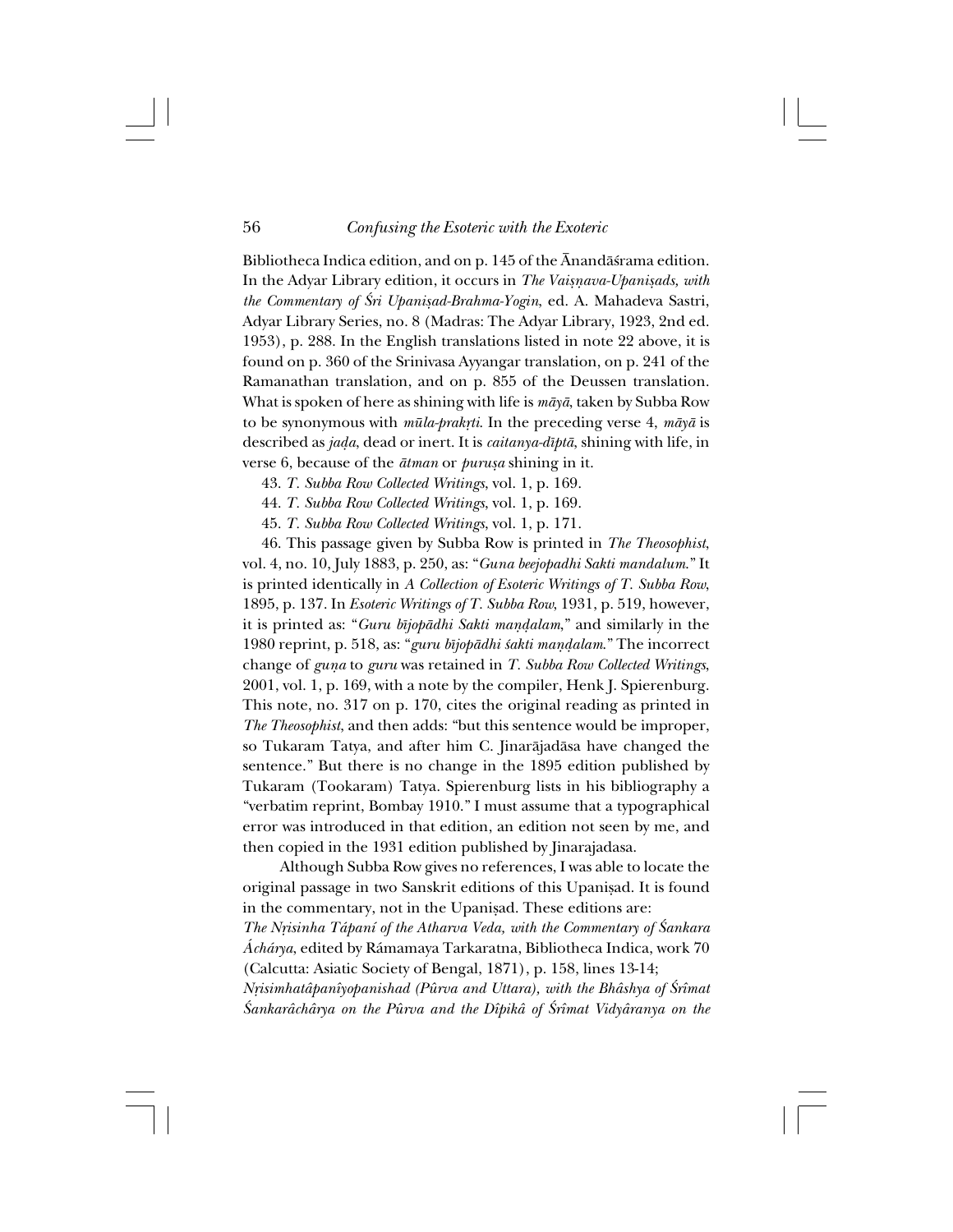*Uttara Tâpanîya*, edited by Pandits at the Ánandâ≈rama, Ánandâ≈rama Sanskrita Series, no. 30 (Poona: Ánandâśrama Press, 1896; 2nd ed. 1929, with same pagination), p. 100, lines 11-12.

As may be seen, the commentary in question is attributed to Śańkarācārya in the Bibliotheca Indica edition, and is attributed to Vidyårañya in the Ånandå≈rama edition. The passage is, as found in the two editions, respectively, and then with the words separated:

gunabījopādhi-śaktimandalastham

gunabījopādhim śaktimandalastham

guṇa-bīja-upādhiṃ śakti-maṇḍala-sthaṃ

After giving this passage, Subba Row comments: "This is the nearest approach to the one undifferentiated element called Mūlaprakriti." That is, it is not yet *mūla-prakrti*, but is as close as is possible to get to it. It describes the highest subdivision of the highest state or condition, *turîya avasthå*. Here, the falsely limiting factor (*upådhi*) is merely the seeds (*bīja*) of the qualities (*guna*) of *mūla-prakrti*, the qualities that are manifested when *prakrti* is differentiated. So although this passage does not directly state it, it does indicate the existence of  $m\bar{u}$ la-prakrti in the *turîya avasthå*, the "fourth state."

Moreover, several lines earlier, describing a slightly lower but still very high subdivision of the *turîya avasthå*, the text does directly name  $m\bar{u}la-prak\tau i$ . This is the passage:

guṇa-sāmya-upādhi-śakti-maṇḍala-sthaṃ mūla-prakṛti-māyā-sahitam Here, the falsely limiting factor (*upådhi*) is the state of sameness (*såmya*) of the qualities (*guña*) of *müla-prak®ti*, along with (*sahita*) *müla-prak®ti* or *måyå*. So the text explicitly says that there is *müla-prak®ti* in *turîya avasthå*.

47. *T. Subba Row Collected Writings*, vol. 1, p. 170.

48. *T. Subba Row Collected Writings*, vol. 1, p. 172.

49. *Word Index to the Brahma-sūtra-bhāsγa of Śankara*, 2 vols., Madras: Centre of Advanced Study in Philosophy, University of Madras, 1971, 1973. See also: *Word-Index to ˛a∫kara's Gîtåbhåßya*, by Francis X. D'Sa, S.J., Pune: Institute for the Study of Religion, 1985.

50. *Brahma-sütra-bhåßya* 2.3.9 (*Complete Works of Sri Sankaracharya in the Original Sanskrit*, Chennai: Samata Books, 1999, vol. 7, p. 437, lines 8 and 9): mūla-prakṛty-anabhyupagame 'navasthā-prasaṅgāt, yā mūlaprakrtir abhyupagamyate tad eva ca no brahma. The translation is that cited in note 19 above, where it is found on p. 461. The translation of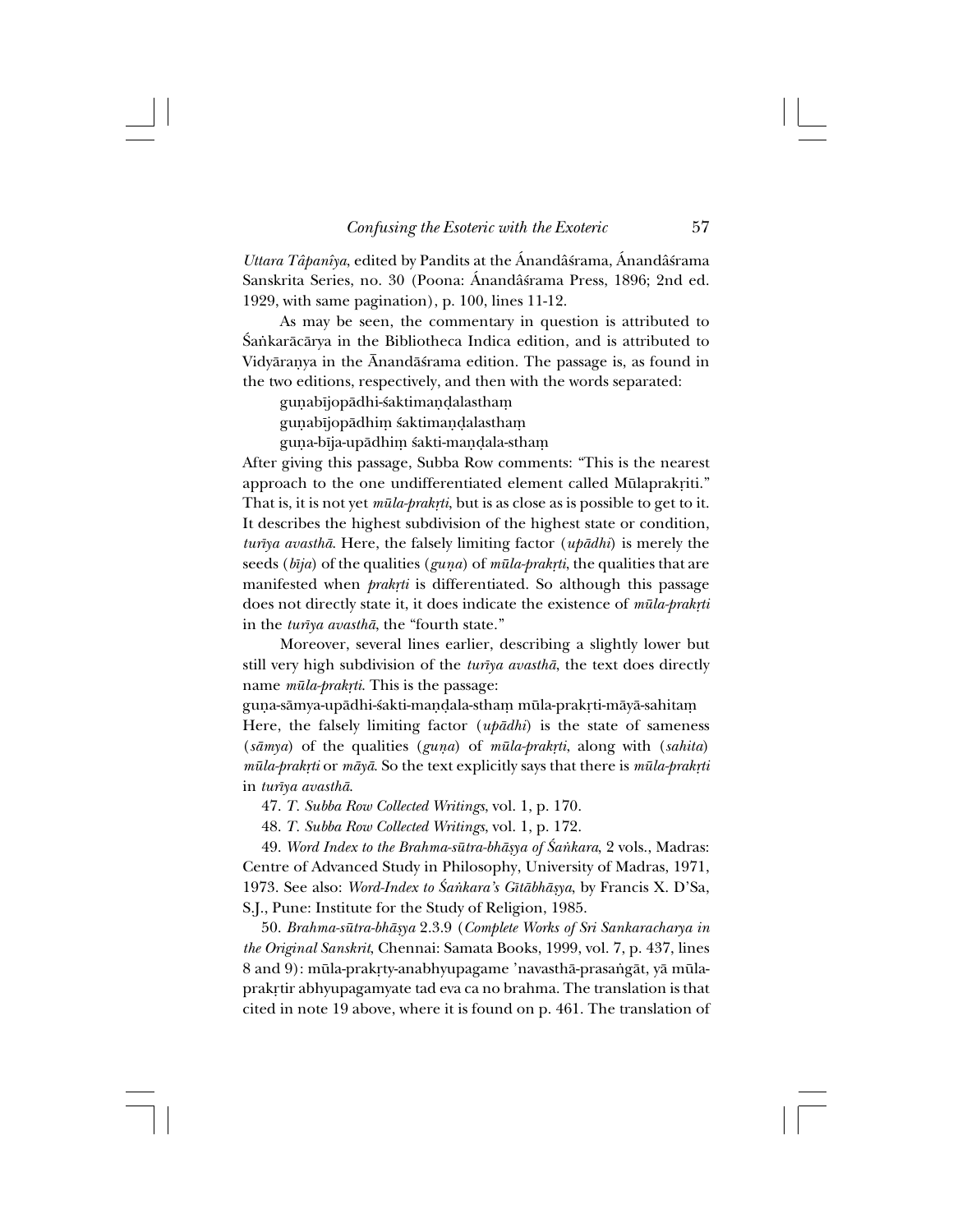this passage by George Thibaut, edition cited in note 6 above, where it is found in vol. 2, p. 20, is as follows:

. . . for the non-admission of a fundamental causal substance [*mūla-prakrti*] would drive us to a retrogressus in infinitum. And that fundamental causal substance [mūla-prakrti] which as a matter of fact is generally acknowledged to exist, just that is our Brahman.

51. "Criticism on the Late Mr. T. Subba Row's Bhagavad-Gîtå," by A. Krishnaswamy Iyer, *The Theosophist*, vol. 17, April 1896, pp. 425-427.

52. "Subba Rao's Avyaktam," by C. R. Srinivasayangar, *The Theosophist*, vol. 17, July 1896, pp. 615-616. A third article on this topic was published in *The Theosophist*, vol. 17, Aug. 1896, pp. 658-660. It is titled, "Bhagavad Gita and Avyaktam," by A. Govinda Chárlu. For the most part it agrees with the first article in criticizing Subba Row's usage of *avyakta* in his *Bhagavad-gîtå* lectures.

53. See note 27 above. This statement was quoted in full in *The Secret Doctrine*, vol. 1, p. 428.

54. *T. Subba Row Collected Writings*, vol. 2, p. 523; *Notes on the Bhagavad Gita*, p. 106.

55. *T. Subba Row Collected Writings*, vol. 2, p. 524; *Notes on the Bhagavad Gita*, p. 107.

56. *The Secret Doctrine*, vol. 1, p. 35.

57. *The Secret Doctrine*, vol. 1, p. 629.

58. *The Theosophical Glossary*, by H. P. Blavatsky, 1892, p. 297.

59. *The Secret Doctrine*, vol. 1, p. 18. See also on this, vol. 1, p. 130.

60. *T. Subba Row Collected Writings*, vol. 2, pp. 488-489; *Notes on the Bhagavad Gita*, pp. 61-62.

61. *T. Subba Row Collected Writings*, vol. 1, p. 168.

62. *The Secret Doctrine*, vol. 1, pp. 273-274.

63. *The Secret Doctrine*, vol. 1, p. 433 fn.

64. *The Secret Doctrine*, vol. 2, p. 24.

65. *The Secret Doctrine*, vol. 1, p. 62.

66. *The Secret Doctrine*, vol. 1, p. 10 fn.

67. *T. Subba Row Collected Writings*, vol. 2, pp. 450-451; *Notes on the Bhagavad Gita*, p. 10. See also *Blavatsky Collected Writings*, vol. 7, p. 351.

68. "T. Subba Row: An Appreciation," by S. Subramaniam, in *The Philosophy of the Bhagavad-gita*, by T. Subba Row (Adyar, Madras: Theosophical Publishing House, 1912; 2nd ed., 1921), pp. vi-vii.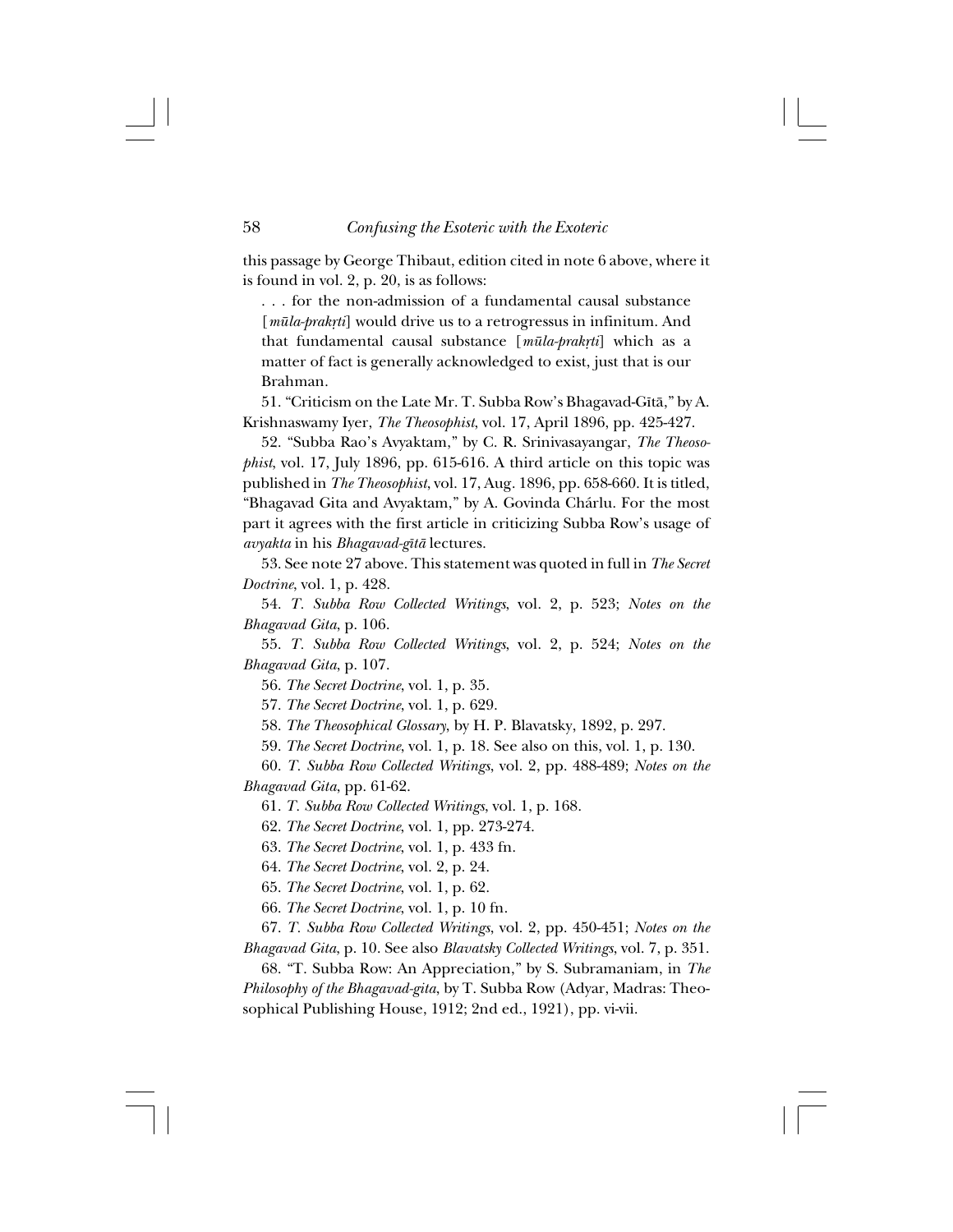69. "T. Subba Row: An Appreciation," by S. Subramaniam, p. vii.

70. See, for example, *The Letters of H. P. Blavatsky to A. P. Sinnett*, p. 46: "M. ordered Subba Row to answer his [Myers'] objection on the date of Buddha's birth and Cunningham's fanciful dates." M. is the Mahatma Morya, Subba Row's Master.

71. *The Mahatma Letters*, letter #93, 3rd ed., p. 422.

72. *The Letters of H. P. Blavatsky to A. P. Sinnett*, p. 77.

73. *The Letters of H. P. Blavatsky to A. P. Sinnett*, pp. 95-96.

74. "Tibetan Teachings," in *H. P. Blavatsky Collected Writings*, vol. 6, 1954; 2nd ed., 1975, p. 111. There are also other misrepresentations in this article, showing that the original material, said to be written by a learned Tibetan, has been added to in its English translation. Thus, we read on p. 101:

. . . it is stated that "Because from the beginning, all sentient creatures have confused the truth, and embraced the false; therefore has there come into existence a hidden knowledge called Alaya Vijñâna."

As all Tibetan Buddhists know, *ālaya-vijñāna* refers to the substratum consciousness, not to the hidden knowledge. This incorrect meaning comes from Samuel Beal's 1871 book, *A Catena of Buddhist Scriptures from the Chinese*, p. 125:

But because from the very first, all sentient creatures have confused the truth, and embraced the false; therefore has there come into being a hidden knowledge called, "Alaya vijnyâna,". . .

Similarly, in this article the learned Tibetan correspondent reportedly writes of how an earlier European work on Tibet by della Penna gives a "simply absurd" account of the brotherhood of the *byang chub*, or *bodhisattvas*, taking some literal descriptions from Tibetan Buddhist books and "then embellishes them with his own interpretation," p. 97:

"Let me say at once that monks and laymen give the most ridiculously absurd digest of the Law of Faith, the popular beliefs of Tibet. The Capuchin Della Penna's account of the brotherhood of the 'Byang-tsiub' is simply absurd. Taking from the *Bkah-hgyur* and other books of the Tibetan laws some literal description, he then embellishes them with his own interpretation. Thus he speaks of the fabled worlds of 'spirits,' where live the 'Lha, who are like gods'; adding that the Tibetans imagine 'these places to be in the air above a great mountain, about a hundred and sixty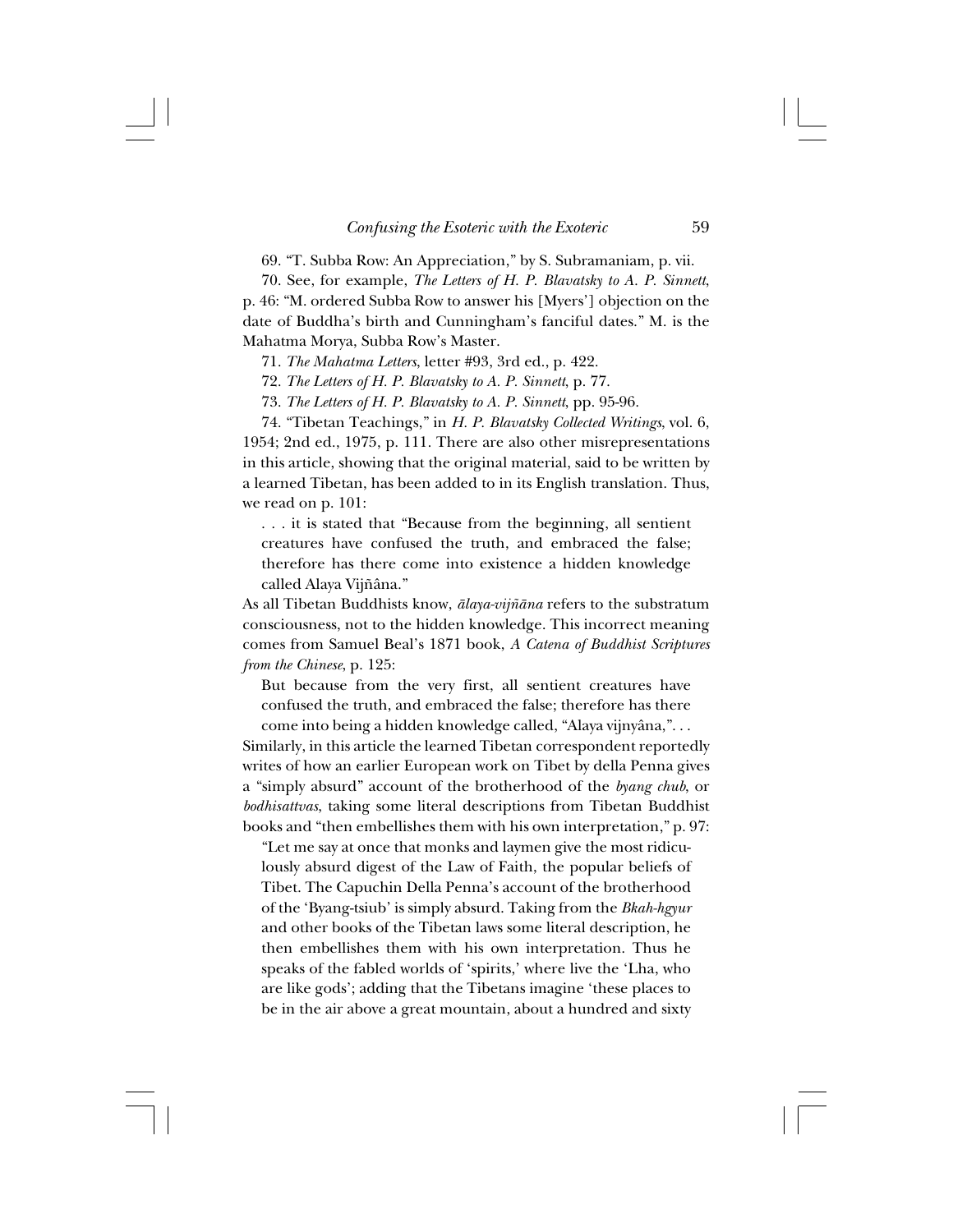thousand leagues high and thirty-two thousand leagues in circuit; which is made up of four parts, being of crystal to the east, of the red ruby to the west, of gold to the north, and of the green precious stone—lapis lazuli—to the south. In these abodes of bliss they—the Lha—remain as long as they please, and then pass to the paradise of other worlds.'"

He is then reported as writing, with the reference to his "missionaryschool-going period at Lahoula" making this very plausible, that:

"This description resembles far more—if my memory of the missionary-school-going period at Lahoula does not deceive me—the 'new Jerusalem coming down from God out of heaven' in John's vision—that city which measured 'twelve thousand furlongs ,' whose walls were of 'jasper,' the buildings of 'pure gold,' the foundations of the walls 'garnished with all manner of precious stones' and 'the twelve gates were twelve pearls' than the city of the Jang-Chhub either in the *Bkah-hgyur* or in the ideas of Tibetans."

In fact, the description given by della Penna is that of Mount Meru as found in standard Buddhist works, and is very well known to Tibetans. It is not an embellishment coming from the Bible, but rather comes from their own sacred books. The *Abhidharma-ko*sa is one of the five texts of the Tibetan monastic curriculum. In its chapter 3, verse 50, and commentary, the *Abhidharmakośabhāsyam*, we read as translated by Louis de La Vallée Poussin and Leo M. Pruden (1988):

Verse 50a: Meru is made of four jewels.

Commentary: Meru has four faces which are respectively, from north to west, made of gold, silver, lapis, and crystal. . . .

The mountains rest on the sphere of gold and are in the water to a depth of eighty thousand *yojanas*. Meru rises out of the water for the same number of *yojanas*, and is thus, both in and out of the water, one hundred sixty thousand *yojanas* in height.

This account, by the way, has been taken literally by Buddhists until recent decades, when many are adopting the modern scientific view.

75. *T. Subba Row Collected Writings*, vol. 1, p. 140.

76. *T. Subba Row Collected Writings*, vol. 1, p. 126.

77. *T. Subba Row Collected Writings*, vol. 1, pp. 124-127. The term *prajña* is defined as the capacity of perception on pp. 120, 123.

78. See note 18 above.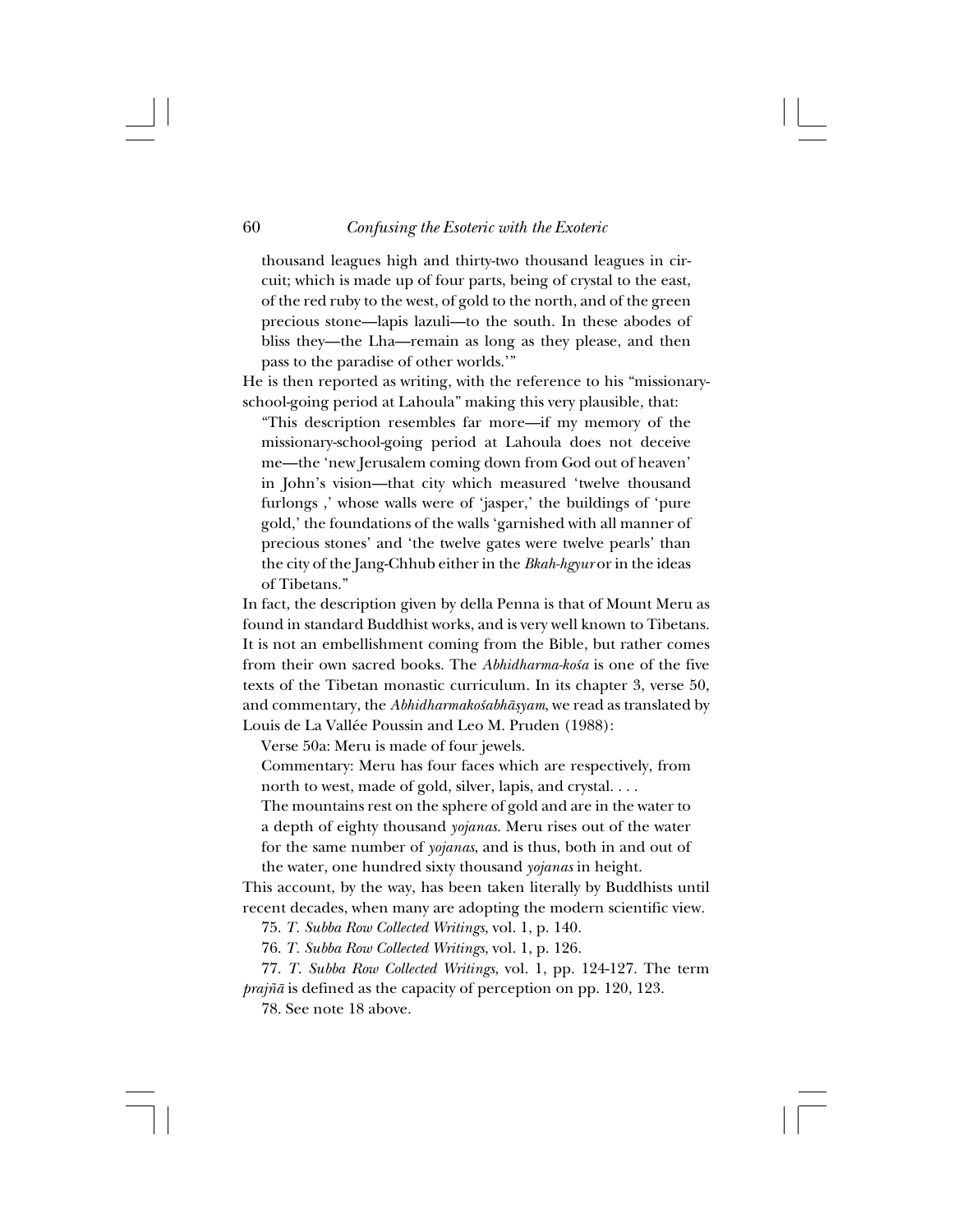79. This is according to G. A. Jacob's *A Concordance to the Principal Upanißads and Bhagavadgîtå*, 1891, and Gajanan Shambhu Sadhale's *Upanißadvåkya Mahåkoßa*, 1940. The former does not list *cidåkå≈a* at all, while the latter lists only one occurrence, in *Tejo-bindu Upanisad* 3.3: cidåkå≈amayo 'smy aham. This is translated by K. Nåråyañasvåmi Aiyar in *Thirty Minor Upanisha∂s*, 1914, p. 84, as: "I am full of Chi∂åkå≈." The ten principal Upanisads are the *Īsa*, *Kena*, *Katha*, *Praśna*, *Mundaka*, *Māṇḍūkyā*, *Taittirīya*, *Aitareya*, *Chāndogya*, and *Bṛhadāraṇyaka*. For the commentaries of ˛a∫karåcårya on the *Brahma-sütras* and *Bhagavad-gîtå* I used the word-indexes cited in note 49 above.

80. "T. Subba Row: An Appreciation," by S. Subramaniam, p. xvi (see note 68 above).

81. P. C. Divanji, "Brahma-Åkå≈a Equation," *The Poona Orientalist*, vol. 10, 1945, p. 12. It is possible that Subba Row adopted the term *cid-ākāśa* from Vidyāranya's *Pañcadaśī*, where it is found in chapter 8, verse 75. It is there used in a simile with clouds and rain, saying that these do not affect the sky (*åkå≈a*), just like the pure *cit*, consciousness, in not affected by the manifestation of the world. This is the obvious meaning, and is followed by the translators Nandalal Dhole (1886), Hari Prasad Shastri (1954), and Swami Swahananda (1967). However, P. C. Divanji in the full version of his article, "Brahma-Ākāśa Equation: Its Origin and Development," *Bhåratîya Vidyå*, vol. 9, 1948, p. 169, sees *cid-åkå≈a* in this verse as a synonym of *brahman*, as does the translator Swami Anubhavananda (1994), who glosses it as *kü†astha caitanya*. This is the sense in which Subba Row uses the term *cid-åkå≈a*.

Divanji in these articles cites from *Taittirīya Upanişad* 2.1 what would likely be considered in known Vedånta to be the highest trinity: satyam jñānam anantam brahma. He translates these three aspects of *brahman* as existence (*satya*), knowledge (*jƌna*), and infiniteness (*ananta*). He then correlates these with *sat-cit-ånanda*, respectively, the trinity made famous in Vidyāraṇya's *Pañcadaśī*. This trinity is existence (*sat*), consciousness (*cit*), and bliss (*ånanda*). Bliss as in the individual viewpoint corresponds to infiniteness as in the cosmic viewpoint.

82. *T. Subba Row Collected Writings*, vol. 2, p. 459; *Notes on the Bhagavad Gita*, pp. 21-22.

83. The criticism was published as a pamphlet of 39 pages, titled, *A Letter Addressed to the Fellows of the London Lodge of the Theosophical Society by the President and a Vice-President of the Lodge*, by Anna Kingsford and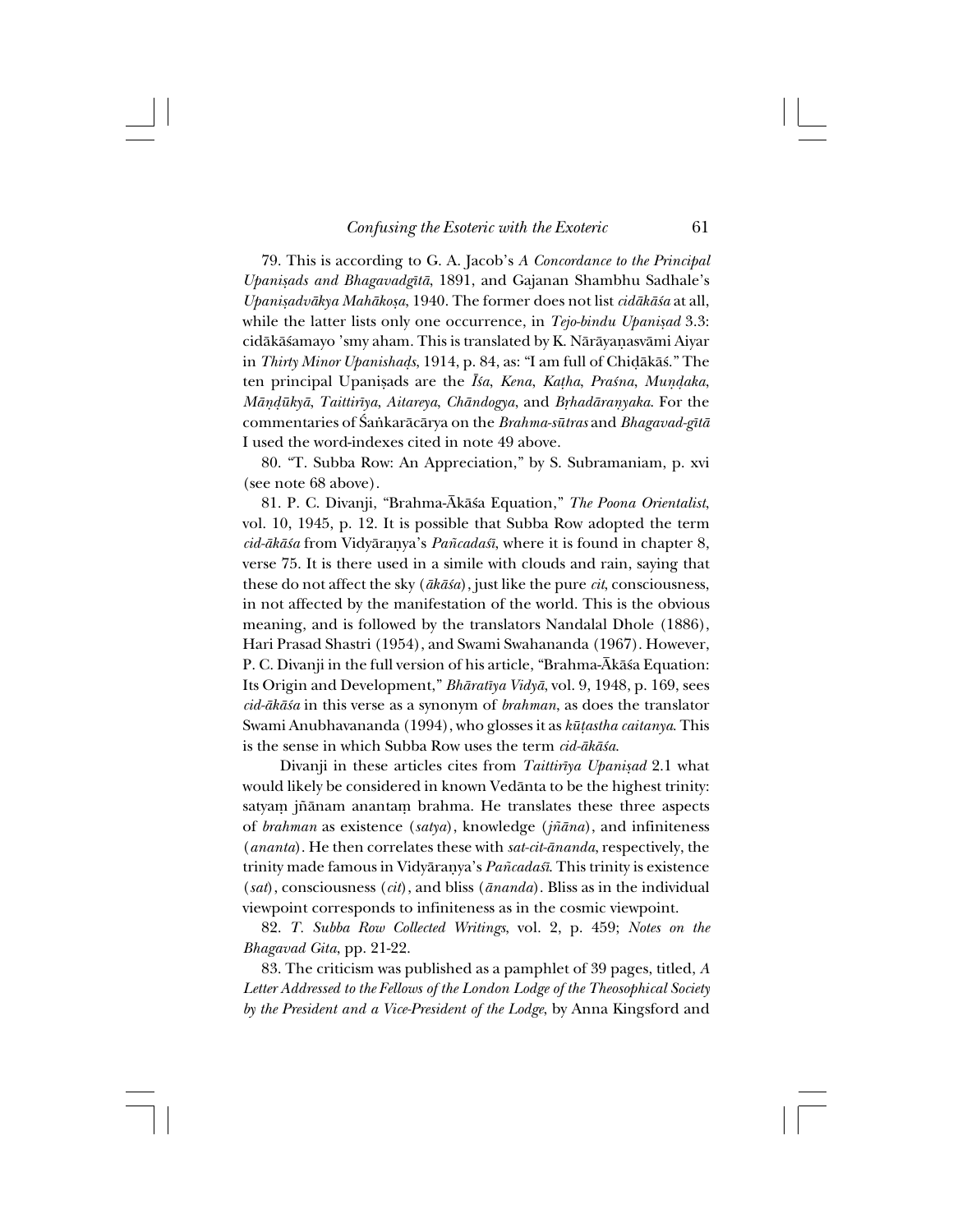Edward Maitland, dated December 16, 1883. In the book criticized, A. P. Sinnett's 1883 *Esoteric Buddhism*, the idea of eternal matter and its motion from Mahatma Letter #10 is found on pp. 200-201 and 208 of the 1885 fifth annotated and enlarged edition.

84. *The Mahatma Letters*, letter #87, 3rd ed., p. 403: "Mr. Maitland's Remarks and Observations on Esoteric Buddhism are fully answered by Subba Row and another still greater scholar."

85. The reply was also published as a pamphlet, of 45 pages, titled, *Observations on "A Letter Addressed to the Fellows of the London Lodge of the Theosophical Society, by the President and a Vice-President of the Lodge*," by T. Subba Row, dated 1884. It was reprinted in all the editions cited in note 1 above. I here quote it from *T. Subba Row Collected Writings*, vol. 1, p. 250.

86. *T. Subba Row Collected Writings*, vol. 1, p. 253.

87. *T. Subba Row Collected Writings*, vol. 1, p. 246. There is a footnote to this sentence, which reads:

In the *Rigveda* it is said that prior to the period of evolution in the celebrated Mantra beginning, *nåsadåsît nasadåsît* (X. 129)—"neither *asat* or Prakriti nor *sat* or Purușa was" but the one Life latent in the one Element, "was breathing without breath."

#### **Notes to the Appendix**

88. Jagadisha Chandra Chatterji, *The Hindu Realism: Being an Introduction to the Metaphysics of the Nyâya-Vaisheßhika System of Philosophy* (Allahabad: The Indian Press, 1912), p. 19.

89. Jogendra Chandra Sikdar, *Theory of Reality in Jaina Philosophy* (Varanasi: P. V. Research Institute, 1991), p. viii.

90. M. Hiriyanna, "Bhartr-prapañca: An Old Vedantin" (*The Indian Antiquary*, vol. 53, 1924), pp. 77-86; "Fragments of Bhartr-prapañca" (*Proceedings and Transactions of the Third Oriental Conference, Madras, December 22nd to 24th, 1924*), pp. 439-450. Hiriyanna's first listed article gives a summary of Bhartr-prapañca's teachings, while the second one gives the Sanskrit extracts from the commentaries. Satya Deva Misra's article, "The Philosophy of Bhartrprapañca" (*The Voice of Śankara*, vol. 25, 2000, pp. 126-136) is essentially a re-statement of Hiriyanna's first listed article, thus making this information available again.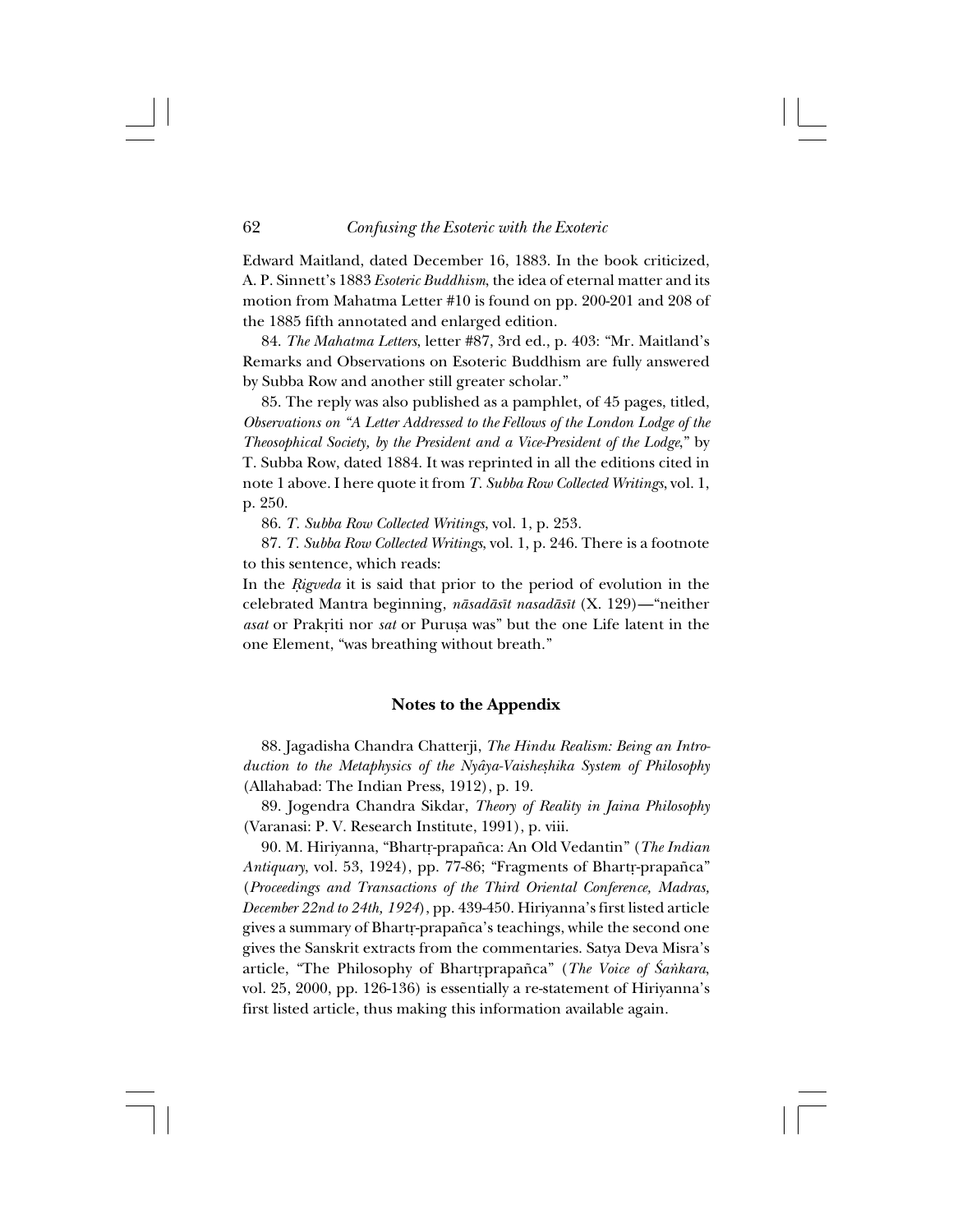91. Śankarācārya's *Brhadāraṇyaka Upaniṣad Bhāṣya*, 4.3.30, quoted from *Brhadāranyakopanişat* (Ānandāśrama Sanskrit Series, no. 15), p. 622.

92. Olle Qvarnström, "Space and Substance: A Theme in Madhyamaka-Vedånta Polemics" (*Studies in Central and East Asian Religions*, vol. 1, 1988), p. 27. This passage is also translated by Swåmî Mādhavānanda in *The Brhadāraṇyaka Upaniṣad, with the Commentary of ˛a∫karåcårya* (Calcutta: Advaita Ashrama, 1934; 5th ed. 1975), p. 472.

93. Hajime Nakamura, *A History of Early Vedånta Philosophy* (Delhi: Motilal Banarsidass Publishers, 2004), p. 138.

94. See, for example, K. Madhava Krishna Sarma, "Patañjali and His Relation to Some Authors and Works" (*Indian Culture*, vol. 11, 1944), p. 76: "In Paspas a he gives us his view of matter. To him it is either *Kü†asthanitya* or *Pravåhanitya*." That is, it is either eternal (*nitya*) as unchanging (*kü†astha*), or eternal (*nitya*) as an uninterrupted series (*pravåha*).

95. K. A. Subramania Iyer, edited by, *Vākyapadīya of Bhartrhari, with the commentary of Helåråja*, Kåñ∂a III, Part 1 (Poona: Deccan College, Postgraduate and Research Institute, 1963), p. 106. This is *Våkyapadîya* 3.2.1 or 3.111. This verse is remarkably similar to a line written by Någårjuna, found in his *Acintya-stava* as verse 45ab, giving synonyms for the ultimate, *paramårtha*, also called suchness, *tathatå*, and usually described as emptiness, *≈ünyatå*, in Mahåyåna Buddhism. It is:

svabhāvaḥ prakṛtis tattvaṃ dravyaṃ vastu sad ity api | This is found in *Nagarjuniana: Studies in the Writings and Philosophy of Någårjuna*, by Chr. Lindtner (Copenhagen: Akademisk Forlag, 1982; reprint, Delhi: Motilal Banarsidass, 1987), pp. 154-155. He translates this line as follows (double brackets added by me):

It [[the ultimate meaning, *paramårtha*]] is also termed (*iti*) own-

being, nature, truth, substance, the real [and the] true.

I have given additional translations of these terms in my article, "The Doctrinal Position of the Wisdom Tradition," p. 36, note 45: *svabhåva*, "inherent nature," or "inherent existence," *prakrti*, "essential nature," or "(primary) substance," *tattva*, "reality," *dravya*, "substance," *vastu*, "a real thing," and *sat*, "true being." These are terms that are thoroughly negated by Någårjuna elsewhere.

96. K. A. Subramania Iyer, *The Vākyapadīya of Bhartrhari*, Chapter III, pt. i, English Translation (Poona: Deccan College, Postgraduate